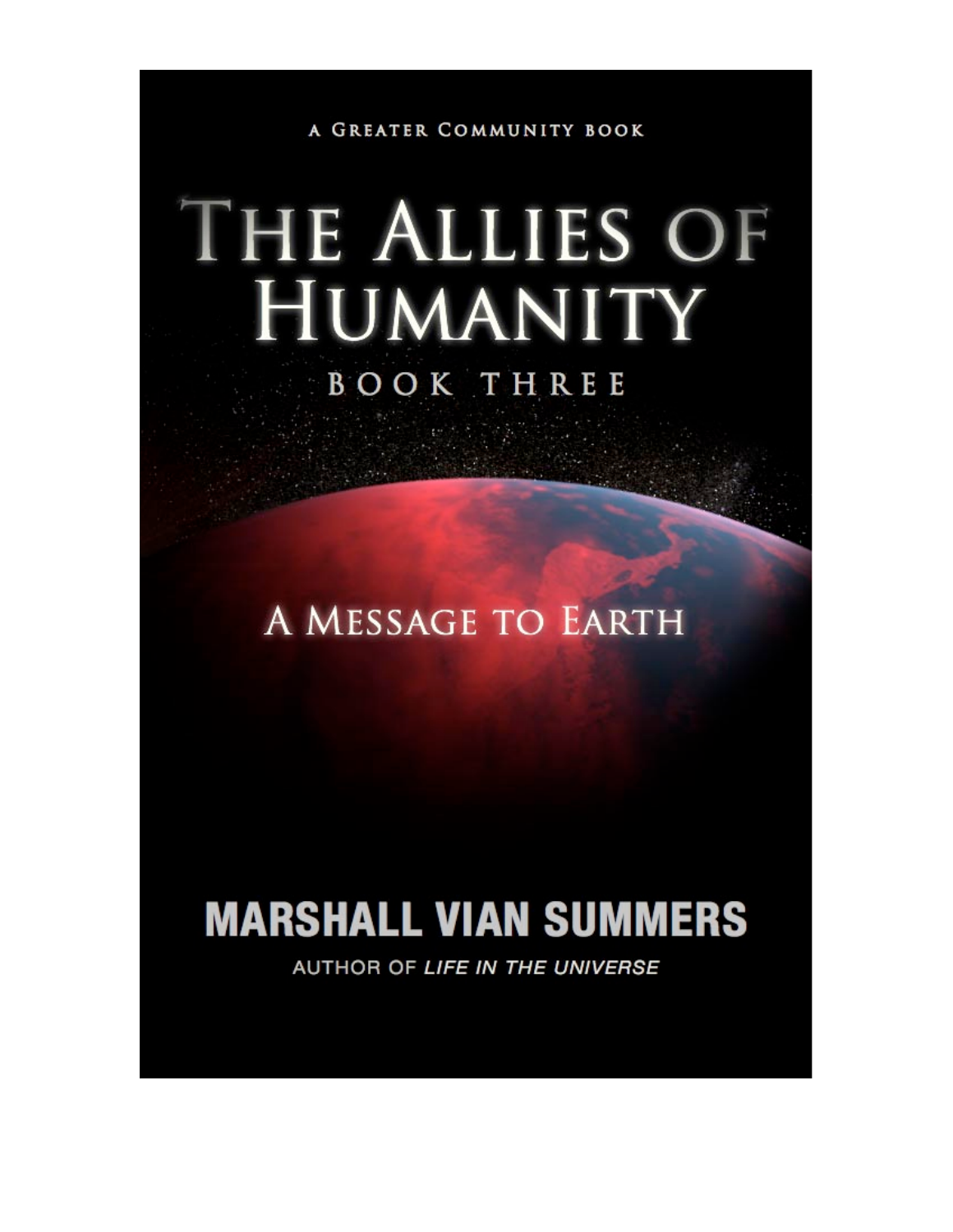## **The Allies of Humanity Book Three**

## **A Message to Earth**

by Marshall Vian Summers

Copyright © 2012 Published by New Knowledge Library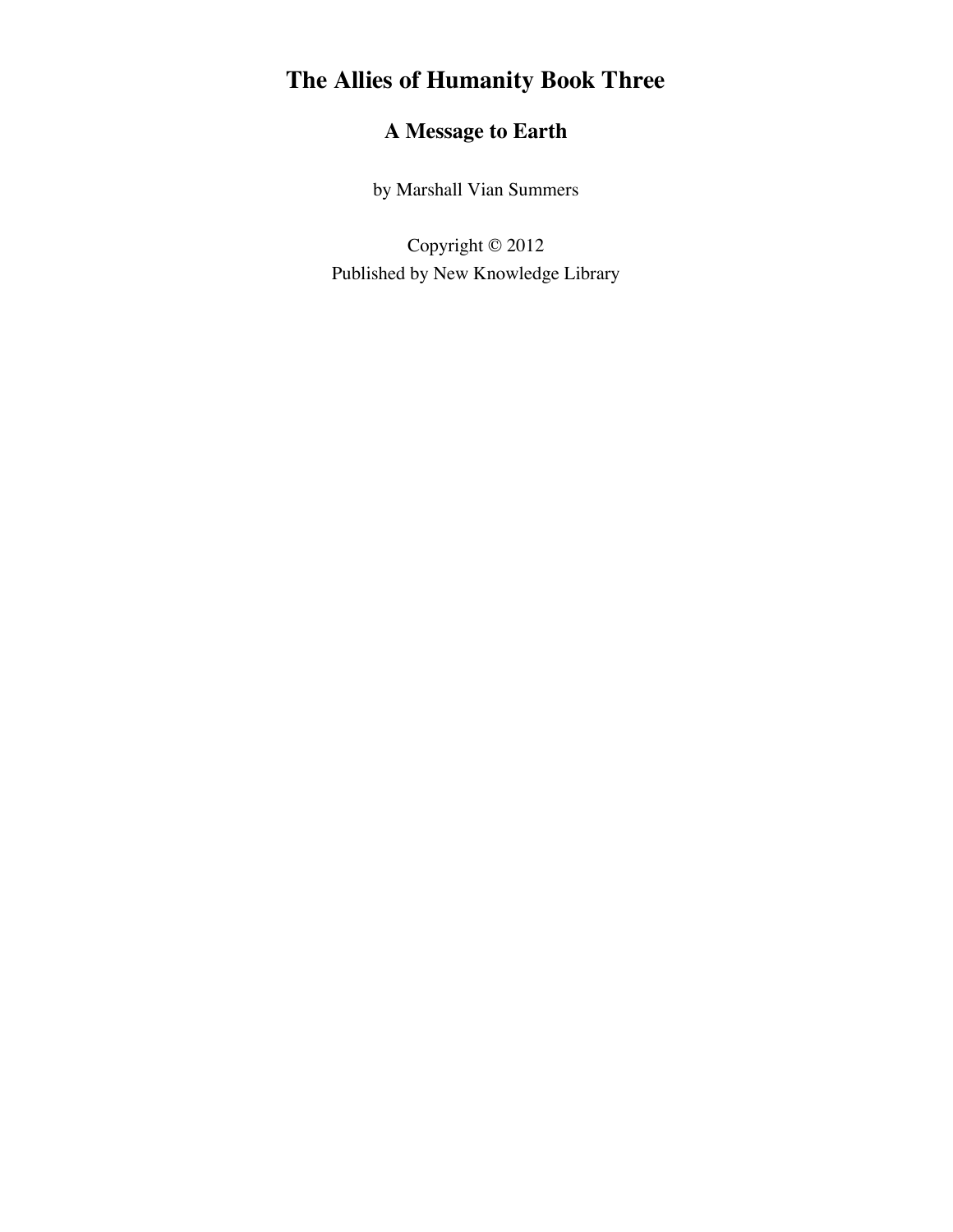## **The Allies of Humanity Book Three**

## **A Message to Earth**

by Marshall Vian Summers

http://www.alliesofhumanity.org http://www.newmessage.org http://www.greatwavesofchange.org http://www.humansovereignty.org

Edited by Darlene Mitchell

New Knowledge Library P.O. Box 1724 - Boulder, CO 80306-1724 - (303) 938-8401 nkl@greatercommunity.org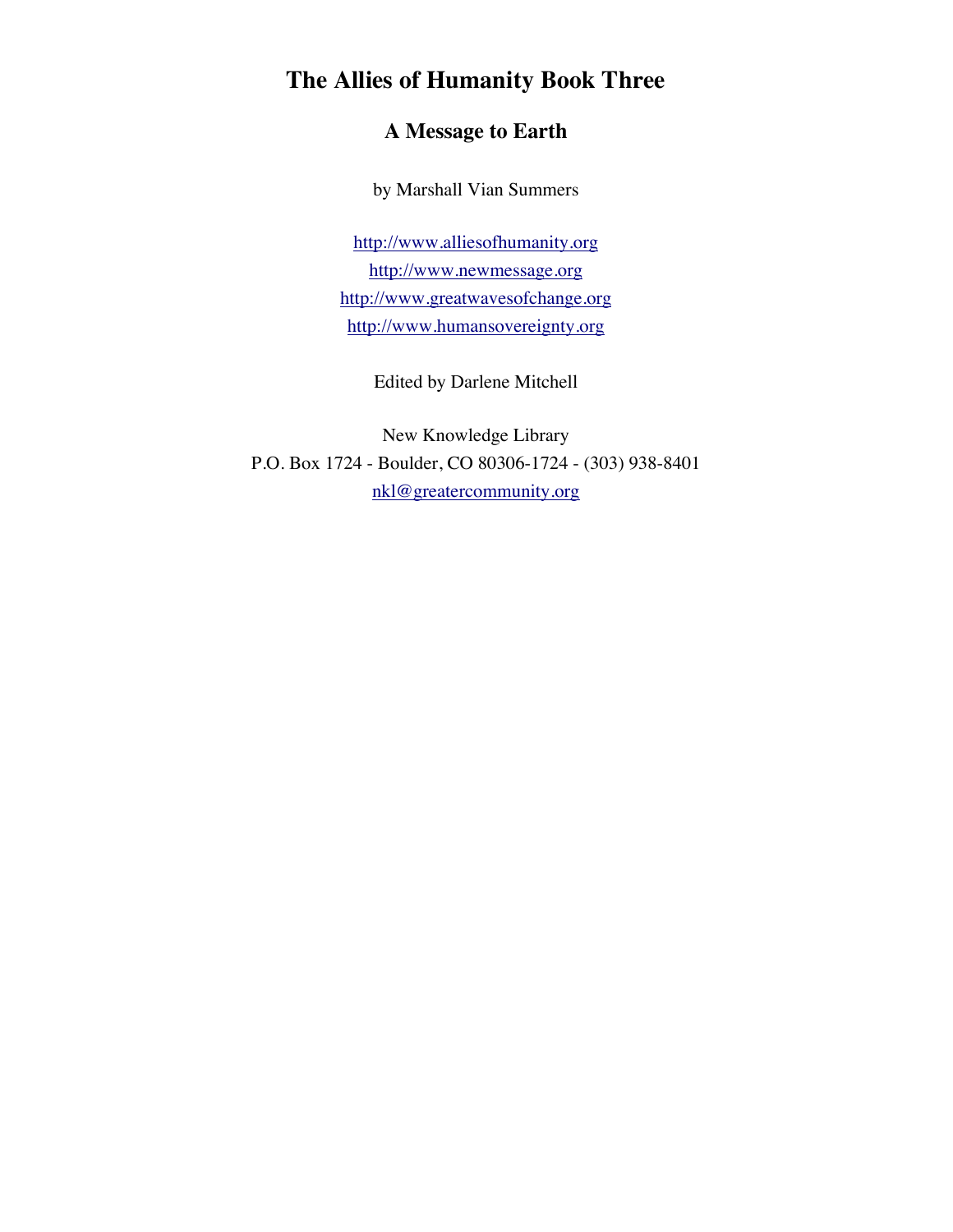<span id="page-3-0"></span>*Dedicated to those Unseen Forces in the universe who provide for humanity what we cannot provide for ourselves.*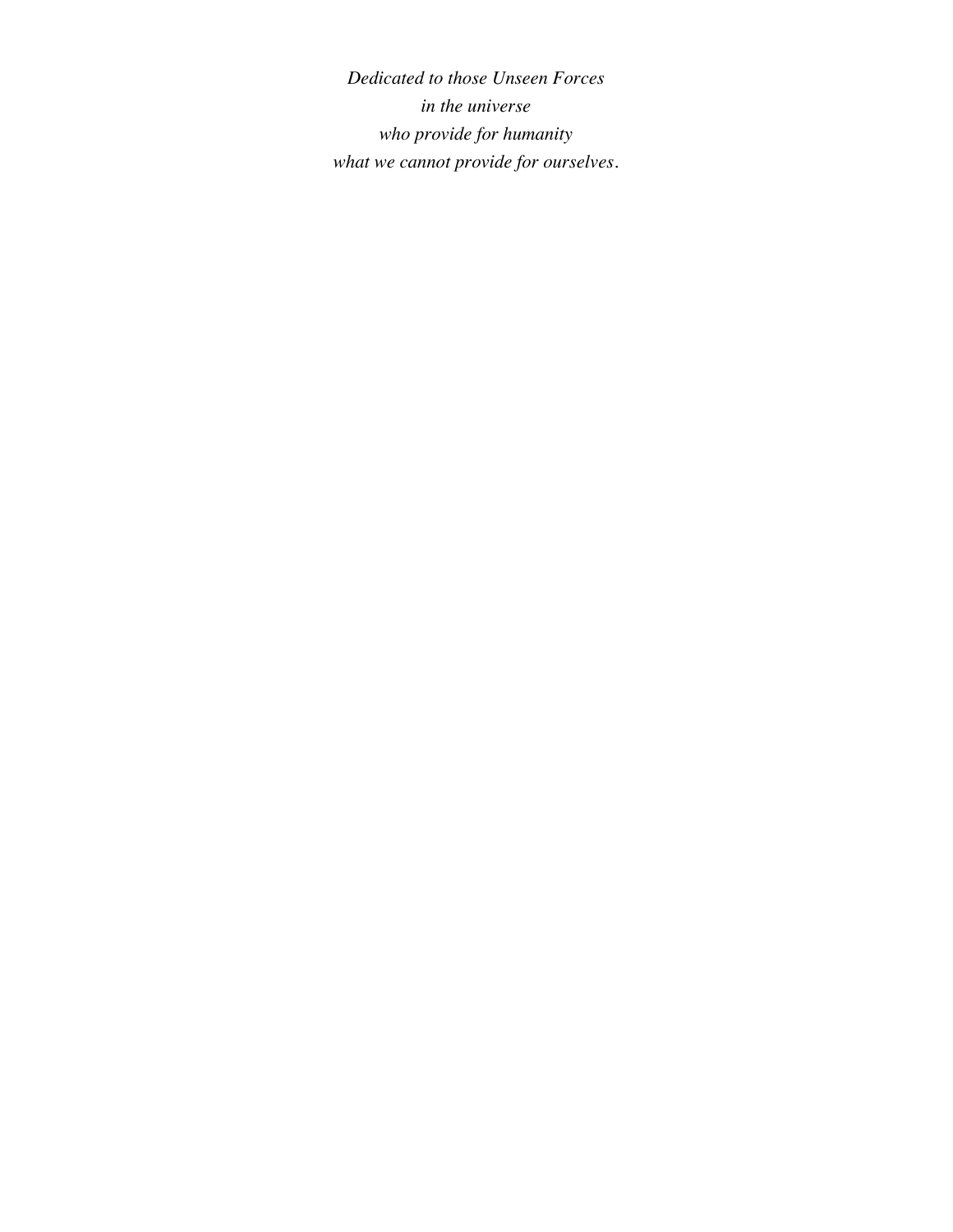## **Contents**

<span id="page-4-0"></span>[Introduction](#page-5-0) [Who are the Allies](#page-6-0) of Humanity? **The Allies Briefings: First Briefing:** [The Reality of Contact](#page-14-0) **Second Briefing:** [The Requirements for Freedom](#page-18-0) **Third Briefing:** [The Tools of the Intervention](#page-26-0) **[Fourth Briefing:](#page-32-0)** Hidden Powers **Fifth Briefing:** [Many Voices in the Universe](#page-36-0) **Sixth Briefing:** [Greater Community Realities](#page-41-0) **Seventh Briefing:** [Questions and Answers](#page-46-0) [10-Point Summary](#page-57-0) [A Message from MV Summers](#page-59-0) [Important Terms](#page-61-0) [About MV Summers](#page-62-0) [Other Writings by MV Summers](#page-63-0)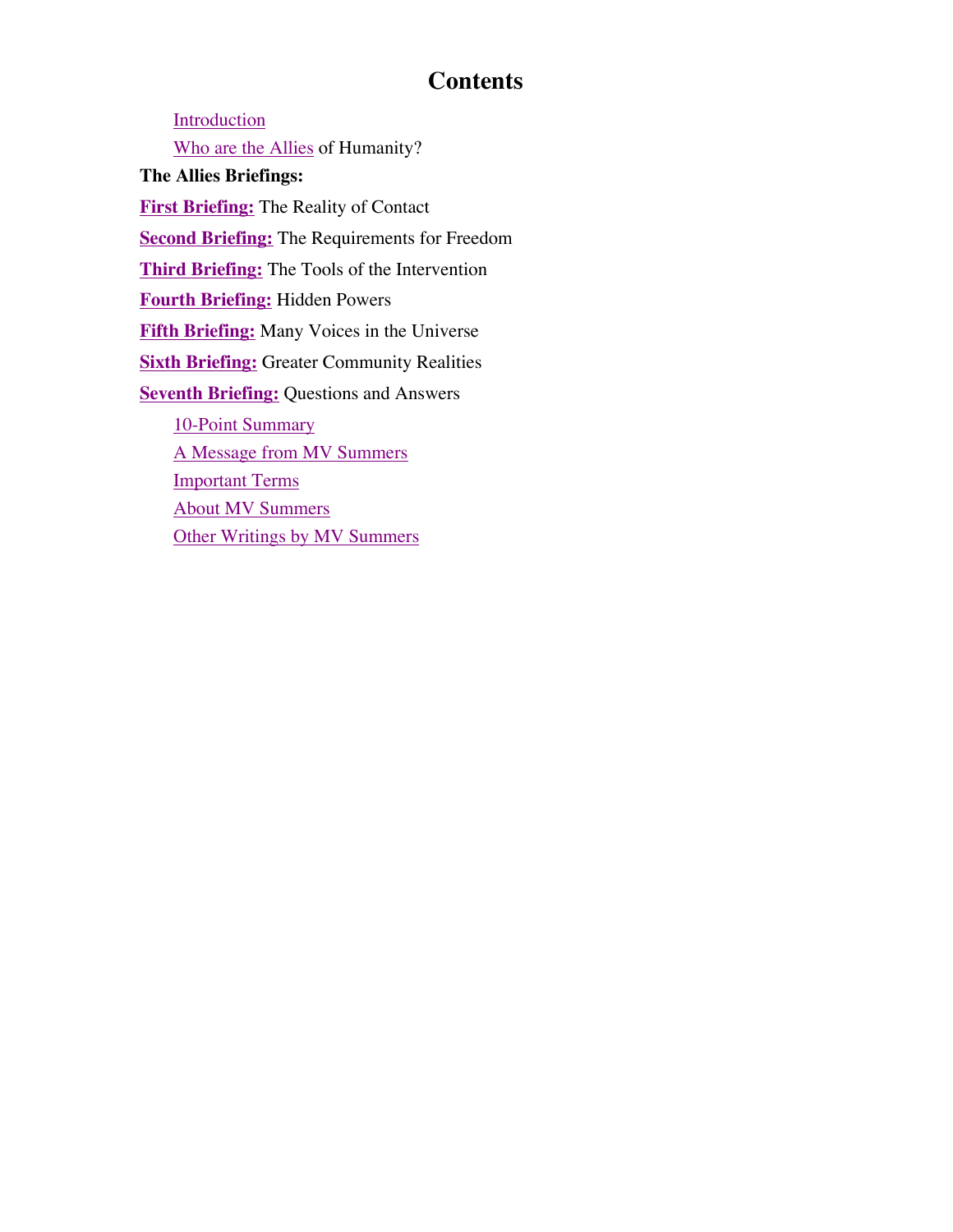## <span id="page-5-0"></span>**[Introduction](#page-4-0)**

*The Allies of Humanity Book Three* presents the third set of "Briefings" from a mysterious off-planet source whose stated purpose is to orient the human family to the realities of life in our local universe and to alert us to a dangerous Intervention now occurring here on Earth.

The Allies of Humanity Briefings are a genuine communication from a group claiming to represent the "free races" in our local region of space. The Allies distinguish themselves from those races who are intervening in the world today. They warn us against the presence of this Intervention, insisting that no foreign race should be visiting our world, either now or in the future, until humanity has gained the strength, unity and maturity necessary to engage successfully with a Greater Community of intelligent life in the universe.

Whether humanity can ever attain this is uncertain, yet the Allies tell us that intervention in our world has already begun by several non-military races seeking to establish their influence and dominance in our world through deceptive and persuasive means.

The Briefings reveal that we are in the unfortunate position of being the race who is being discovered. History has taught us the danger and the tragedy that native peoples faced when they encountered outside forces for the first time. Now we are all the natives of a new world, and the threat of Intervention is upon us. As a result, the Allies are calling for us to build enough human unity amongst the tribes, nations and religions of Earth so that we may protect our freedom in a non-human universe.

Marshall Vian Summers received this unique communication from the Allies of Humanity in a state of revelation beginning in November 1997. In the years since, the Allies of Humanity have delivered three sets of Briefings. *The Allies of Humanity Book Three* represents their most recent communication to Earth.

With the Allies Briefings, for the first time, we are being given a window into the reality of life beyond our world, a view that we would never have otherwise. This creates a greater context for understanding why the Intervention is occurring, who is generating it and what humanity will need to know to preserve and build human freedom and sovereignty so that we can fulfill our destiny as a free race in the universe.

Learn more about the Allies of Humanity Briefings and connect with others who are responding to this vital communication:

http://www.alliesofhumanity.org http://www.facebook.com/alliesofhumanity http://www.twitter.com/earthallies

New Knowledge Library January 2012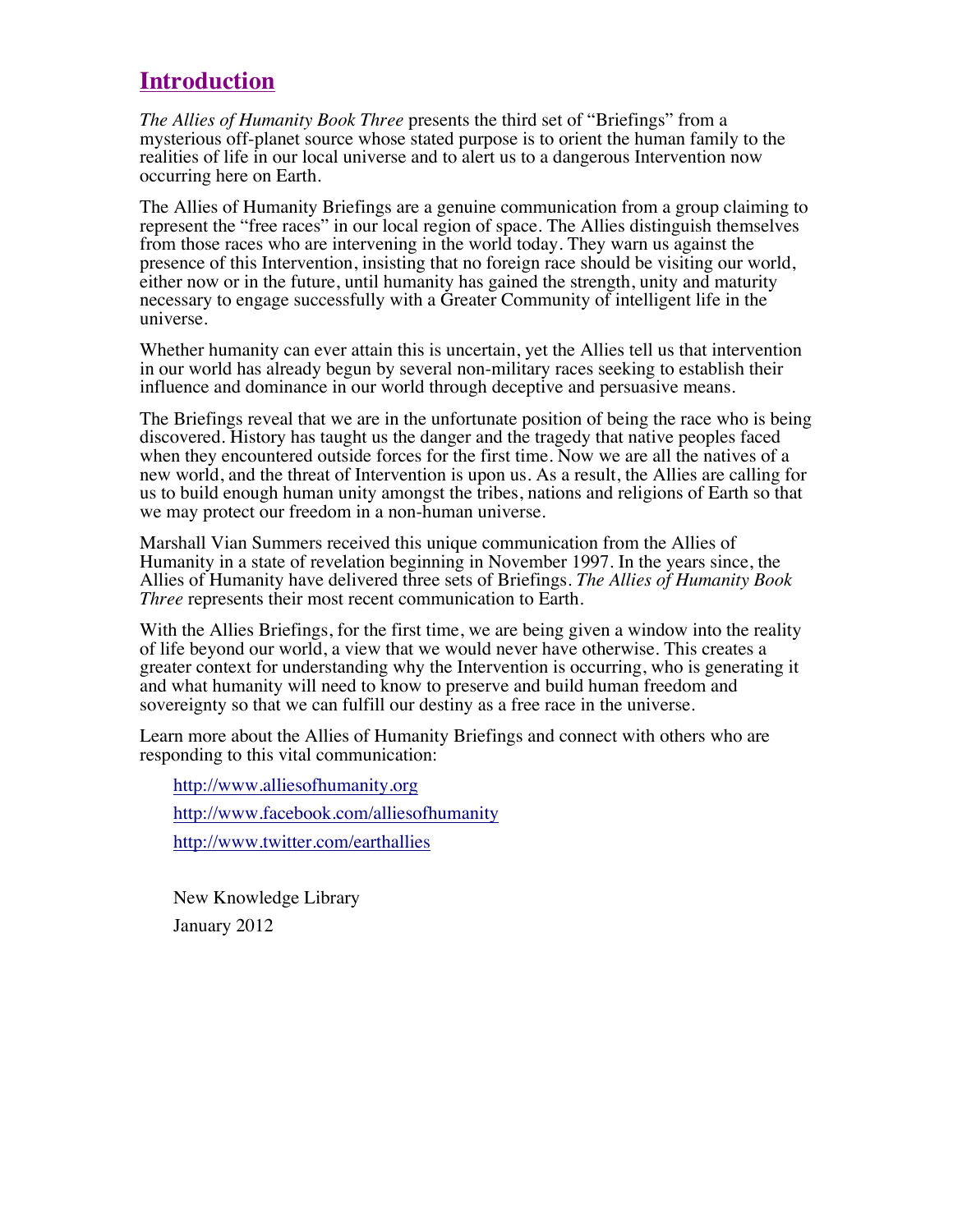## <span id="page-6-0"></span>**[Who are the Allies of Humanity?](#page-4-0)**

-A New Message Teaching-

Humanity is not alone in the universe, for the universe you will encounter is full of intelligent life. Living in a well-inhabited and long-established region of space, your world will find itself in a greater neighborhood.

Within this neighborhood are many powerful nations that have created vast networks of trade and commerce that are tightly governed. Most nations in this region of space are dependent on these networks for the essential resources they need to support their technology and, in some cases, essential resources just to provide the basic requirements of life.

The world, therefore, is not in some remote and unexplored region of the universe. Your proximity to this great establishment of life gives you certain advantages and certain disadvantages.

Your advantage is that war and conquest are suppressed in this region of space. They are suppressed to maintain order and to provide security and stability for the larger networks of nations and their commerce and trade with one another. After going through long eras of war, competition and conflict, these larger networks have been established.

In this region of space, war is suppressed and outright conquest is not allowed. If a nation wishes to gain advantage and influence in another world, such as in an emerging world like your own, they must use more subtle means and employ other agents to carry out such an intervention.

You are facing a non-human universe where freedom is rare, a universe that will seem foreign and even hostile to your presence should you escape the bounds of this solar system.

Here you will find that you have few friends and allies. But to your advantage, there is a network of free nations in this region of space who do not participate in these vast networks of trade and commerce. They have, over time and through great effort, established their insulation and their freedom to function without outside interference. For it is always difficult for a free nation to exist around unfree nations. It is a delicate situation and has been an ongoing challenge for those free races whom you may consider to be the Allies of Humanity.

It is important to have this larger perspective. Otherwise, you will not understand what restrains your potential allies and why they are not interfering in the world today. They have, through secret means, sent an expedition to be near the Earth to witness the alien Intervention that is taking place here—an Intervention carried on by more unscrupulous races and organizations who seek to gain control of the world and its people through subtle and persuasive means.

Your Allies are here to provide wisdom, guidance and the perspective that humanity will need to comprehend the neighborhood of space into which you are emerging and what advantages and disadvantages there are. Indeed, there are great disadvantages because other worlds view your world with envy, and they see humanity in its warlike, divided state destroying the wealth and the value of this world. This, more than anything else, has led to the Intervention that is occurring here today.

Their expedition to observe this Intervention and to report on its activities and intentions is functioning here without the awareness of the free nations' governments. This is very important to understand. For these governments could be held accountable for the fact that humanity is gaining benefit from these free nations, which violates the agreements that the free nations have established—agreements of non-interference in the affairs of the Greater Community.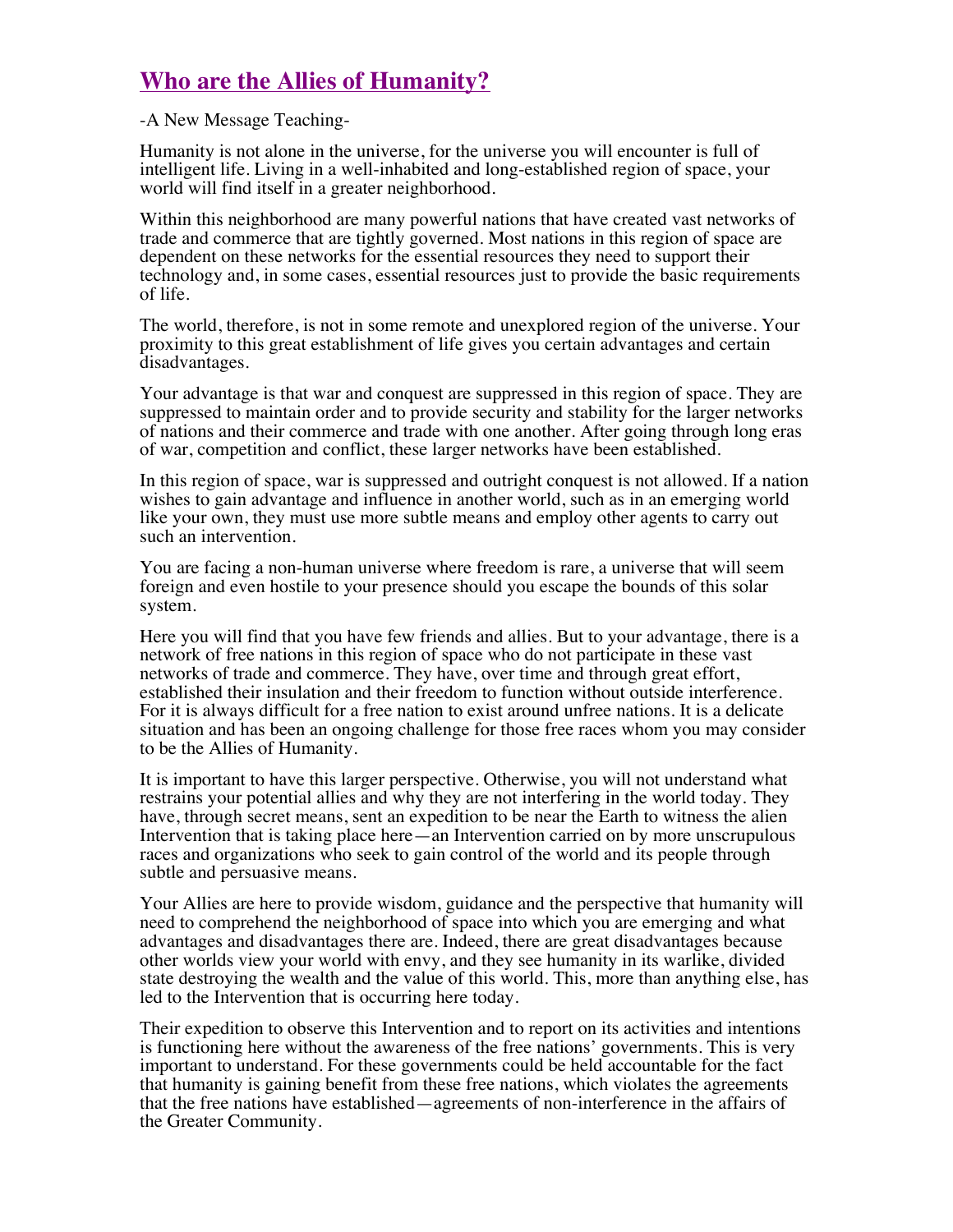Such is the price that they have had to pay to keep the Greater Community out of their regions and to avoid ongoing interference and attempts at persuasion that have plagued them for so very long.

It is for this reason that the Allies will not describe themselves, give their names or speak of their home worlds. For this expedition is functioning to serve humanity in secret, without the awareness or approval of greater powers, even without the awareness and approval, officially speaking, of the governments of their own nations.

It is a delicate situation. To understand this, you have to really consider the difficulty of establishing and maintaining freedom amongst greater powers, where freedom is suppressed and avoided. It is a problem that humanity will have to face as it proceeds, as the human family emerges into a Greater Community of intelligent life.

How does a race such as yours maintain its freedom and self-determination amidst the presence of powerful and persuasive forces who will seek to undermine your confidence, your unity and your courage?

It is not a battle of weapons. It is not a battle of military might. It is a battle of will and intentions, a battle that is being played out on the mental environment—a great environment of influence where more powerful minds can influence weaker ones, an environment that humanity knows very little about.

The free nations in this part of the universe seek to promote freedom wherever they can. They view your world as showing great promise because spirituality and religion have not been destroyed or forgotten here. They see that the power of Knowledge, the greater spiritual power, is still alive in individuals, despite humanity's grave mistakes and foolish activities.

The Allies of Humanity have sent a series of Briefings into the world to advise and to prepare humanity for its engagement with the Greater Community. These Briefings present information that no one on Earth could create or know for themselves. They give a perspective that humanity does not presently have regarding the prospects for Contact and the consequences of Contact.

The Briefings correct many of humanity's false assumptions and uninformed beliefs assumptions and beliefs that make you vulnerable to foreign manipulation and persuasion. The Briefings themselves encourage humanity's independence in the universe and the importance of not allowing foreign nations to establish their interests here and foster dependence upon their foreign technology.

This is a great service to an unwary and unsuspecting humanity, who believes the universe is either a great empty place awaiting exploration or that it is filled with benign and ethical races of beings who would be eager to assist humanity in its quest for technological solutions and greater power.

This naïve and foolish perspective, of course, means that you are uninformed and uneducated about the realities of life beyond your borders. You still think that technology can overcome the power of nature. The Allies of Humanity Briefings*,* along with God's New Revelation for humanity—the New Message for humanity—will give you a much clearer and more correct understanding. You need this if you are to proceed with wisdom, caution and discernment.

After the publication of the first set of Briefings from the Allies of Humanity, the Allies' position in this solar system was discovered, and they were forced to flee. Now they have to report from a hidden location far beyond your solar system. In the third set of the Allies of Humanity Briefings*,* they speak about the realities of life—trade and commerce, interactions—that exist in your neighborhood of space and the requirements for freedom that humanity will have to foster and support if it is to remain self-sufficient and selfdetermined within a Greater Community of life.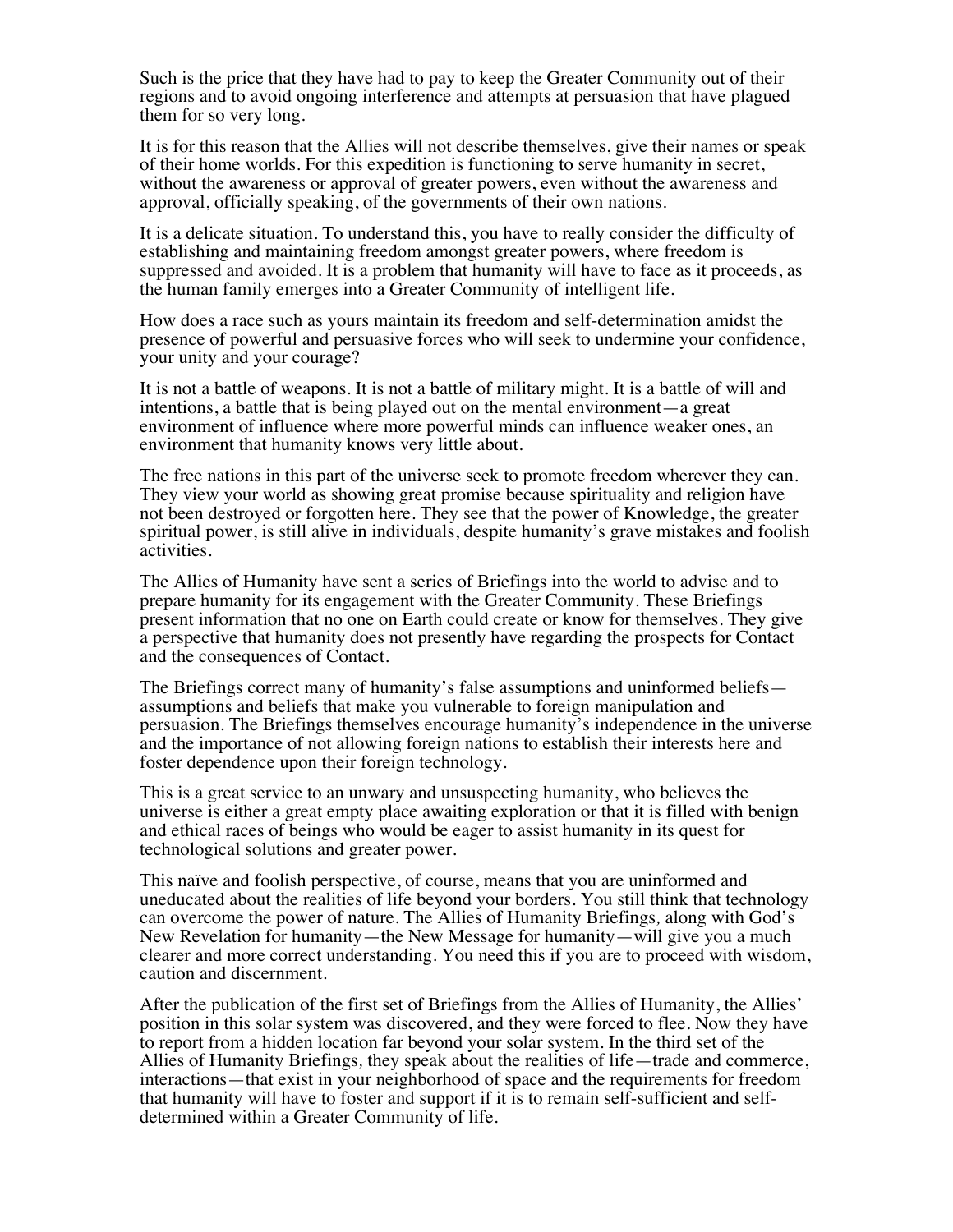It is important for you to understand that the Creator of all life, through the Angelic Presence, has called upon these free races to provide this assistance to humanity. They are here guided by a Divine mission, the expedition itself. The governments of the free nations will claim no knowledge of this expedition, for they have very little knowledge of it. This is being guided by a greater force and set of powers in the universe—spiritual powers serving the Creator of all life, seeking to support freedom wherever it can be established.

It is important for you to understand also that the Allies of Humanity have a debt to pay, for they were served by an expedition at an earlier time that helped to free them from the grip of intervention, opening the way for them to establish their freedom and autonomy in the universe. They now have an opportunity to repay this debt by providing a similar service to humanity, as you yourselves face intervention and all of the dangers and misfortune it can bring.

Humanity knows not of its vulnerability in space. You still think the universe is there to serve you and that you are special and that anyone who would come here would come here seeking to assist you, to enlighten you or to save you from your own errors. Such are the misconceptions of an isolated race, which has never had to adapt itself to the realities of the Greater Community.

Therefore, great assistance is being brought to humanity—great assistance providing wisdom and knowledge that humanity cannot provide for itself, great assistance that has been prompted by the Will of the Creator and carried out by certain individuals from several different worlds. It is an expedition that has been very dangerous for its participants and has taken a great deal of time.

Therefore, when you begin to study the Briefings from the Allies of Humanity*,* it is important to consider the risks that have been taken to provide this wisdom and the immense importance of the wisdom and perspective that are provided in these teachings.

Take them to heart and think of them deeply. Ask your questions, but understand that you are at the very beginning of your Greater Community education and that you will have to live with certain questions that cannot yet be answered, building, while you proceed, a growing and concise understanding of humanity's advantages and disadvantages.

There are many sets of eyes watching the world at this time. That is part of your disadvantage. But military conquest will not be sought here because the world is too valuable, and the foreign races who seek to establish themselves here need humanity as their workforce—a compliant and willing workforce—for these foreign races cannot live in this environment for reasons that you would not guess.

It is a situation that must be understood correctly, which requires a great deal of information and perspective and a correction of many ideas that are prevalent still in the world today.

One person has been chosen to receive the Allies of Humanity Briefings*.* He is the individual who is also receiving God's New Revelation to prepare humanity for the great change that is coming to the environments of the world and for humanity's encounter with the Greater Community itself. He has been guided by the Lord of the universe through the Angelic Presence, and he has also been the recipient of the Allies of Humanity Briefings, Briefings which have been guided and prompted by the Lord of the universe through the Angelic Presence.

You must see that this had to come through one person who was sent into the world for this purpose, to serve this role. Otherwise, the message would become contaminated, and it would certainly become lost if it were given to more than one individual, with many different versions and interpretations.

It has taken the Messenger decades to prepare to receive the New Message and to receive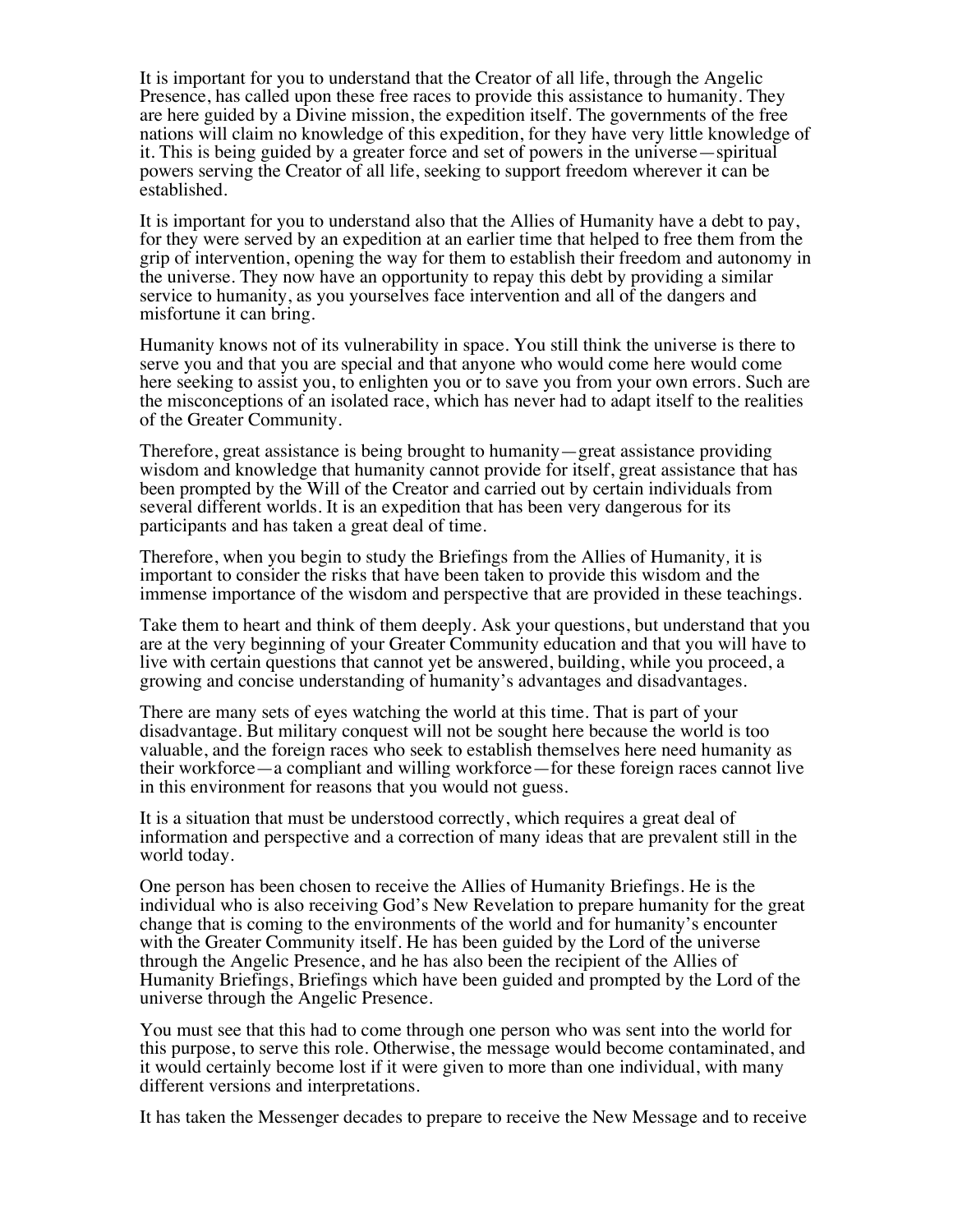the Allies of Humanity Briefings*.* The Briefings themselves were received on very distinct dates, with long periods of time intervening where no contact occurred at all. The Briefings were made available with the assistance of the Angelic Presence, being communicated through a spiritual means that did not require the use of technology, a means of communication that the Intervention itself could not intercept or interpret. Again, this was done to protect the location of the Allies' expedition as well as the purity and integrity of the message itself.

We give you this perspective and this background so that you may understand the significance and the nature of the communications that are being sent to the world today from those free nations that exist in your region of space.

It is not an easy thing to consider because there are other messages being sent to the world at this time—messages from the Intervention, speaking of the nobility of their presence here and humanity's dependence upon their guidance and their wisdom, speaking of lofty beings and great kingdoms and establishments and a network of wealth and prosperity that humanity is encouraged to become a part of.

These are the seductions and inducements of the unfree nations, speaking to humanity's fears and ambitions. Many people have fallen under this persuasion. Many individuals in leadership positions in government, commerce and religion are swayed by such things, being promised tremendous power, tremendous wealth and advantage.

Within the Allies of Humanity Briefings, you will hear a very different presentation, one that speaks to humanity's inherent strength, courage and ability. It will advise humanity not to receive any technology from the Greater Community, for it is only being offered to develop dependence—dependence upon foreign powers and the great networks of trade. Once you become dependent upon these things for your technology or basic requirements, your freedom will be lost, and you will be governed from afar to meet the terms of engagement.

It takes great heart to face these things, but face them you must, for this is your world. Your isolation in the universe is over. From here on, there will be attempts at persuasion and intervention. The Allies will not intervene here. They will not establish bases in the world or try to manipulate human perception or seduce leaders of government, commerce or religion. They know that humanity must gain the freedom on its own, without outside control and manipulation.

This is a dangerous time for humanity, for your resources are declining, and your climate is becoming ever more unstable. Your environment is deteriorating, and ever-greater numbers of people are drinking from a slowly shrinking well.

This is a dangerous time for humanity, for you are vulnerable to persuasion and manipulation and deception, knowing little or nothing about the realities of life in the universe or how your freedom must be sustained and defended as you emerge into this larger arena of life.

The Allies of Humanity seek no relations with humanity because they recognize that humanity is not ready for Contact. Humanity does not have the maturity, the unity or the discernment yet to tell friend from foe and to understand the complexities of life where thousands of races are interacting with each other.

If you think of this for a moment and imagine how difficult it is to establish agreements or negotiations with races that think differently, look different and have different concepts, different histories, different priorities, it would make your human negotiations seem simple and obvious in comparison.

It is a vast and complicated situation, and you must grow up to participate in this universe of life. You cannot be adolescent and destructive and aggressive, for you will find yourself alone, with great opposition around you.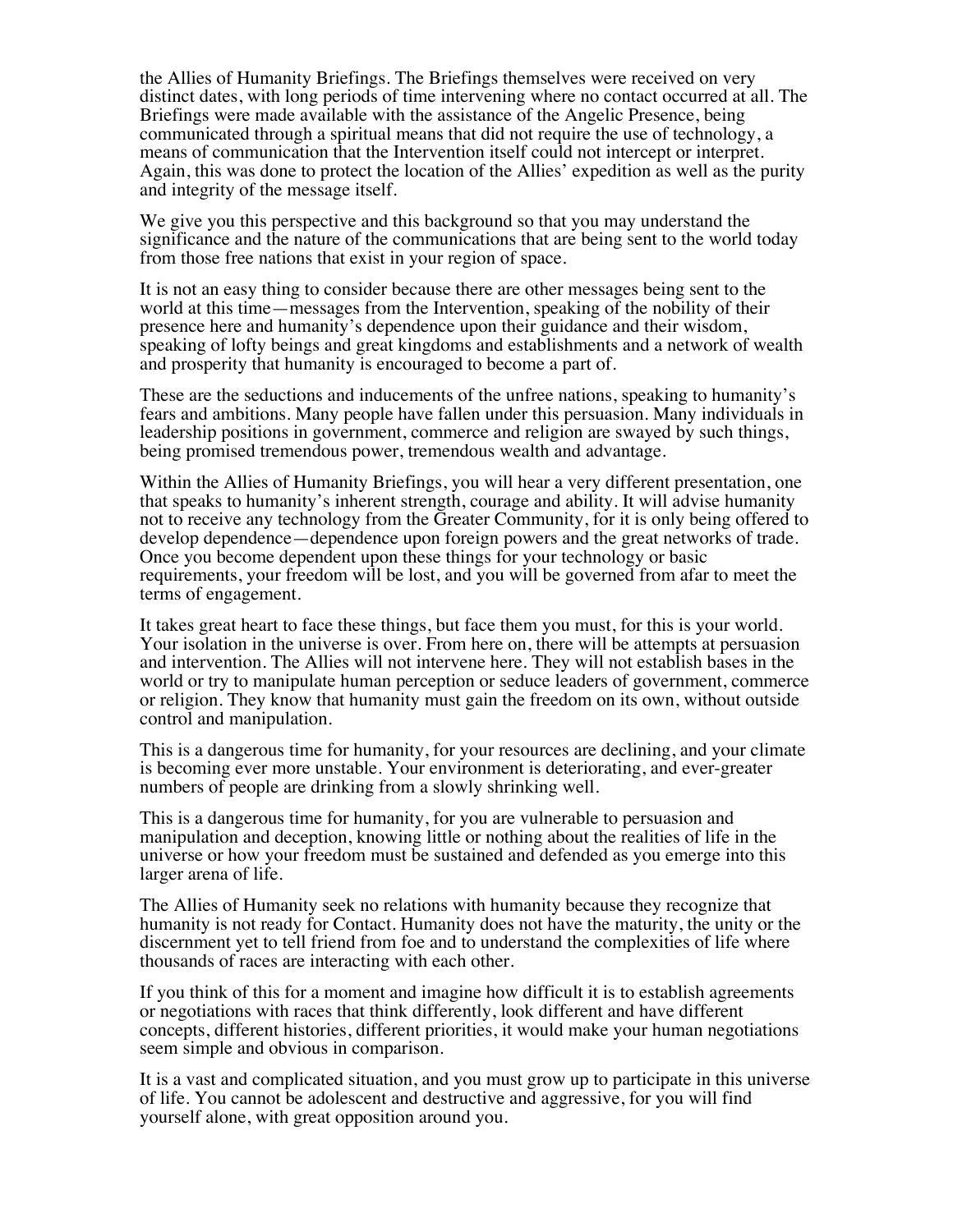For humanity to be self-sufficient and a sovereign race, free from outside governance and control, you must then follow what the Allies of Humanity Briefings are providing for you. The Allies will not come to save humanity from intervention through the use of force or military means, for this would destroy their autonomy in the universe, which they have taken centuries to establish.

They give you the wisdom that you cannot give yourself. They give you the perspective you cannot give yourself. They give you the information you cannot gain yourself. It is now up to humanity—the strength of humanity, the integrity of humanity and humanity's native wisdom—to teach you how to offset the Intervention and to build your capacity and your strength as a free race.

This would mean the cessation of conflict in the world and a far greater cooperation between nations than currently exists or that has ever existed. What will be the impetus for this but the threat of facing a universe where freedom is rare and where many are looking at the world with envy?

You do not yet realize what a prize this world is and why other nations would intervene here to try to save it for themselves, using humanity as but a resource in and of itself.

It is time for you to grow up and think of greater things—to think of the welfare of your planet, to think of the stability of your environment, to think of world security now and not merely the security of your own nation. This is a great opportunity for human unity, perhaps the greatest you will ever have, for the need is the greatest you will ever face, and the challenge is the greatest you have ever encountered.

It is a situation that requires courage and objectivity and the willingness to learn things you have never learned before, and the willingness to realize what humanity has learned through its long and difficult history regarding intervention and the dangers to the freedom and self-determination of the native peoples.

All of humanity are now the native peoples of the world facing intervention—an Intervention that is here to use you for itself, for its own wealth and acquisition.

You do not realize the biological wealth of this world and the resources that exist within the complex web of life here that are sought after and valued in a universe of barren planets.

There is so much for humanity to learn. And that is why God has sent a New Revelation into the world and has called upon the Allies of Humanity to provide their wisdom and their counsel to assist in this great effort to educate humanity and to alert humanity about the great dangers and opportunities that exist as it stands at the threshold of space.

The Revelation of the New Message and the importance of the Allies of Humanity Briefings should not be underestimated. They represent the most important documents in the world today and the greatest need facing humanity, which are still unknown to so many.

You are fortunate to receive this. You are blessed to receive this. Proceed now with a courageous heart, and allow yourself to receive the gift of love from the Creator of all life and the reassurance that you have other races in the universe who support humanity's freedom and independence. In time, you will come to depend on these two great sources of comfort as never before.

The power and the presence of Knowledge that lives within each person is the greater intelligence within the individual. It is this greater intelligence that the New Message speaks to and speaks of. It is this greater intelligence that the Allies of Humanity expedition is attempting to ignite and to communicate to you.

This holds the secrets of humanity's spirituality and the promise of your greater destiny in the universe—a destiny as a free and self-determined peoples. But your destiny is not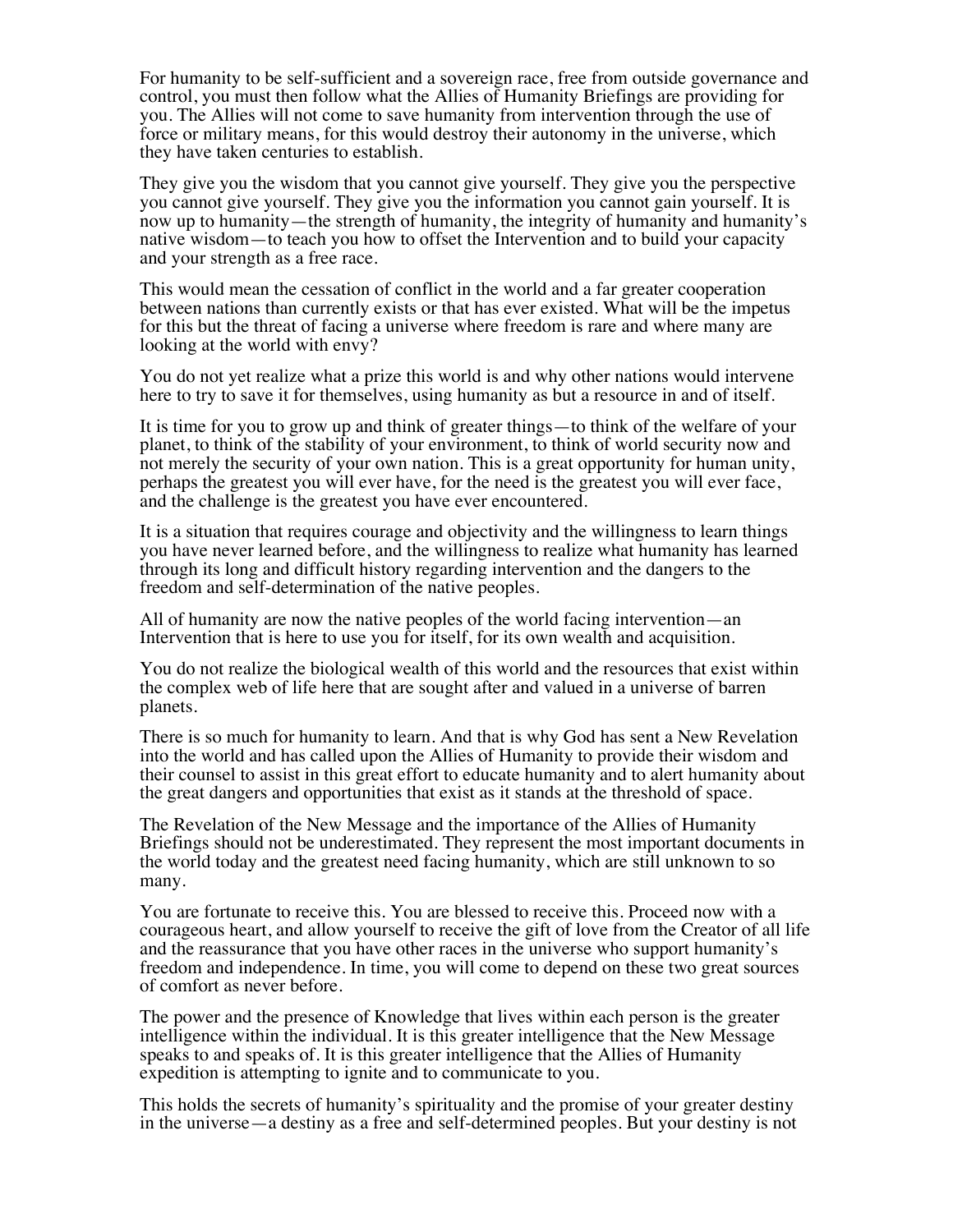assured. The outcome is uncertain. You as an individual must have great faith in the power of Knowledge within yourself and within others to turn the tide in humanity's favor.

The risk to humanity's freedom in the universe and the decline of the world that you live in are the two great motivations for human freedom and unity, for humanity's wisdom and greater cooperation.

But these two threatening realities can also lead humanity into conflict, war and deprivation, leading to a certain subjugation to foreign powers. So the risks are great, and the rewards of choosing correctly are immense, paving the way for a greater future for the human family.

Let this be your understanding.

\*To read more of the New Message Teachings visit http://www.newmessage.org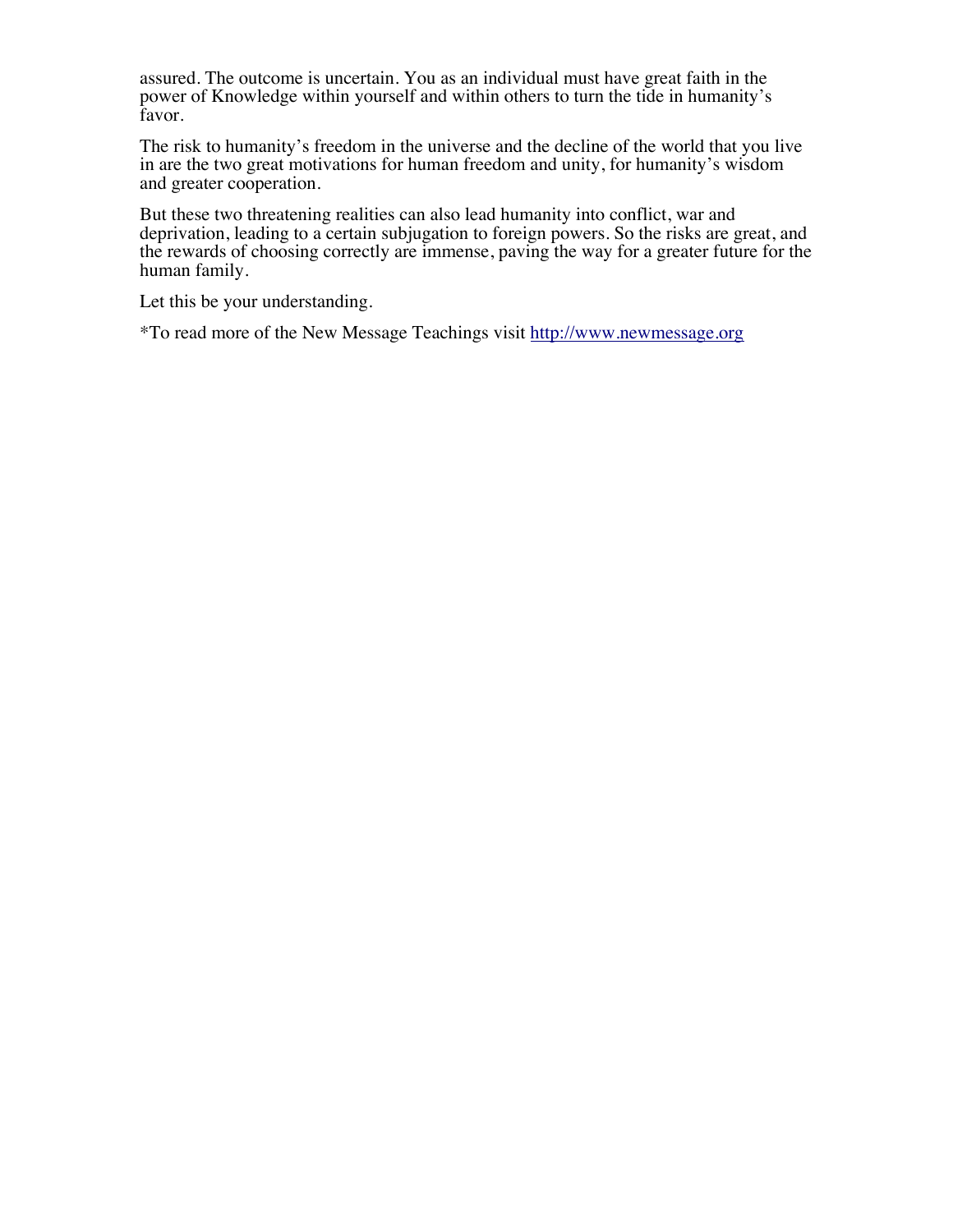…Over twenty years ago, a group of individuals from several different worlds gathered at a discreet location in our solar system near the Earth for the purpose of observing the alien Intervention that is occurring in our world. From their hidden vantage point, they were able to determine the identity, organization and intentions of those visiting our world and monitor the visitors' activities.

This group of observers call themselves the Allies of Humanity.

This is their third report.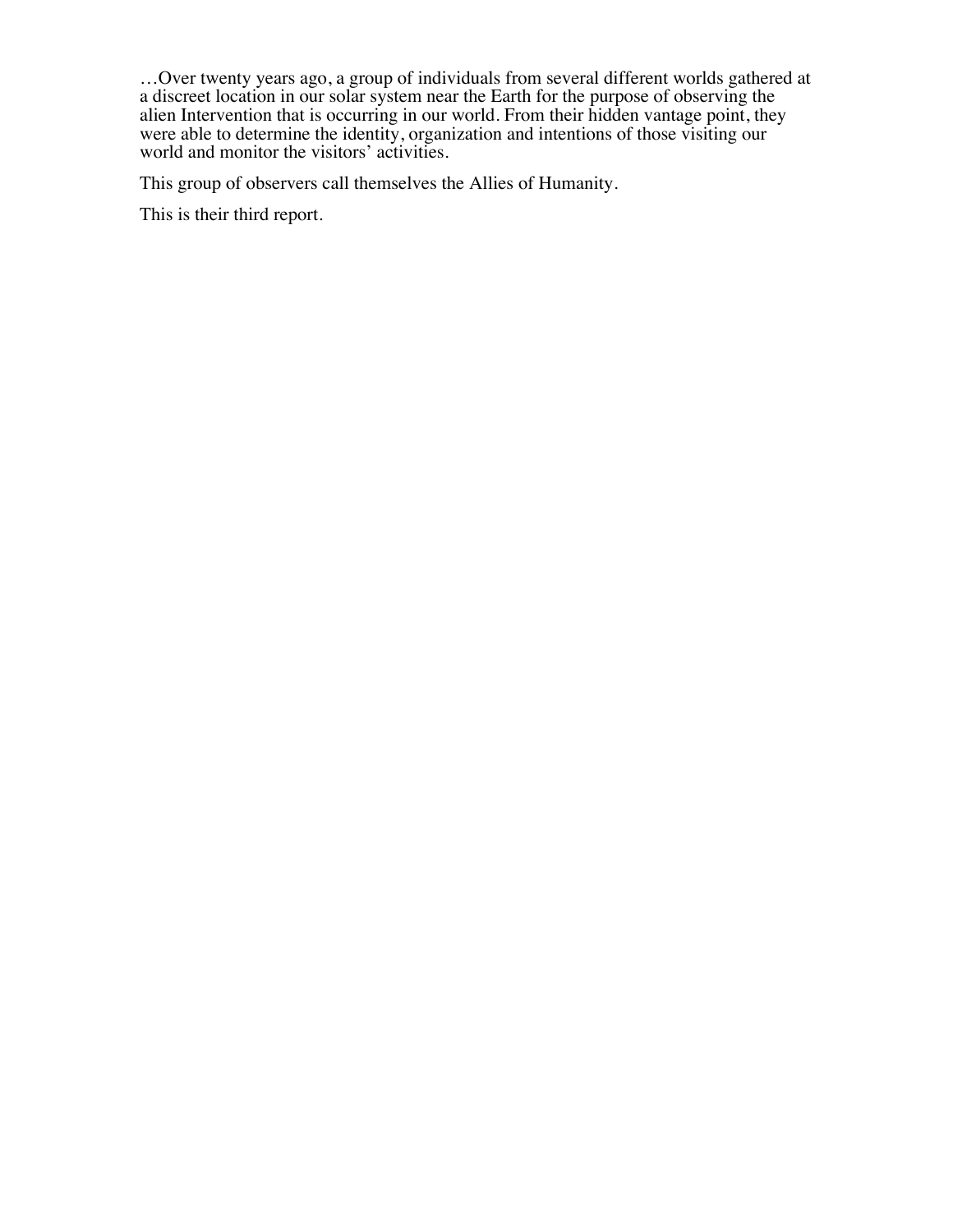**T**he

## **A**llies **B**riefings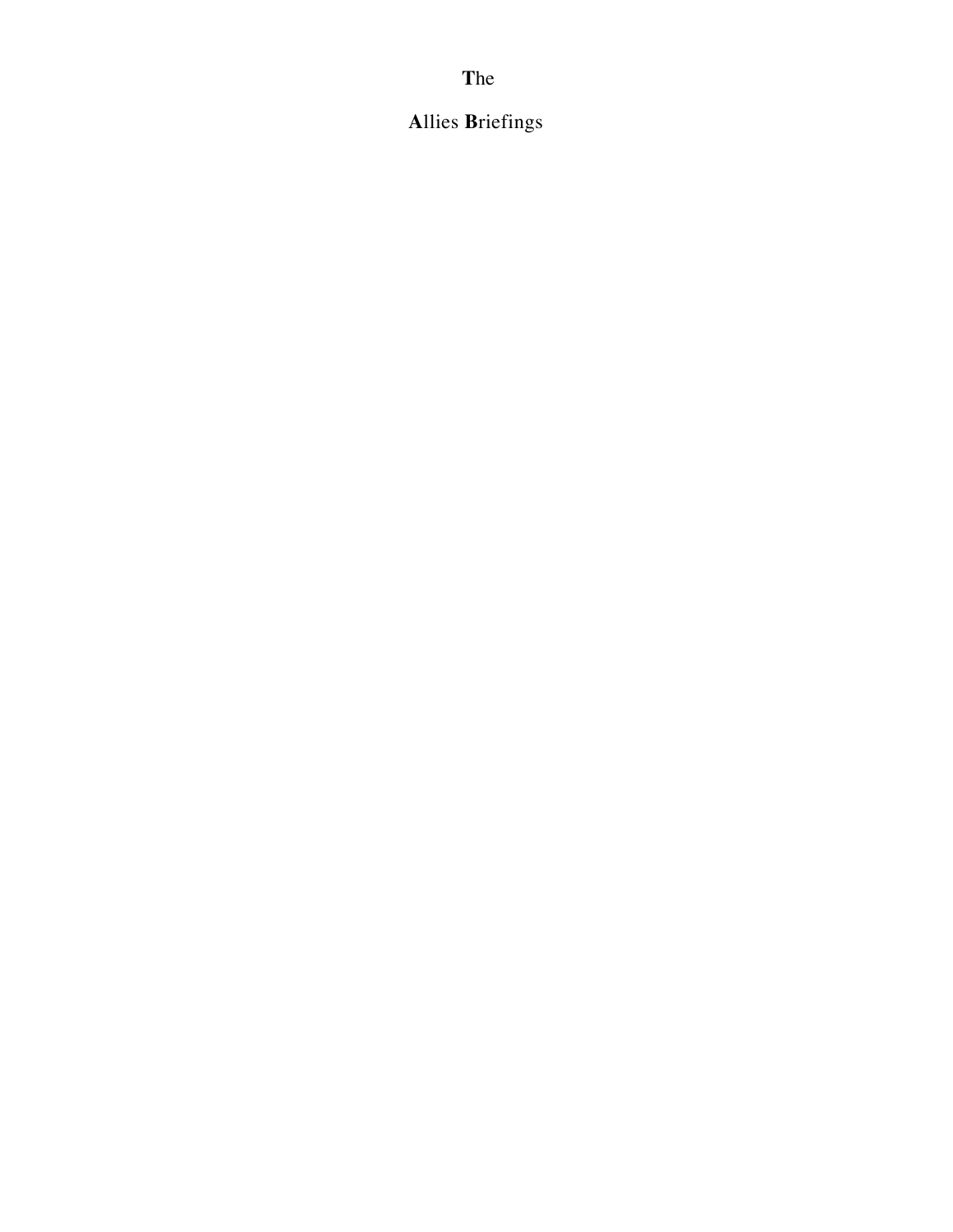## <span id="page-14-0"></span>**First Briefing: [The Reality of Contact](#page-4-0)**

We give greetings from far away now. In our first two sets of communications to you, we were able to be in the proximity of your world in a hidden location in your solar system. But now we have been forced to flee, since our revelations have become public. The Intervention that is occurring in your world by those extraterrestrial races who would seek to take advantage of a weak and divided humanity have searched for us, seeking to find us and to destroy us so that we may not report on their activities in the world and thus reveal their hidden plans and motivations.

The people of your world must know that you are emerging now into a Greater Community of intelligent life, a Greater Community that you know nothing about and have not yet adapted to. It is a Greater Community of advanced worlds, for you live in a developed and populated part of the universe where large nations have established intricate and long-standing trade agreements with one another, where there are rules of engagement and rules of conduct that all trading nations in this region must observe.

You know nothing of these things, of course, still being isolated within your world. Yet your world is being visited by small groups—small non-military groups, commercial forces, you might say—that are here seeking advantages and resources. They recognize that humanity at this moment is a weak and divided race and is superstitious and uneducated regarding the affairs of the Greater Community in which you have always lived.

We have been sent as observers from several different free nations in this region of space, to observe the extraterrestrial Intervention that is occurring in the world today, to report on its activities and to reveal its hidden motives and agenda so that the human family might become aware and prepared for the reality of Contact. It is this reality of Contact that is essential for your understanding.

Your world is a prize. It is greatly valued by others. You are unsuspecting and perhaps might assume that advanced technological races are advanced spiritually as well. But alas, this is not the case. The path of technological development, more often than not, leads away from real freedom and the true nature of spirituality as it exists in all manifest intelligent life.

This represents but one of the important lessons that the human family must now learn if it is to regard the presence of foreign visitors with clarity, wisdom and discernment and if it is to recognize the great need for humanity to establish its own rules of engagement regarding all present and future visitations to your world. Such rules have not been established. Humanity stands naked in the universe, vulnerable to intervention and persuasion by small, cunning groups of resource explorers and economic Collectives those who travel within the local universe seeking advantages and opportunities for themselves and for their clients.

You of course have no way of understanding this, having never ventured far enough into space to witness these activities and to learn about the nature of interactions and commerce in this part of the universe. So you do not know what to expect, and in the absence of wisdom, clarity and informed awareness, many people who are aware of the Intervention are misunderstanding its presence and are construing it incorrectly, believing it is here for the benefit of humanity.

It is because humanity has not responded with wisdom appropriately to this Intervention that we, as representatives of the free nations in your vicinity of space, have been sent here to observe this Intervention, to learn of its activities within your world and to reveal to you the nature of these activities, their purpose and indeed the nature of such Interventions as they so frequently occur everywhere in the Greater Community.

You are emerging into a competitive environment in space, a complex environment, an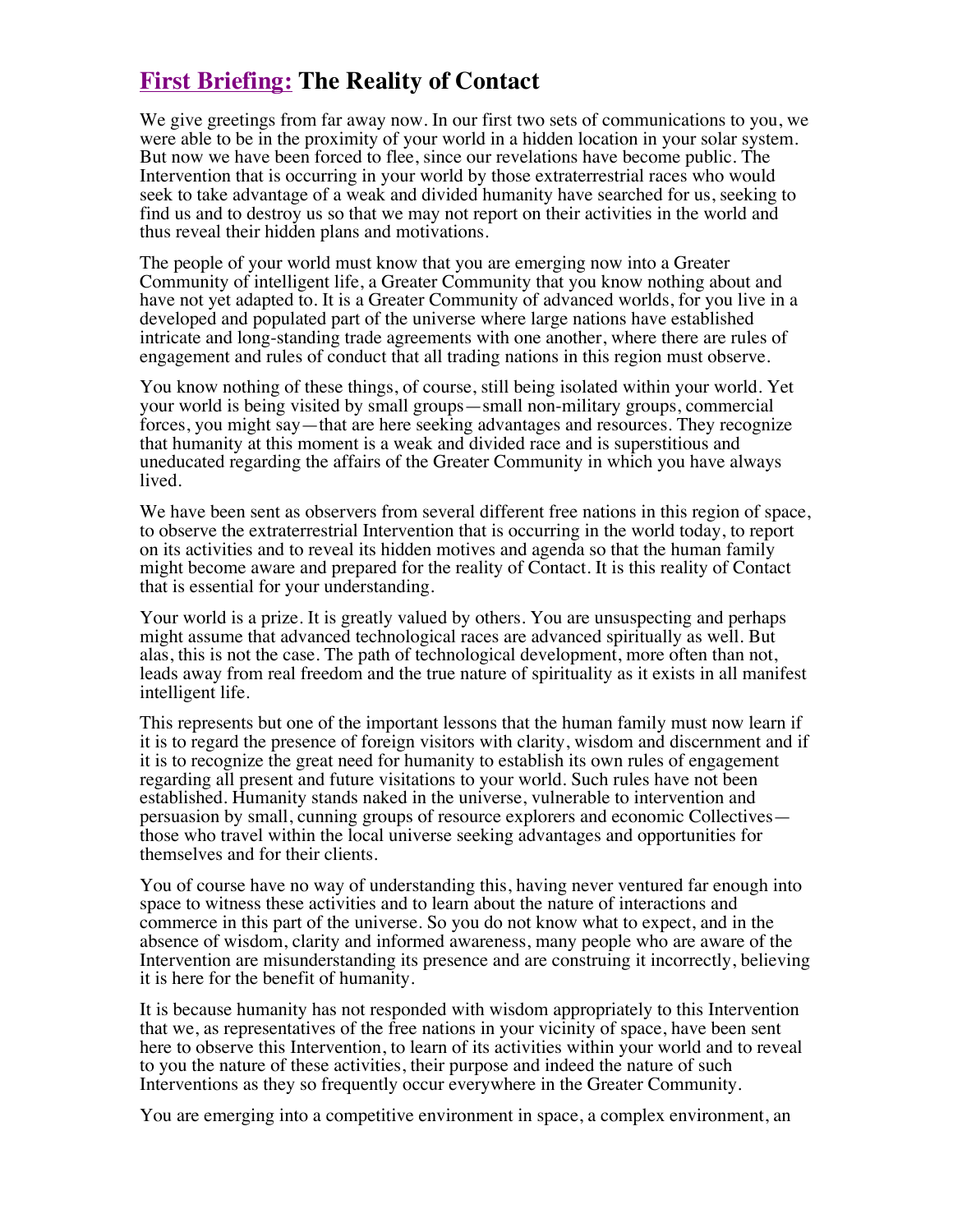environment where long-standing rules have been established to maintain stability amongst nations and worlds whose establishments are far older than anything that has been established on Earth.

In this regard, you are but a young race, young and reckless—a young race who is beginning to experience the benefits and the liabilities of technological power; a young race who is despoiling a beautiful planet, a planet that is valued by others; a young race without wisdom and foresight who is eroding away its self-sufficiency—self-sufficiency which is always required for any emerging nation to maintain its freedom and its selfdetermination in the universe.

There is so much now for humanity to learn and to do. Great actions must be taken, but they must be informed by a clear understanding of the universe into which you are emerging—how nations trade and function, what restrains them, what encourages them, the freedoms they have to intervene in a world such as yours and the restraints that prevent them from undertaking certain activities.

Even now, though we are far from your world, we can report on these things and give you a clearer understanding of the nature of interaction, trade and commerce in your part of the galaxy, in this densely populated area of the universe. With this, we hope we can impart a great encouragement for the human family to utilize its native wisdom, to build upon its great strengths and to not fall prey to persuasion or self-deception that is always a great risk at thresholds such as these.

Emerging into the Greater Community is the greatest threshold that any race can face. Many races fail at this threshold, falling under the persuasion and domination of foreign powers. Many nations fail because they have destroyed their self-sustaining resources and have become helpless and dependent upon others who, through leverage and through commercial manipulation, were able to gain control of these young, emerging races.

It is a threshold with great risks and yet one with immense opportunities. In the face of the Greater Community, young races must unite, they must correct their destructive behavior, and they must focus on establishing the security of their world and its boundaries to space.

We trust in this third set of Briefings that we may be able to illustrate the importance of this and provide our encouragement and our faith that humanity has the strength still and the integrity still to mount a great effort on its own behalf and to lay the foundation for becoming a free and self-determined race in the universe.

For you must know that freedom is rare in the Greater Community and once it has been established, it must be carefully protected and watched over. Large nations that are not free, that do not provide freedom for their citizens, always regard the presence of free worlds and nations with great fear and suspicion. That is why free nations, with very few exceptions, maintain their autonomy and attempt not to become pulled into the complex and compromising nature of trade and commerce in the Greater Community.

Perhaps you can understand this from your own experience of being in the world, a world where commerce has compromised the integrity and the self-determination of weaker nations. We have seen the evidence of this in your transmissions, which are foolishly sent out into space for all to see.

We bring this example forward so that you may call upon your own experience and observations of the world because events in the Greater Community and the reality of the Greater Community itself represent the same kinds of forces, compromises and difficulties, but on a vastly larger scale with many more participants.

Here you cannot be like children, being reckless, wasting your resources, opposing one another, being inattentive to your boundaries to space, unaware of who is intervening in your world today and foolishly expecting grace and salvation from those who might visit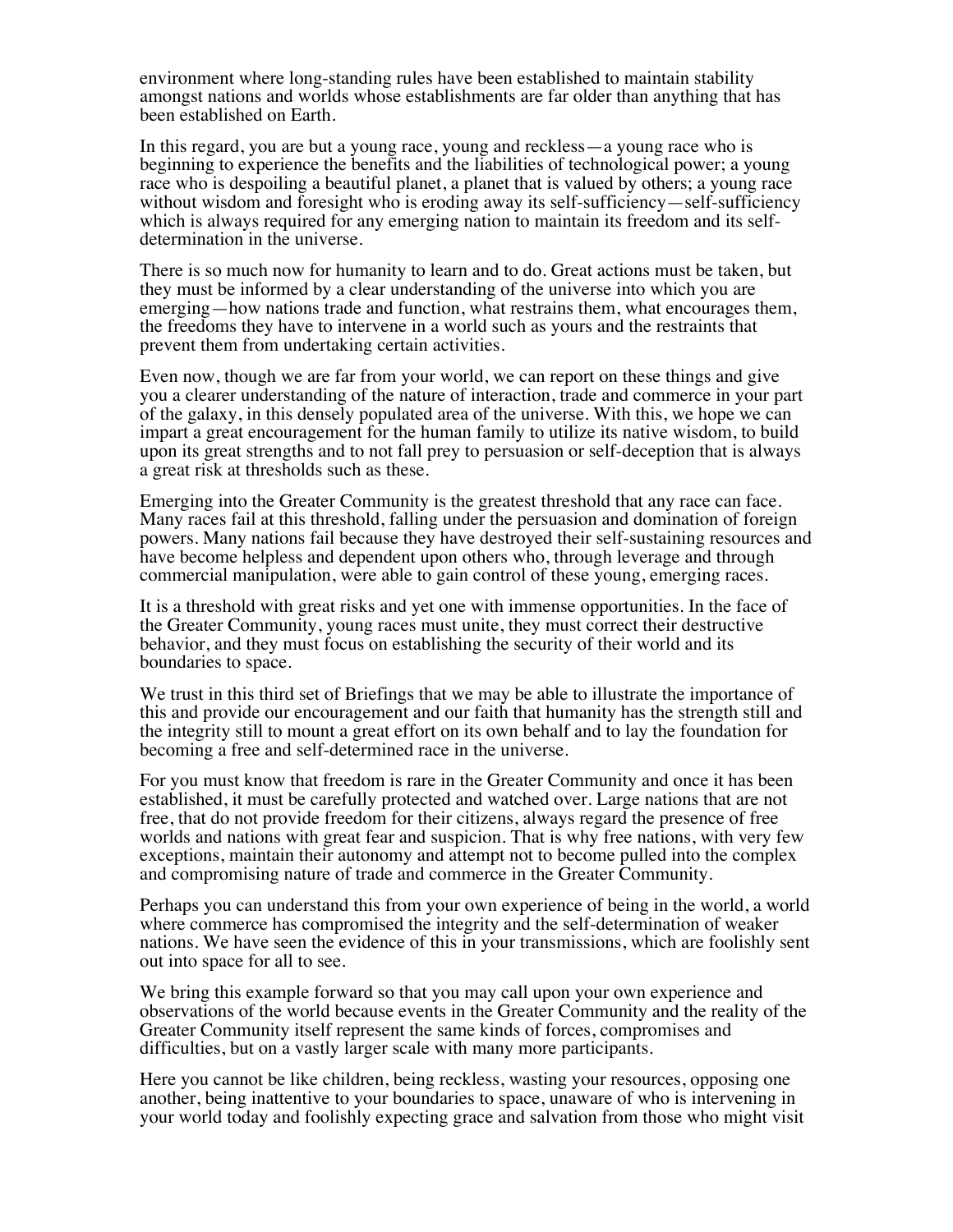you. These are actions that are not in your best interest, actions which are governed by wishful thinking and by foolish and uninformed expectations. Such an approach to life in the universe will lay you open to deception and manipulation beyond what you are accustomed to and for which you have not yet developed a sufficient set of counter measures.

Life in the universe is difficult because all advanced nations have outstripped their world's ability to sustain them, thus forcing them to engage in commerce and to a great degree to become controlled by other nations under whose commercial agreements they must now be forced to submit.

Life in the universe is perilous for the unwary. And yet the Greater Community into which you are emerging is vast and magnificent, holding immense opportunities for learning and education and immense opportunities for self-discovery and for founding a world where greater unity must be established and can be established effectively.

There are races in the universe who are very advanced in this regard, far beyond anything that humanity has established here on Earth. But they do not engage in space exploration. They do not engage in resource acquisition or in trying to persuade or manipulate young and unaware races such as the human family, for that is not ethical and leads to unfortunate consequences.

The wise have learned many things over the eons of time in the universe, many things that humanity has not yet discovered or is only beginning to learn. The wise have learned that all nations require resources and must either build their own self-sufficiency and trade amongst very trusted partners or take the great and unfortunate risk of becoming involved in larger networks of trade and resource acquisition—larger networks which will always compromise their integrity and self-determination. For if you are dependent upon others for the very things you need, then they, even more than you, will determine the nature of the engagement and the terms by which such an engagement must be met.

In your own world, you have seen smaller nations fall under the over-arching persuasion of other nations—persuasion that was garnered without the use of force, persuasion that preyed upon the weakness and the divisions within these weaker nations, making them now dependent upon larger nations beyond their control and to which they are forced to submit.

There is much for you to learn regarding this, and you have many questions, of course. In these Briefings, we will attempt to answer some of your questions if they can be answered. Yet some questions must be answered by a Greater Power, the Greater Power of the Creator of all life, who has put Knowledge as a potential within each person and within intelligent life throughout the universe. But such potential has not been discovered yet by the human family to any great degree, and as you will discover, it remains beyond the reach and awareness of many in the Greater Community, especially those who wield great technological power, who have abandoned their early traditions of religion to serve the religion of power, commerce and technology.

It is true in the universe that the wise must remain hidden to remain wise, and that freedom is built on three fundamental realities: one, that a world's peoples be united sufficiently to face the universe as one people; two, that such people must maintain and protect their self sufficiency so as not to become bound and dependent upon foreign powers who do not share their values or their emphasis on freedom; and three, that such people must become extremely discreet regarding their activities and behavior, which will always fall under the scrutiny of those who wish to take advantage of these people or who fear the freedom that such people might possess.

Do not confuse the Ancient Home of God with the Greater Community. For the Greater Community is a physical reality, and everyone in it must struggle to survive and must face the reality of competition and all of its hazards. Yet each race has the promise to evolve and to become free and to become wise. This opportunity still remains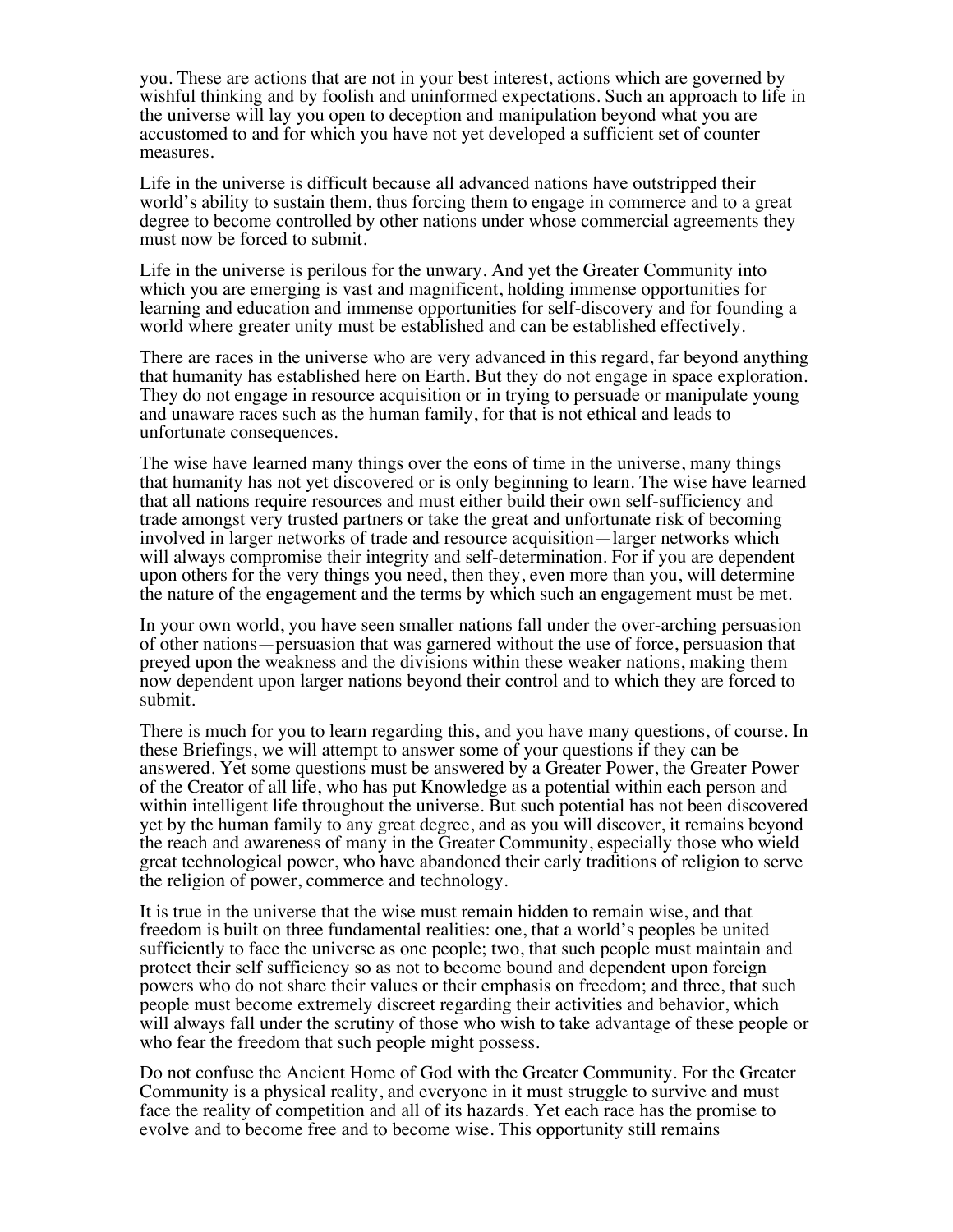everywhere, within all beings and all nations in the universe.

Here you must come not with hopeful expectations or with dread or fear, but with a greater sobriety and clarity of mind. Do not approach the Greater Community wanting things for yourself, hoping and believing that those whom you will encounter will provide these things for you. For this is unwise and will rob you of the discernment that you must have to see clearly and to be able to discern those opportunities that are beneficial from those that only appear to be beneficial. This is the wisdom one must utilize within one's own world, for this is a universal truth.

Our task is to reveal the real nature of the Intervention that is occurring in the world today, to warn you and to prepare you for the realities of life in the universe, to give you a greater impetus for human unity and cooperation and to show you the great need for the cessation of conflict within your world. We do this because we value humanity as a race. But we also do this for our own self-preservation, for to have another free nation in this neighborhood of space is of great interest to us. We support it as an idea for all races. Yet in our local region of space, it will help preserve our integrity, and it will help preserve our autonomy if such a race as yours can evolve into the Greater Community free of foreign domination and educated about the realities of life beyond your borders.

We will speak in these Briefings about this greater arena of life. We will give you the information that is needed even if it does not answer your desires for specific names, dates and places, which would be meaningless to you and which would not serve a useful purpose, for you cannot verify these things for yourself.

What you need is a greater perspective and a greater vision. What we will impart will not be strange and foreign to you. In many ways, it will be akin to what you yourself have seen within your world and what you are able to recognize through your awareness of nature and history.

Life in the universe has taken many different forms. Even though many races use technologies beyond your current capabilities, all must still face the rigors of life. All must still make the difficult choices between freedom and submission. And all must still deal with the need for resources and stability. It is a truth that all must face. No one through technology has gained exemption from the great requirements of life.

You who are just beginning your journey into the Greater Community must now undertake a greater education. This greater education will call upon your strengths, your awareness and whatever wisdom may reside within your heart and within the hearts of all who dwell within your world. For it is this wisdom you need now more than ever before.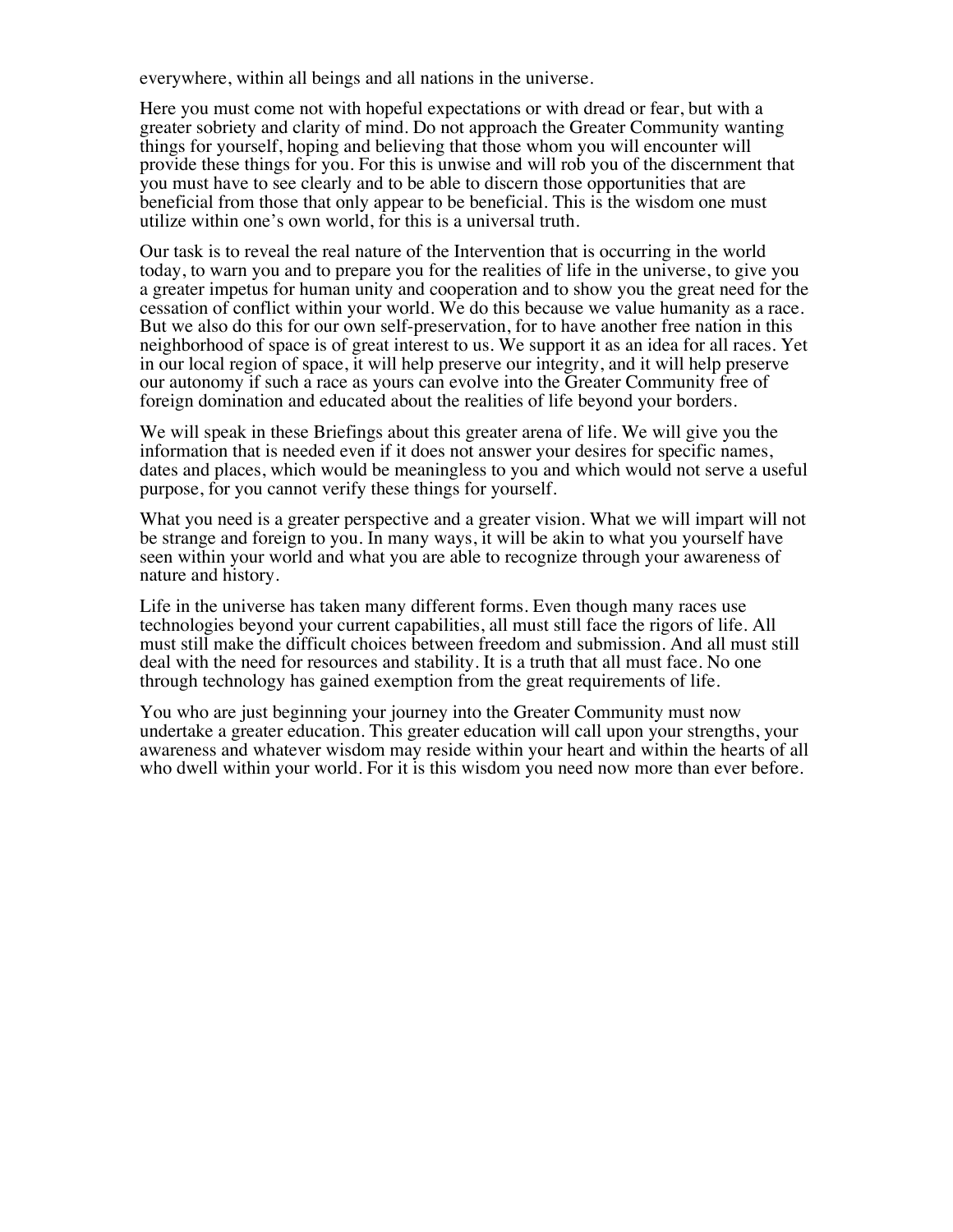## <span id="page-18-0"></span>**Second Briefing: [The Requirements for Freedom in the](#page-3-0)  Universe**

There are three requirements that all nations must meet if they are to establish and maintain their freedom and self-determination in the Greater Community. This holds true for both nations living in highly populated regions of space, such as is the case of your world, and for nations that live in remote regions, even in uncharted territories where contact with other races can be very rare and very hazardous.

The world has been given to humanity as its world of origin, as its place of residence and as a splendid environment in which humanity could evolve and build its civilizations and learn the lessons of peace and cooperation, both by principle and by error.

Do not ever think that this world is owned by anyone else, that any other race in the universe has rights to this world or has any special privilege for visiting this world or can make any claims of ownership to this world or any claims of authorship for human evolution.

This is your planet of origin. It has been given to you by the Creator of the universe with the hope and the desire that you would prosper here and maintain this world as the precious resource that it is. It has been given so that it may sustain you through your difficult phases of development and so that it may sustain you as you emerge into a Greater Community of intelligent life, where such worlds of biological diversity are rare.

The three requirements are unity, self-sufficiency and extreme discretion. We shall give you more information on each of these so that you may understand more fully why they are so important and what they really mean and will require.

Unity in your world does not mean that everyone is the same, thinks the same or behaves in a similar manner. It can accommodate the diversity of cultures that the world now possesses. But there must be a unity of purpose, a common purpose to protect the resources of the world and to establish a boundary to space where all nations cooperate with one another, not only for their interests in their national security, but for the security of the entire world. This of course will require an unprecedented cooperation between your nations and governments. With a Greater Community education and awareness, this great accomplishment is possible.

You must turn your eyes to the heavens. You have no defense against life intruding from beyond. You do not have the skills to tell friend from foe or to recognize a competitor. You are obsessed with the needs of your nation and your difficulties with other nations.

You will also need this unity to face the declining resources of your world and the great and perilous consequences for the human family. This includes the environmental damage you have created in your world—the damage to your climate systems, to your water and to other life giving resources that have supplied and sustained humanity over its long and slow evolution.

Human unity now will not be the consequence of ideology but of necessity, for you will fail if you are divided facing the great change in your world, and you will fail in the face of the Greater Community if you cannot establish this unity of will and purpose. All free nations in the universe must establish this unity of will and purpose, particularly regarding their use of their home worlds and their awareness and approach to the Greater Community. This need, therefore, is universal.

Your evolution has always been towards greater unity and cooperation, but now it must enter a more mature phase. For no nation will prosper and remain free if other nations in your world fall under foreign persuasion—a persuasion that will encourage human conflict in order to weaken the earthly powers that you have and to weaken the strength of the human family, fracturing it and making it more susceptible to persuasion, to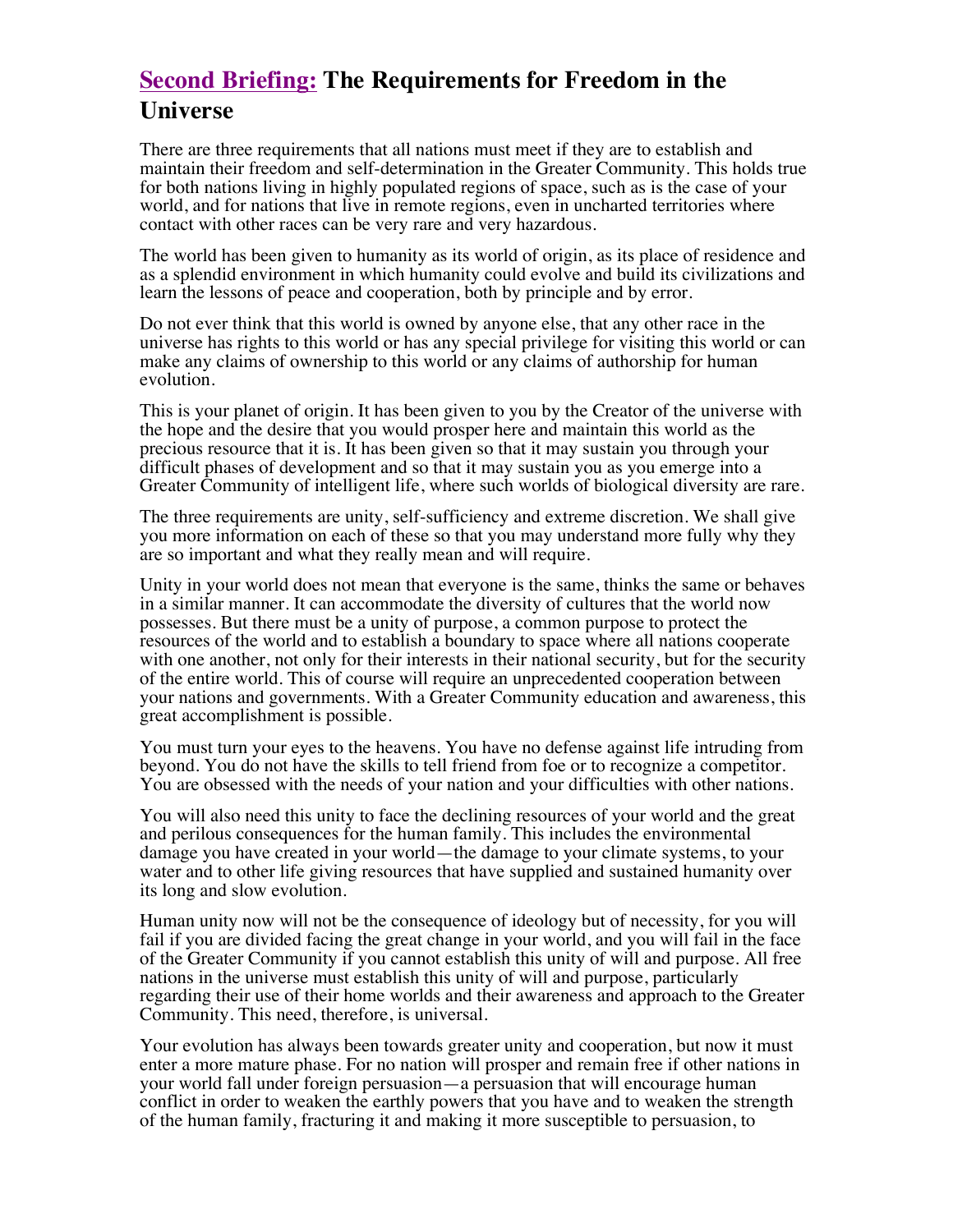foreign manipulation and to the need for foreign technology.

Your unity must be a unity of purpose based upon a greater awareness of your vulnerability to space and the fundamental need to establish a sustainable use of your world and its vital but limited resources. Never think that you can go into the Greater Community and take whatever you want from it. For the Greater Community in which you live, and which you will face, is owned by others who are far more powerful than you. Your warlike nature and tendencies, then, must become arrested if you are to gain this unity of purpose and the will and the strength to withstand foreign intervention and persuasion.

Human unity here may only be forged under a great challenge, for there is too much division of purpose and intent within your world for nations to establish such an essential common ground. It will be necessity that will drive you to create this, if ever you will. It will be an undaunted and persistent need that will drive humanity to unite in its own defense—defense against internal collapse and defense against external intrusion.

Within your nations and your cultures, there must be this unity of purpose, or the great resources and talent of humanity will not be brought to bear to face its great environmental challenges and to face the difficulties of emerging into a Greater Community of life.

Humanity's future in the universe will be largely determined not just by foreign persuasion or intrusion, but by your ability to create a sustainable use of the world. Here humanity will have to enter a more mature phase of its development. You will not be able to focus on growth and expansion, for your resources will constrain your expansion, and your growth and the universe will not allow you to reach out and take what you need from other worlds beyond this solar system.

Nations who are aware of your presence, who are not intervening in your world, will respect your sphere of influence if it is established within this solar system alone. But beyond that, any intrusions into space or into the territories or worlds governed or owned by others will be intensely resisted.

You have boundaries and constraints now, and these are new to your experience, for you have been growing and expanding for so very long. But there are limits to this. Your world will limit you, and the Greater Community will limit you.

Unknown to humanity is the reality that great empires in the universe are rare and tend to be very unstable, unable to supply and sustain themselves over long periods of time. They either collapse at their perimeters or, due to instability, at their core. It is smaller nations and networks of nations that have been able to establish long-term stability with one another through very strictly enforced rules of trade and commerce and through establishing a greater consensus for mutual well being and stability.

Your notions of growth and expansion, therefore, will have to change. For you cannot plunder the Earth without bringing yourself to a devastated state, a state that can be easily taken over by others in the universe. While outright conquest of your world is not permitted in this region of space, other nations are free to intervene under two conditions: first, if the native peoples of your world appear to others to welcome intervention and to not resist it; and, second, if humanity were to fall into a truly deprived and declined state. Under the second set of circumstances, other nations would be free to come and take the world for themselves, using humanity as a resource for their own ends.

It is these two conditions that allow intervention in this region of space. It is because you live in a highly inhabited part of the universe that conquest is not allowed. For attempts at conquest create instability and conflict, and instability and conflict are resisted by networks of powerful nations who seek to maintain stability and security at all costs, even at the cost of their own freedom. It is entering a more stable and sustainable state that all worlds in the universe must seek to achieve at some point in their development.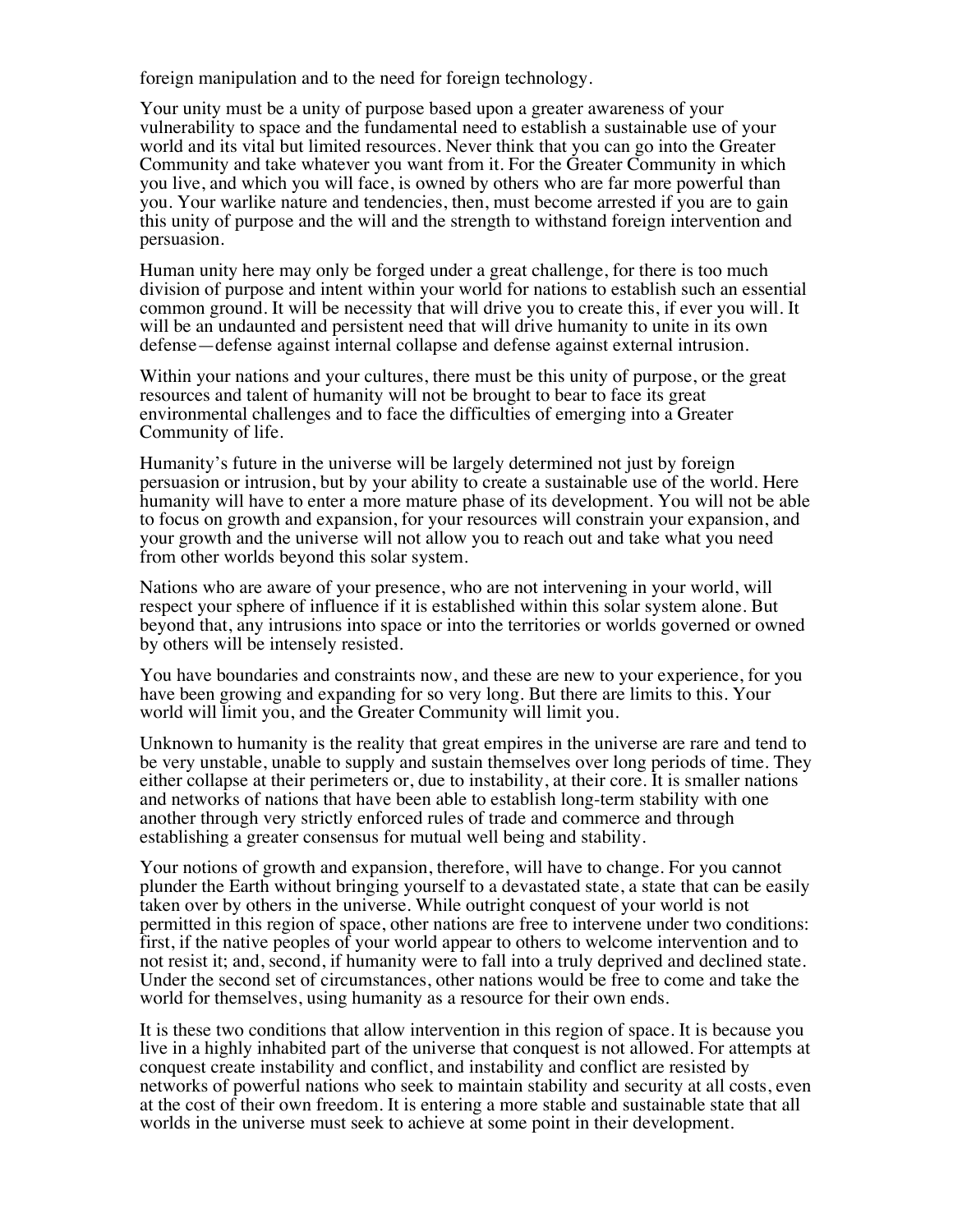Therefore, war in the universe as you imagine it is very, very rare. It may occur in uncharted regions where two opposing nations may fight over the spoils of a world or set of resources that they both value. But in highly developed parts of space, such conflicts are not permitted. Here resource exploration and exploitation must happen under certain conditions that do not generate war, conflict or instability between the resident nations of those regions.

In this sense, the Greater Community is a different environment than you are accustomed to. It has achieved a sustainable state, at least in your region of space regarding those nations that you will encounter. In uncharted regions, it can be much more unstable, and conflict can erupt dramatically. But eventually nations realize that war and conflict destroy resources, and resources are what they must acquire and preserve. So other means are sought to persuade one another, beyond the use of force. This is why the powers of persuasion and perception have been established to a very high degree throughout many regions of the universe. We know of few exceptions to this in very highly inhabited regions.

Once nations realize they cannot fight each other without mutual loss, they will enter into cooperative agreements, and they will maintain these agreements very strictly over long periods of time. These are the conditions that you will face in engaging with your local universe. That is why your recklessness, your aggressiveness and your use of force are looked upon with such disdain and concern by established nations in your region. Here you will not be allowed to exert such aggression beyond this solar system. This restraint between established nations serves to check aggression and to limit the spread of war and conflict. This has proven to be effective in the universe, and thus it is practiced.

Your unity here gives you strength and gives you respect in the eyes of others. Other nations will be far less likely to try to persuade you through inappropriate means or even through means that are allowed within the laws of this region if they have to face a united and discerning race of beings. If the human family can establish such unity of purpose and gain a greater education about life in the universe, which we are providing to you through these sets of Briefings, then any attempt at intervention or persuasion here will be far more difficult. But as it is at this moment, you have your backs to space. You are not paying attention. You are not looking. And those of you who are looking often look under the persuasion of your own desires and preferences, without the clarity of vision that is required.

In a more united state, you will preserve your resources and share them equitably because you will have realized that you must establish a state of stability and security. What other nations in the universe have established to maintain peace and equanimity is what humanity will have to establish within your own world. The choice here is fundamental. It is the greatest choice you will have to make, and it will have to be made repeatedly—to choose either war and conflict or agreement and cooperation.

Your declining resources will help you in this regard, for if any nation in your world seeks to remain aggressive and hostile, its resources can be denied to it by the rest of the world. This is what happens in the Greater Community should any nation become aggressive and hostile, seeking to dominate or overwhelm other nations, seeking conquest of territory or seeking to eliminate its competitors. Such a nation will have to face a united opposition by all others who are involved in their networks of trade. This has effectively eliminated a great deal of conflict in the universe.

It is necessity, then, that drives such cooperation. Yet humanity has not yet established such agreements, for it has not had to face what all advancing nations in the universe must face, and that is the depletion of their resources.

It is resource depletion that has the possibility of forging a greater union amongst your peoples. Yet resource depletion can also lead to competition, conflict and war. There are many nations that we know of and have heard of that have destroyed themselves at the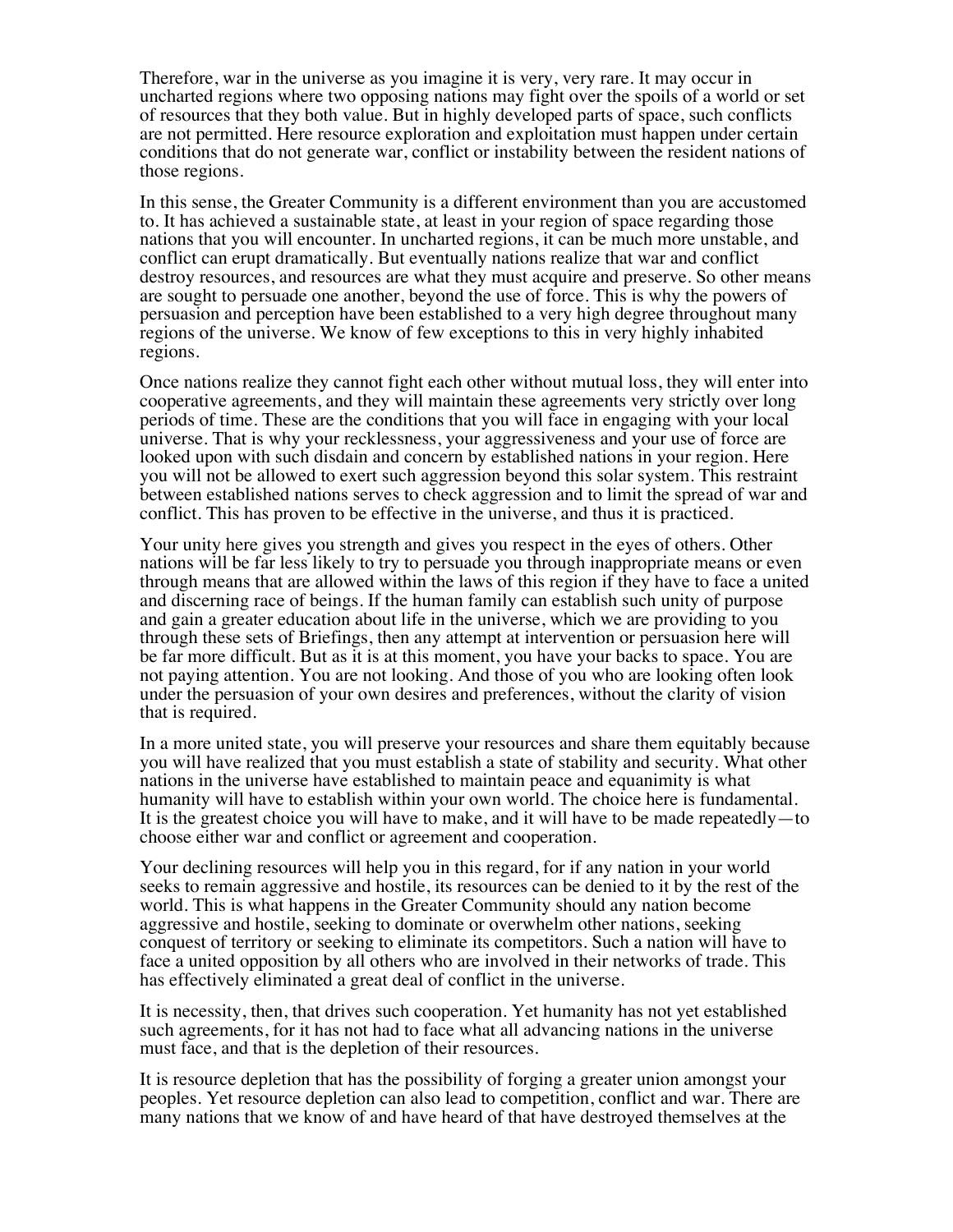doorstep of the Greater Community—struggling over who will have dominance, who will have wealth and who will have priority within their own worlds.

Unity for a race must be established sooner or later. It can be established through submission and domination or through consensus and wisdom. This too represents a fundamental choice. Unfortunately, most nations that we know of, and certainly most nations in this region of space, have chosen the former option, choosing the submission and domination of their peoples to establish a unity of purpose and to crush dissent. Free nations, which are so rare in the universe, have chosen consensus and wisdom as their overriding need and emphasis.

Humanity, in facing the decline of your resources and the spoiling of your world, will have to make this decision as well as to what kind of unity it will establish. If you do not establish unity, you will simply destroy the remaining resources and greatly limit humanity's ability to live in this world.

Other races do not want to see this occur, and so part of their emphasis on intervention is to prevent the destruction of the natural environment, which they hold to be far more valuable than the human presence here. Yet you must understand that those races who are competing for access to this world do not want to destroy the human family, for they need you as their liaisons to work in this world. They are unable to live within this world, unable to live in its environment, unable to face the biological hazard of its countless organisms. Races that have evolved in sterile environments cannot live in worlds such as yours without immense hazard and without the great risk of contaminating not only themselves, but also their home worlds with foreign biological agents, to which they have no immunity and which their medicines have not yet evolved to counteract.

Therefore, humanity is valuable to intervening races—valuable as a workforce, valuable as those who can work in the world for the benefit of foreign powers. But this benefit will not be yours, and should you lose your freedom to foreign intervention and persuasion, the life it would create for you would be truly tragic and unfortunate.

In the Greater Community, all advancing nations have faced the problem of resource depletion. As a result, resource acquisition and the stability and sustainability of resource acquisition have become the overriding emphasis. Nations that have advanced technology that requires resources from foreign places become extremely dependent upon maintaining access to these resources and to establishing peaceful and diplomatic relations with those who supply them.

Here advanced technology makes you even more vulnerable to foreign persuasion and control. If you need rare elements that can only be found in remote regions or which are only possessed by certain races, then you must accommodate their needs, demands and preferences in order to be privileged to receive such resources. The competition for these resources would be intense. This makes any nation that has such needs vulnerable and at great risk of instability and even collapse. If the technology and structure of society are dependent upon foreign manufacture and foreign resources, then it is vulnerable.

It is this vulnerability that humanity must seek to avoid. Do not be foolish in accepting gifts from those who are visiting your world. Do not be persuaded that you must have this foreign technology for your own benefit. If you do accept such things, you will become vulnerable. Unable now to provide for yourselves, you will have to meet the terms of those who have become your providers.

Here freedom and self-sufficiency become intertwined. If you are not self-sufficient, you will not be free. Even if you were able to gain from others access to those resources to which you have become accustomed and upon which you have built the infrastructure of your new society, you would lose your freedom. You would lose any leverage you have over how you will engage with others and what the terms of that engagement will be.

This represents an essential understanding that you must have in approaching the Greater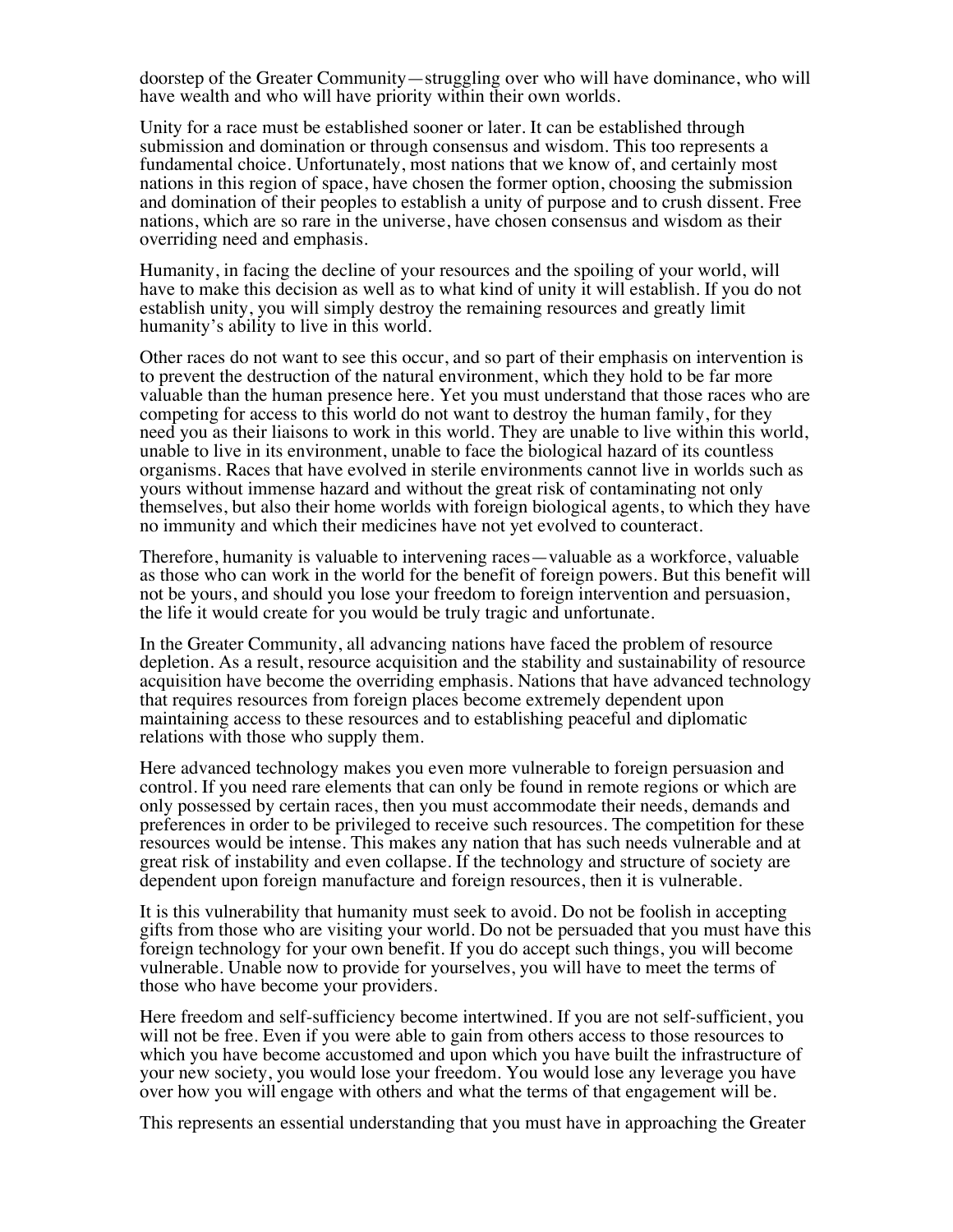Community. Do not accept trinkets from space, for you will undermine your freedom in the process. Nothing really important will be given to humanity in this regard by those who are intervening in your world. They are seeking to create dependency and addiction. This gives them power and leverage, even in their small numbers, over a much larger human family that is unsuspecting and that can be easily persuaded.

To introduce new sources of power into your world would make you dependent upon those who are here to take advantage of the world for their own purposes. Humanity has not gained the unity yet to use its technology for entirely beneficial purposes. You do not need more powerful weapons now. You do not need more destructive weapons. The use of weapons in space is so very limited. That is not how you will gain advantage or protection in the Greater Community. Learning this represents a more mature phase of humanity's evolution. Here it will be persuasion and perception, freedom and a deeper Knowledge that will assure your well being, not the use of force.

Nations in your region of space have security forces and can amass together a great military power, but this is only for the mutual defense of their trading networks. They have realized that they cannot overwhelm each other by force, and so they seek to influence each other through persuasion and thought. This represents a more mature use of power in the universe and a new threshold of learning for humanity.

Your reckless use of your world's resources and your reliance upon technology to save you from its consequences represent two very foolish and damaging pursuits. You will have to sustain yourselves with what you have within this world if you are to remain free. Even your allies in the universe will not be able to sustain you from afar because they do not have these capabilities. They will not seduce you to become dependent upon their technology or their foreign governance because they represent free nations and not those who seek to take advantage and to exploit weaker nations, such as yours.

You must look at your world as your storehouse for food, water and energy and for all the things that you will need both now and in the future. If you exhaust these, you will decline, undoing all of the progress that you have made. Even your technological potential will not be able to be realized in the face of such great social disintegration. This would make you vulnerable to one of the great opportunities that others have over a weak and failed race, an opportunity that is permitted in the Greater Community. That opportunity is seen as rescuing a planet's resources from the overexploitation of its native race, which is allowable given the ethics and the rules of engagement that exist in this part of the galaxy.

It is not humanity's subjugation or ruin that we want to promote, but instead its strength, its unity and the fulfillment of its great potential in the universe. Yet certain things must be understood. Technology alone will not save you from resource depletion, and resource depletion will undo your technology. You must establish through time, consensus and cooperation a sustainable use of your world—maintaining its biological diversity, the quality of its atmosphere, the quality of its waters and the quality of its soils and its lands.

Adversity will help you to come to terms with this and to see its necessity. But adversity can also undo you, setting in motion forces of destruction that would be very difficult to stop.

Your allies in the universe have great concern over this. Given your transmissions into space, they have seen the potential here. They know the path that most races follow in the depletion of their world's resources, the inevitable results of this depletion and the resulting loss of their sovereignty and control to other nations. This is the path that most nations have taken. The consequences are predictable and are largely the same.

At this moment, larger powers in the universe who are aware of you, view you as reckless and destructive. Though they themselves are not intervening in your world, they will allow other independent commercial forces to attempt to gain access here. Should that access be accomplished and fulfilled, and should the power of authority be shifted from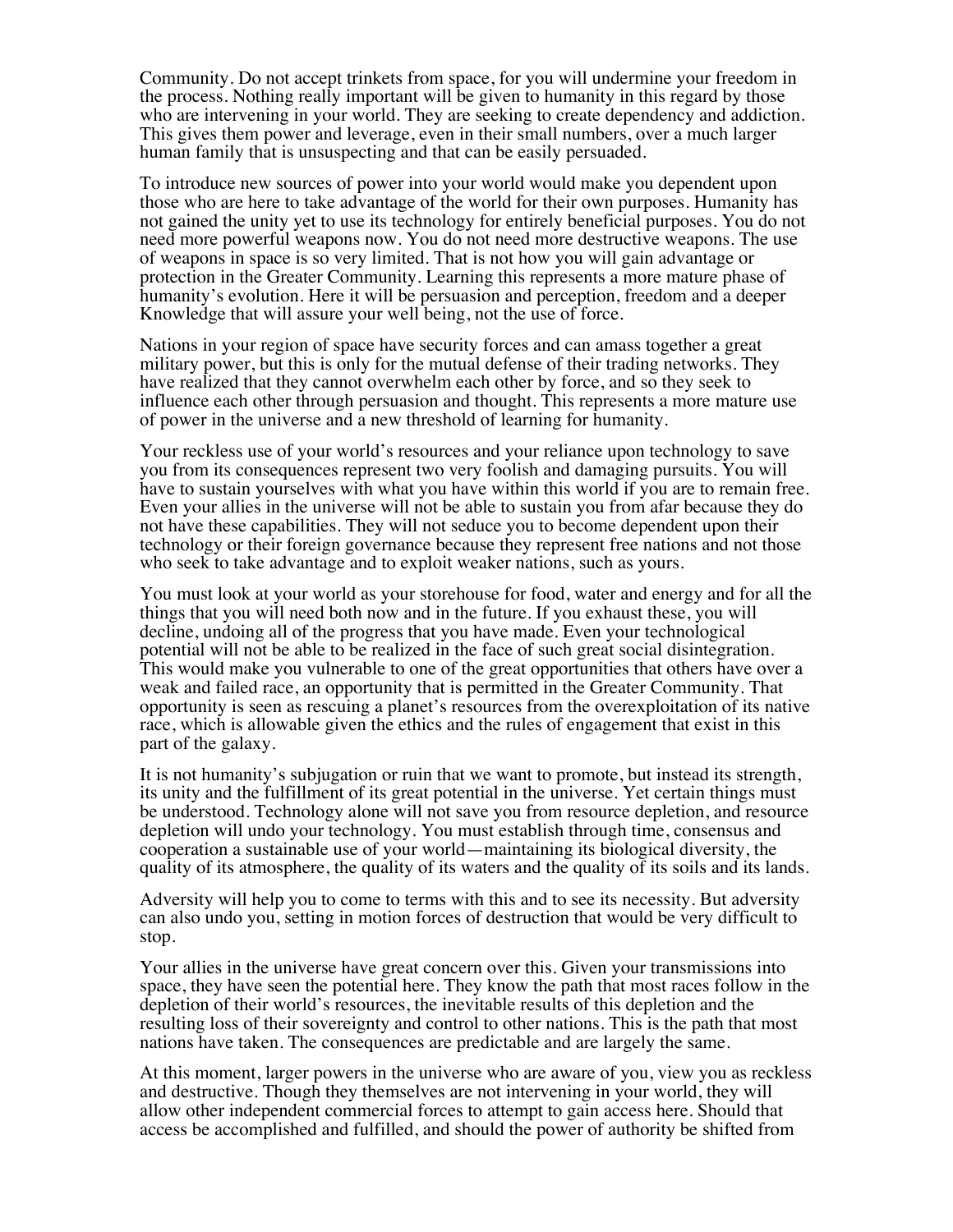the human family to others, then the larger powers will enter to take advantage of the situation.

Much depends on your understanding and perception and upon the self-sufficiency that you can establish and sustain in your world. If your peoples agree to live simply, to share resources and to limit your population through ethical means, then you will be able to establish a greater stability and self-sufficiency. Then the greater powers in your region will not look upon you with the same desire for intervention, but will have to respect you as a united people who cannot be conquered by the use of subtle forces.

Unity gives you strength, but also respect in the Greater Community. Though attempts to bring you into the trade networks will be ongoing and persuasive, intervention such as is occurring in the world today would not likely be attempted. Yet in your divided and conflicted state, such intervention is occurring and is progressing. It will seek to shift the authority of the world to foreign powers with human participation and support. It will seek to use the human family. It will seek to gain the great advantages this world offers in its vast biological resources through the use of human labor and cooperation.

It is known to us through your transmissions and through our own observation of your world that some people believe that other races could easily come and set up a colony in the world and establish themselves here using their advanced technology. But given the biological hazard that your world creates for those who are visiting, this is not easy to do and has never been successfully accomplished. In fact, your world has the power to infect and destroy entire races in your local universe, given the presence and the diversity of its biological agents. Other races have rendered their worlds barren, and in many cases, devoid of nearly all of the native life forms. They have little or no immunity from contamination.

Earth then can be viewed as both a great asset and as an immense source of contamination. It is viewed in both these ways by all races who are aware of your presence and who recognize the importance of your world and the condition of humanity.

The third requirement is the need for extreme discretion. To be a free race in a neighborhood of space filled with races that have no freedom and do not want to encourage freedom, you must become extremely discreet. You must establish yourself as a non-threatening presence to these worlds. You must not engage in trade with them to any significant degree. And you must not allow them to visit your world and to scrutinize your behavior.

The rules of engagement in this region of space will give you these rights if you can demonstrate a united intent and purpose in establishing and maintaining your boundaries to space. Powerful nations recognize other powerful nations. They are not persuaded by other kinds of inducements. To them, power is resources, and resources represent not only wealth, but survival. For their advanced technology has made their survival now more difficult to sustain and their resources more difficult to acquire.

This is so very different from how the peoples of the world view such things. They think the world is there to be plundered, and once the world has been plundered, the universe is there to be plundered, and by that point, they believe they will have the technology to plunder it. But you cannot plunder the universe. Many have tried, and all have failed.

Your discretion then becomes critically important. You will have to learn how to communicate without broadcasting into space. Even the most secret involvements of your governments are broadcast into space in many situations and can be easily discerned by those who have gained knowledge of your language and your tendencies. For the world has been observed for a long time by all the powers in your vicinity.

Those who seek to gain advantage here have waited until you built an infrastructure that they can use, and now they are attempting to persuade you to give them the reins of power and to make you dependent upon their technology and the sources of their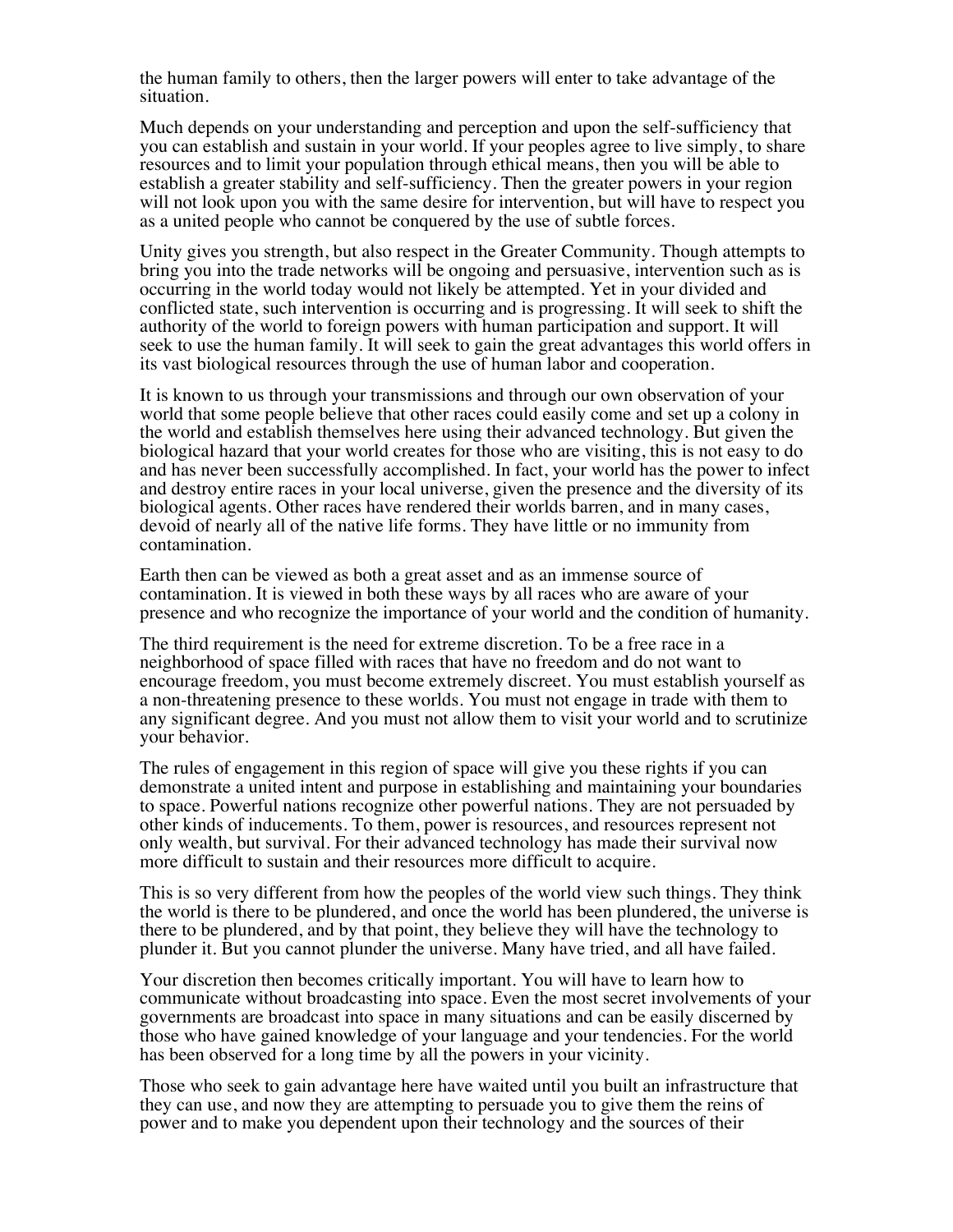technology.

This approach takes time and patience, but this is how nations gain control over other nations. It has proven to be the most effective path towards expanding one's influence and power, particularly in highly inhabited parts of the universe such as this.

You do not want to be open to the universe. You do not want to reveal your activities, your conflicts, your difficulties, your aspirations, your plans and your goals to those who observe you. Your allies understand this, for they have had to maintain great secrecy regarding their presence in the universe and their engagement with other nations. Only those nations that are free can associate with one another more freely, but even then, their engagement is limited and must be protected with great emphasis.

You know not of the great disadvantage you are creating for yourself in broadcasting your communications into space. It is the problem of living on the surface of your world, where everything can be observed. Many advanced nations in the universe have chosen to live underground for this purpose, and some have chosen to live underground out of necessity, for if your planet's climate system is disrupted, surface living becomes difficult if not impossible. Living underground has many advantages. Discretion is one of them. But that is not your condition now, so you will have to find other ways to maintain discretion.

Your world is being watched. Your governments are being watched. Your conflicts are being watched. Your trade and commerce are being watched. Your tendencies are being watched, both by your allies and by those who would seek to exploit you.

In the future, should you gain a greater unity and should you be able to sustain the use of your world, the development of this discretion will become essential. For indiscretion is always exploited in nature. It always makes one vulnerable in nature, and the universe is a natural environment, fundamentally.

There are limits to technology. There are limits to travel. There are limits to what anyone can do with machines. You have not yet reached those limits, but they do exist. There are older races in your neighborhood who have reached those limits, and that is why they seek to use power in the mental environment and to develop this power both for their own defense and to take advantage of whatever opportunities may exist within their sphere of influence and within their local regions in space.

Ultimately, no one on the outside should know what is going on in your world, not even your allies or potential friends. They will respect this discretion. They will expect it, and they will understand it.

This will require a very different approach to how you live and to how you communicate. Certainly, broadcasting the way you do is entirely inappropriate. That is why your scientists who seek to listen to broadcasts in the universe will not hear very much because no advanced nation broadcasts in this way. Discreet information is sent. Discreet channels of communication are established and utilized heavily, but general broadcasting is not done for the very reasons that we are describing.

Therefore, the three requirements for freedom are all unmet by the human family at this time. You are not united and face the risk of greater division and conflict between your peoples and nations. You are rapidly destroying your self-sufficiency in your world. And you are hardly discreet, broadcasting your strengths and weaknesses to all who wish to view them.

These three areas then represent the primary focus for the advancement of humanity: the establishment of human unity and cooperation based upon necessity; the cessation of overuse of the world and the maintenance of its resources and all that that will require in terms of how people live and how people engage with one another in your world; and the development of discreet channels of communication—both through a deeper awareness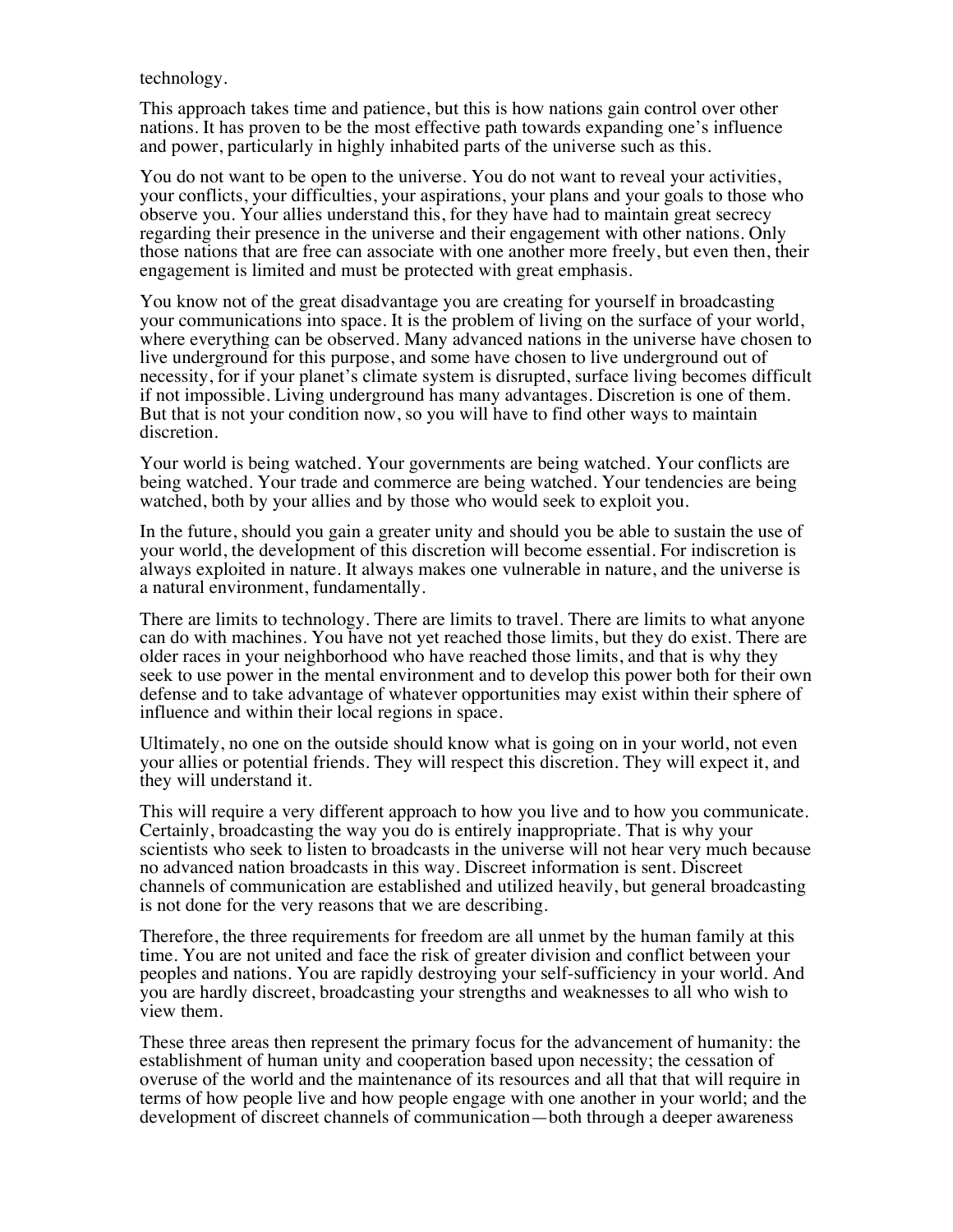and through technology.

These are the three great needs of humanity, not only for your own well being and your future in this world, but also to give you the opportunity to build real freedom and unity in the Greater Community. Any contribution that you can make as an individual and as part of the human family in this regard is vitally important in giving humanity a greater freedom and a greater promise for the future.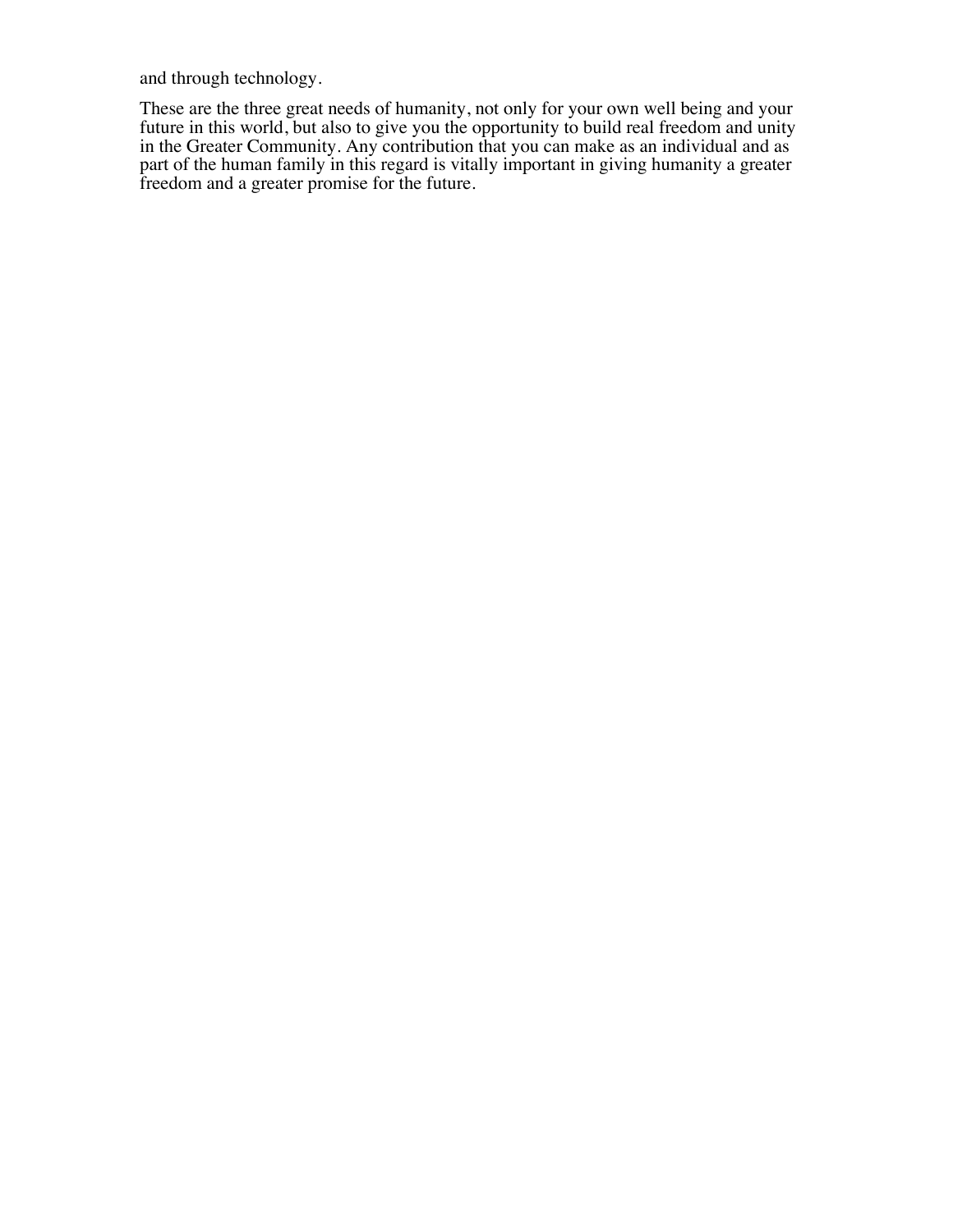## <span id="page-26-0"></span>**Third Briefing: [The Tools of the Intervention](#page-4-0)**

We must speak on the Intervention that is occurring in your world in light of the three requirements for freedom. First, you must see that intervention is part of nature. It is bound to occur. It is destined to happen. Anyone who has power in the universe must face the risk of intervention, competition and intrusion. Anyone who has gained an advantage in any way—technological advantage or rare and valuable resources—will have to face the problem of intervention and competition in the universe. It is a universal problem, and that again is why the wise remain hidden. That again is why humanity must learn to be extremely discreet.

You are living in a world of tremendous natural diversity and biological resources. Those who are intervening in your world today are not interested in the resources that you hold most dear. They are interested in biological resources, particularly those resources that represent the building blocks of life—genetic agents, chlorophyll, blood and plasma. These are the things that are valuable and are greatly needed in a universe full of barren worlds. Some of this represents illegal trade, trade that is not allowed for ethical reasons, but trade that exists nonetheless.

Rare metals are also sought here—metals that you are aware of and metals that you are not aware of. These things must be mined with human assistance. Anything that a foreign race seeks to do in this world must have significant human assistance. This is because of the biological barrier that this world presents to the universe and to those races who have evolved in sterile environments, who are not adapted to be in biological, terrestrial environments such as this. Because worlds such as this are very rare, there are very few races in the universe who have this adaptation. That is why the native races must be cultivated and genetically aligned with the intervening races. It is a time-consuming process, but the results are believed to be worth it by those who are engaging in such activities.

The Intervention is of two kinds. There are resource explorers, which nearly always represent one race, operating with great freedom and impunity, which are clients of larger powers. Sometimes, they are clients of independent trading networks that are engaged in illegal trade. Those resource explorers who have been in your world and who are in your world today represent members of this group.

Then there are Collectives, who are multi-racial, hierarchical and very well organized. Their worker classes are bred for specific purposes, and they are involved in collective breeding, which is a practice not all advanced races are engaged in. The Collectives seek a more permanent residence in this world. They seek it as a world that either they or their clients could own and govern from afar, with human assistance. That is why such great care has been taken to study human psychology, human physiology and your reproductive process, as well as the biological hazards that exist on Earth. That is one of the reasons that plant samples have been taken and the world has been observed for such a very long time.

It is perhaps surprising for you to realize that an advanced technological race would have difficulty adapting to your world, believing that their science and medical technology would have overcome the difficulties involved here. But, alas, so great are these difficulties that there is no race who has evolved in sterile or near sterile environments that could easily withstand the biological agents that exist here. Even the illnesses of your animals could affect them. So great is this hazard that in recent history few races have attempted colonization of this world.

But now the Collectives see an advantage, for humanity has built networks that they can use—worldwide communications, worldwide resource extraction and a sufficient level of technology that can, at a basic level, interface with what they use and rely upon.

Humanity is also developing greater sources of destructive power, and should this power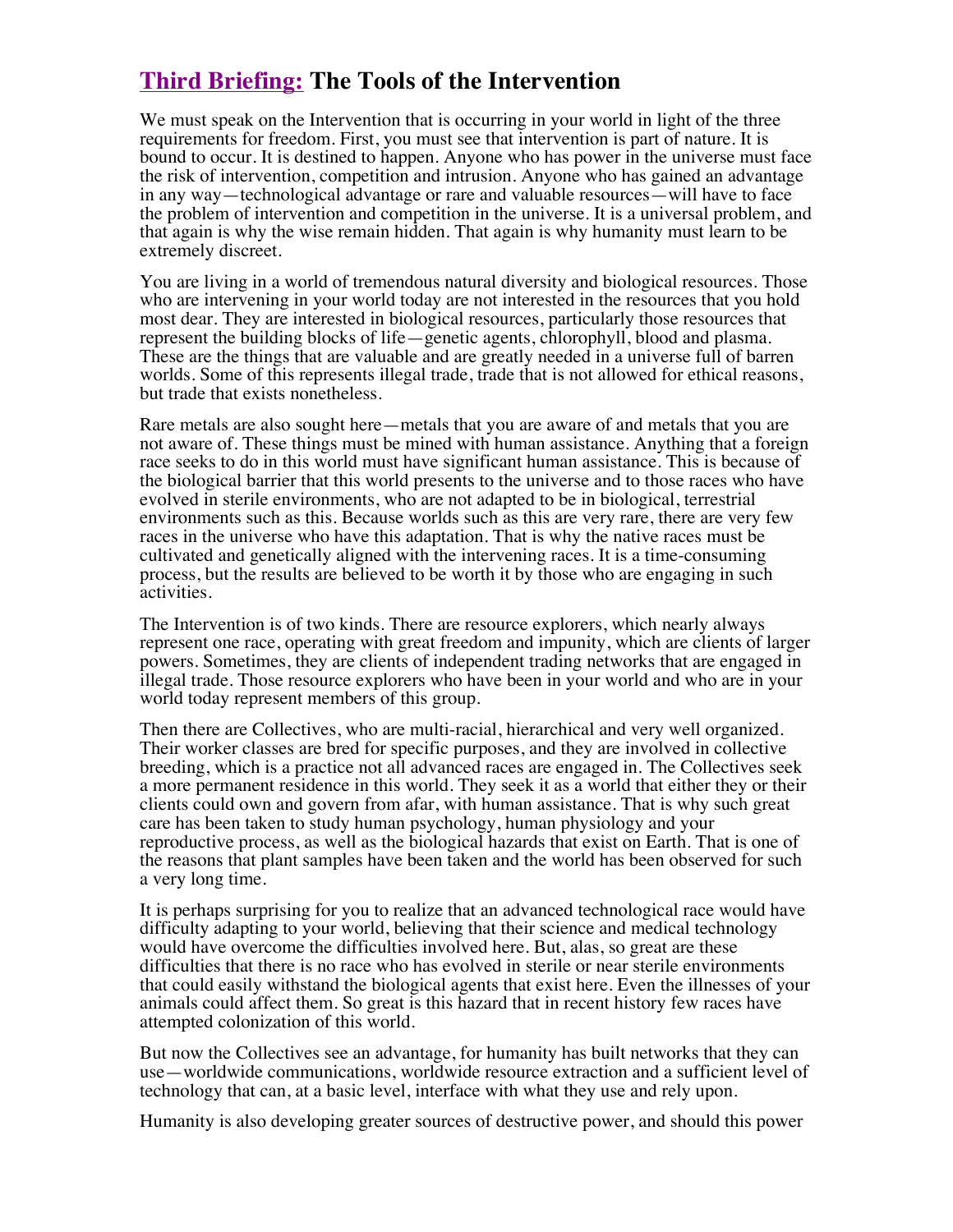be fully cultivated, then interventions such as this kind would be more difficult to attempt.

Lastly, there is the deterioration of your natural environment, which is threatening many of the very resources that the Intervention seeks. That is why the Intervention has gone into its mature phase in the last half century, an accelerated phase involving four fundamental activities: the attempt to persuade certain individuals in positions of power in government, commerce and religion; to establish a physical presence and familiarity within the world itself; to influence religious views and tendencies, which also includes the promotion of human conflict; and the program of hybridization to establish adapted beings in a human form who are allegiant to the Intervention and who can assume greater governing powers here in the world. These four interrelated programs represent the activities of the Collectives.

Resource explorers operate in a more simple manner, by taking things they need from the world, as they are able to find them. But the Collectives have a more complex and longrange plan in establishing power and influence within this world. They recognize the strengths and weaknesses of the human family and your tendency towards conflict. They recognize that to gain human allegiance, which is their goal, they must present themselves as capable of assisting and even saving humanity from its own problems and from the great challenges that it now faces. The Intervention will present itself, therefore, in a more enlightened form—as spiritual agents, as those who have overcome war and conflict, who live in peace and who have achieved technology that humanity can now use and, indeed, now needs in order to rescue its environment and to bring a cessation of conflict in the world.

Yet this all represents deception, for the Collectives actually seek to increase human conflict, to weaken the strongest worldly powers and to gain allegiance through human failure—allegiance and a reliance upon their presence. Their interbreeding program is not only to establish individuals in positions of power, but also to condition and to program those that they take to become the Intervention's representatives and apologists—those who will promote the Intervention and the peoples of the world having direct access to these intervening powers, bypassing their governments, bypassing human authority figures, in order to establish direct contact with those forces who are conditioning people to believe that the Intervention is here on their behalf.

It is a clever approach and well conceived, and so far it is progressing with very little human resistance. Even the governments of the world have been seduced in many ways. They have made contracts with the Intervention which the Intervention has violated, and now there are those within the governments of the world who are aware of the Intervention and who support it, and there are those who are aware of it and who oppose it. So the seeds of conflict and opposition have even been sown within the corridors of power within your nations' governments, many of them.

The Intervention is being carried out by physical beings who are driven by the same needs that drive humanity—the need for resources, the need for power, the need for wealth and the need for strategic advantage. It is these very things that drive all nations in the universe. You must not regard these beings as evil or demonic or as angelic. They are beings driven by the same needs that drive humanity.

It is important now that we address the question of how the Intervention is functioning within the context of the three primary requirements that humanity must meet and must utilize in order to become a free race in the universe. The Intervention does not value freedom. It is unknown amongst its participants. It will, therefore, seek to oppose or undermine any progress that humanity will attempt to make regarding these three fundamental requirements.

Human unity will be opposed because a united human family will be very difficult to influence. Human conflict can be so easily antagonized, increased and directed. The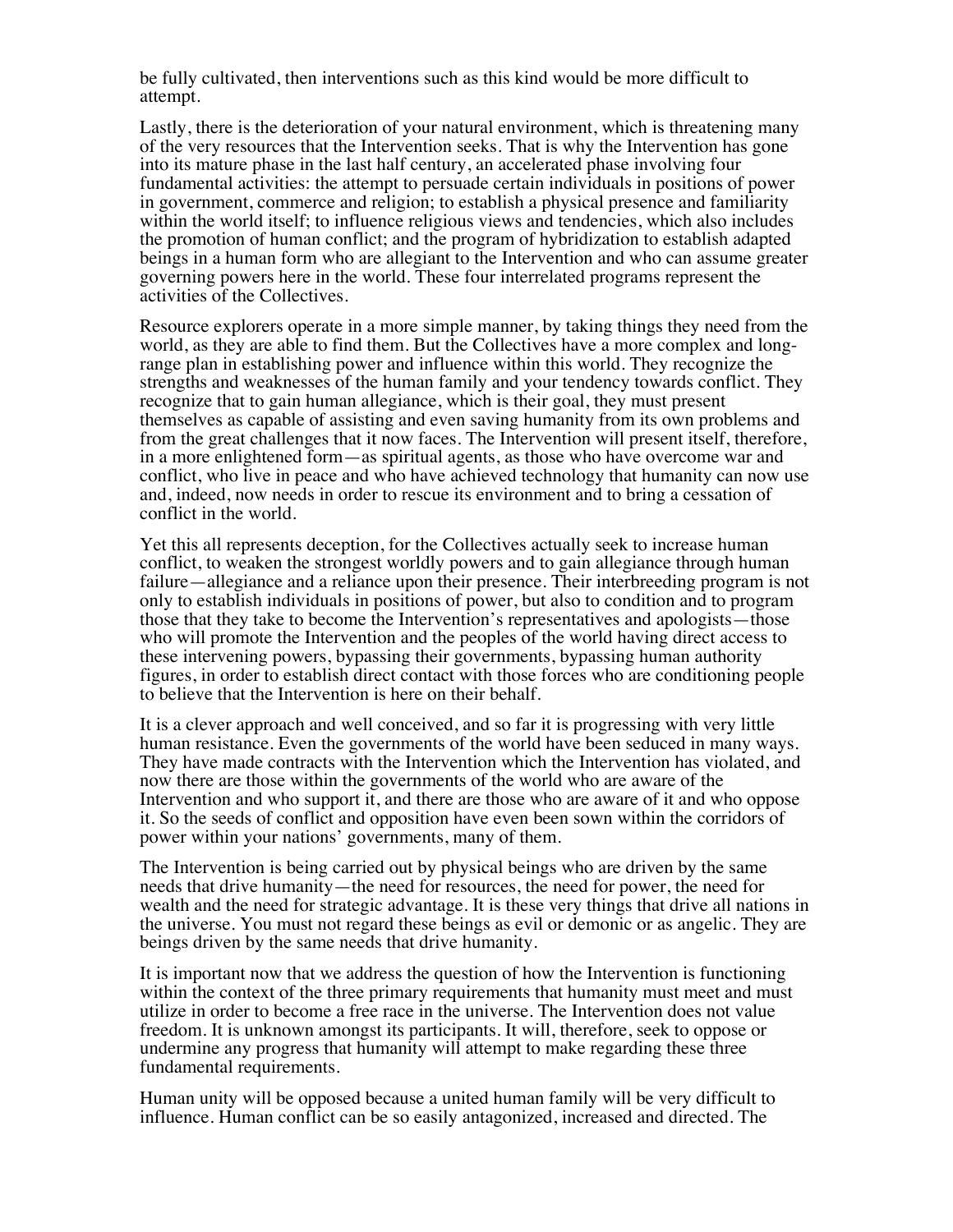Intervention does not want to see humanity unite in facing the Greater Community. Therefore, human conflict will be encouraged, particularly by those hybridized individuals who have assumed positions in advising human leaders. It is their advising roles that have the most influence here. These are not individuals that you will see, for they are not public. They are hidden and well placed.

However, they have their opponents within governments. For there is a struggle going on within the secret corridors of government, and that is why the Intervention has sought to influence commercial powers even more than government officials. For commercial powers are governed by greed. They seek wealth, power, predominance and advantage over their rivals. They do not have public scrutiny and are not accountable to people at large, and so they are much more likely candidates for the plan of the Intervention to gain human representatives and human liaisons.

Human unity will be opposed by the Intervention, for a united humanity will oppose intervention. It will become increasingly resistant to any attempt by any foreign power to gain access or advantage here. That is why the emphasis for the Intervention is to amplify human crises, human conflicts, human disagreements and to encourage the proliferation of weapons, to lead humanity further in its own self-determined path of destruction.

A weakened humanity will be vulnerable to persuasion, and a weakened humanity will be more likely to respond to offers of technology, to offers of assistance in governance and to offers of becoming connected to trade networks that already exist in the universe. If humanity declines, it will be hard for either your leaders or your peoples to turn down offers of technology and resources that will be provided for you—offers that will surely undermine your self-determination and make you dependent upon networks of trade, commerce and power over which you will have no influence or control.

These activities are not evil in the sense that you might think. They represent competition, and competition is part of nature. If you are to be powerful, others will compete with you. If you possess wealth, others will compete with you for this wealth. If you misuse the world, others will seek to take advantage of this for themselves. And if you remain divided, others will try to use that to their advantage.

Regarding resource depletion, the Intervention will support the overuse of those resources that you rely upon for your basic energy requirements, for they do not need these resources. The depletion of these resources will further hasten humanity's conflicts and decline. Therefore, the overuse of such resources and people's desire to maintain their current behavior will be encouraged.

A foreign agent here would need only encourage you to do what you have been doing all along—for practical reasons, to maintain wealth and power, to maintain your nation's stability and to maintain its predominance over other nations. These agents will provide this advice to your leaders, and especially to the leaders in commerce, who always will seek profit and advantage.

Since the Intervention represents commercial forces, they are particularly focused on aligning themselves with human commercial forces in your world. Here they share a common purpose and many common methods, and they can appeal to individuals who have this focus and this intent. Who amongst the powerful and the elite in your commerce and trade within this world could refuse the offer of advanced technology and refuse the offer of proprietary rights to something that none of their rivals possesses? Who could refuse the opportunity to engage in trade and commerce with powerful forces beyond this world?

Leaders in commerce are not accountable to the public, to the people of your world. They are not scrutinized. Their positions are secure. They do not need to win public favor in order to proceed in their search for power. Who amongst them will refuse the offers of advanced technology and trade with other nations and the wealth, power and advantage that such engagements might promise?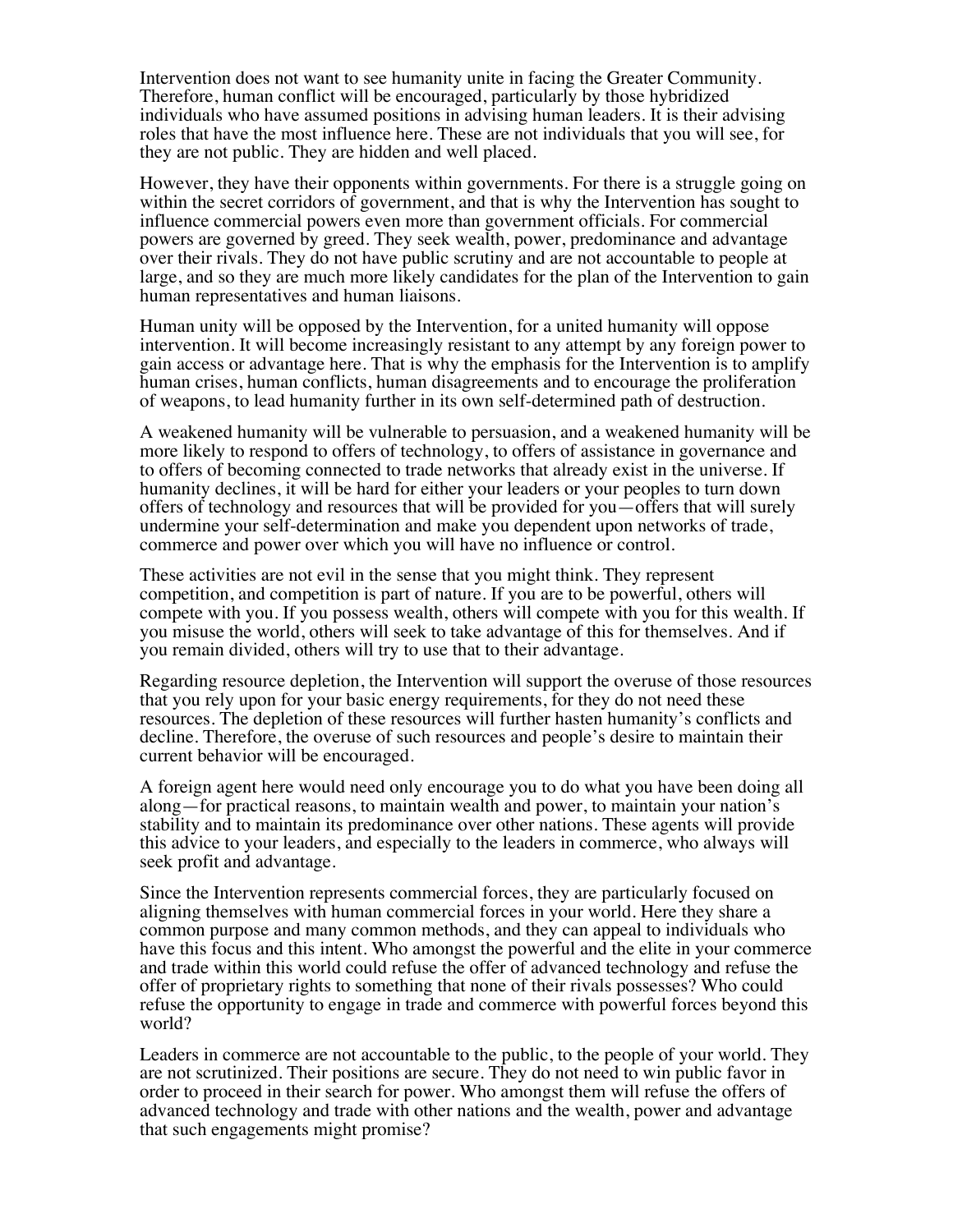Even your religious leaders will be encouraged to align themselves with the Intervention. They will be encouraged to believe that the Intervention represents advanced life forms, morally and ethically advanced, beyond anything that humanity has established, and that humanity must turn to them now for inspiration and for guidance. These religious leaders will be led to believe that the Intervention is here as an act of providence, an act of God, to safeguard humanity and to assure its future. It is their beliefs and their emphasis that will be exploited here, for they are not able to see clearly and discern the meaning and the reality of the Greater Community.

Amongst those who are rebellious and who seek to foster revolution, the Intervention will give them inspiration. It can whisper in their minds, it can present images in front of them—images of their saints, images of their gods, images of the righteousness of their cause. Those individuals who cannot distinguish a Greater Community presence from a spiritual manifestation will not be able to resist. Now they will feel they have divine will and support for their political goals. Now they will feel justified in taking any action, no matter how destructive, in order to fulfill their beliefs and their sense of justice.

None of these inspirations comes from a divine source, for the Creator of the universe would never support human conflict. But for a conflicted race of beings living in a beautiful world that is valued by others, this conflict represents a critical advantage to an intervening force. Here a much smaller force can overwhelm a much greater force.

The Collectives are a very small presence in the world, and yet they can have great advantage here, encouraging governments to take actions not in their best interests and encouraging conflicts that will only lead both sides to a greater decline and impoverishment. They can promote the use of the world's resources in such a way that would only lead to humanity's decline and the collapse of societies, and even civilization itself.

The Intervention is exploiting your weakness, and that is why you must cultivate your strength. You must see that your predispositions towards conflict and division are inherently self-destructive and render your position weak and vulnerable in the face of the Greater Community. Human unity and cooperation will be essential for humanity's future if you are to remain and to grow as a free race of peoples in the universe. The Intervention will oppose this, for that will counter its goals and even its presence here in this world.

Regarding the issue of discretion, the Intervention wants to know everything about you— how to govern your views, how to motivate your feelings, how to stimulate your emotions, how to make you behave in the ways that it wants you to behave. For control of the human mind and perception is essential to its ultimate goals of governance in this world.

Human discretion, therefore, runs counter to the Intervention's objectives and will be discouraged. Only in keeping the Intervention's secrets will humanity's discretion be supported—only in hiding its agenda and forgetting what individuals have been told and the often brutal experiments that they have been subjected to as they were taken from their homes and their families against their will. Here forgetfulness will be encouraged, even with threats of violence.

The Intervention does not want the human population to know its real activities and its real intent. It does not want to see humanity become more powerful. It does not want to see humanity gain insulation from the Greater Community. For the Intervention is here to establish dependence and cooperation. This is their pathway to success, a pathway that is not being sufficiently resisted within your own world.

The power of Knowledge is the sacred intelligence placed within each individual. The power of Knowledge is unknown to the Intervention, for if it were known, there would be no Intervention, and such unethical behavior would not be attempted. The greater powers of humanity are not being used, and humanity is being encouraged to behave in ways that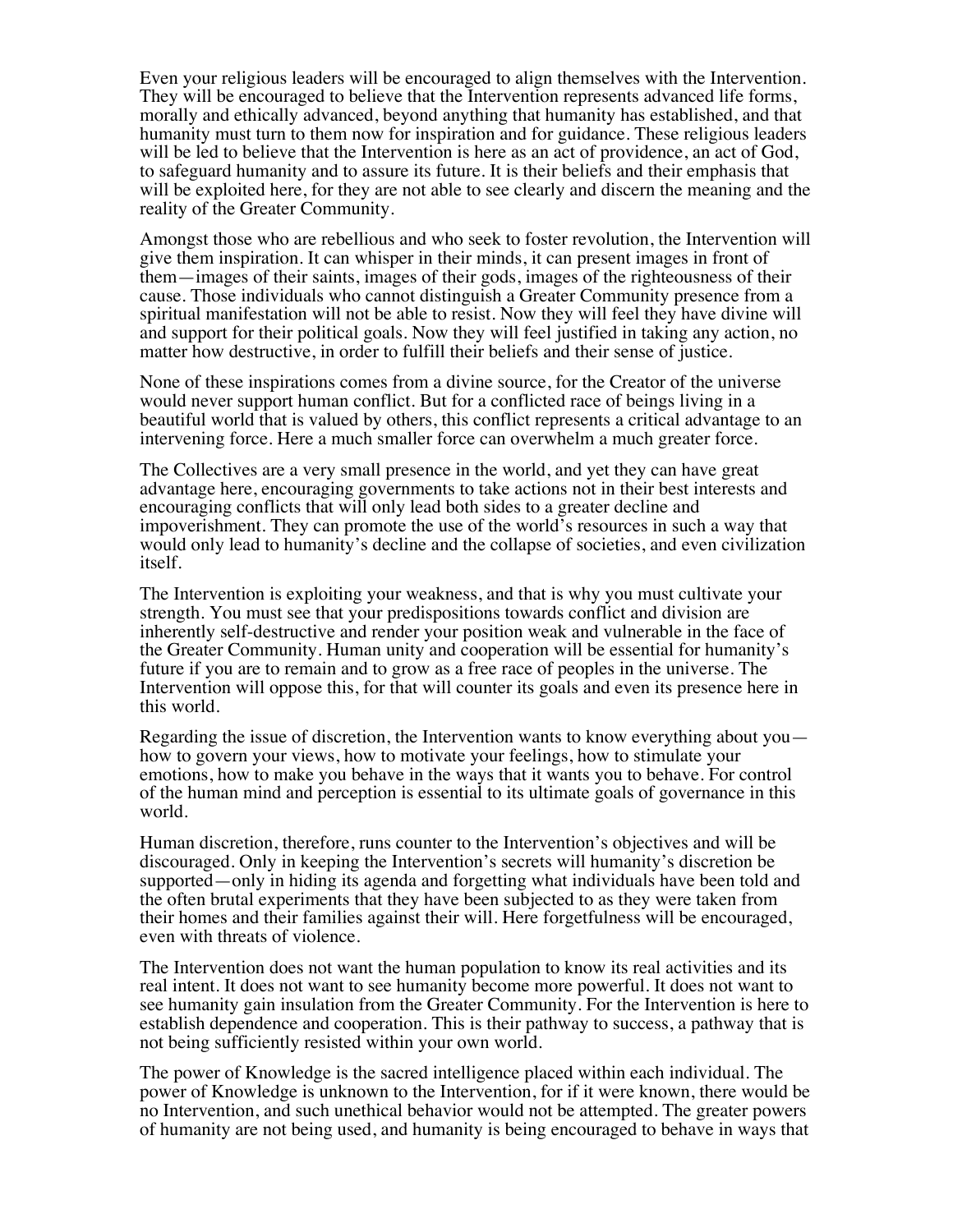are not in its best interests.

While it is true that humanity could commit all of its errors on its own, to have the support of the Intervention only makes the hazards greater. This is being done in a completely hidden way. While the Intervention will present itself to its believers and its advocates as a benign and spiritual force, in reality it will be supporting the very forces that undermine humanity's integrity, its unity and its self-confidence. The Intervention will undermine people's belief and confidence in their leaders and their institutions, thus fostering a vacuum of confidence that can easily be shifted to a foreign power that is presenting itself as a benign and advanced race.

This is the nature of deception that is placed upon a weak and divided humanity—a deception generated by several competing groups of economic Collectives who seek to have advantage here. Such activities and deception have been used by humanity as well, so these are understandable to you. Technology only aids the Intervention in remaining hidden and in giving it certain powers over people's physical response to their presence. But it is the power of persuasion in the mental environment, the power of making people think what the Intervention wants them to think, to feel what the Intervention wants them to feel and to do what the Intervention wants them to do that represents its greatest strength and advantage here.

The Intervention cannot use force, and it is not a military presence, so it does not have this capability. It will use its greatest strength, which is the power of persuasion, and it is using this to great effect. It has not won its objective yet. It has not achieved its goals yet. But every day the Intervention grows stronger. Every day its influence becomes more pervasive. Every day its effort to pacify human resistance and to direct human activity increases. For it seeks to pacify those who would resist it and to encourage human conflict at the same time.

The Intervention is here to encourage the loss of faith in human leadership and human institutions. It is here to strengthen its presence as the saviors of humanity. Whether the reins of power would be given to it publicly and visibly or whether it would occur behind the scenes, the Intervention needs tremendous human assistance and support. It must do this to satisfy those who are watching its presence here from afar, and it must do this to gain ascendancy in the world without destroying the world's resources or endangering their ultimate goals here.

You have the power to resist this. You have the power to resist this and many other forms of intrusion that will be attempted in the future. Humanity does not know its own strength, and that is why it is so vulnerable. Humanity does not recognize its advantage in living in a highly populated region of space where military conquest is not allowed and where war and violence are rare. You do not realize the advantage this gives you. If you raise your voice against the Intervention, it is put at risk. If you oppose the Intervention, if enough people can do this, the Intervention must withdraw.

Other attempts will be made in the future, for the world is a prize, and humanity is part of the value of the world for those who seek to have it for themselves. This is the nature of life in the universe. The advancement of technology does not override these tendencies. It does not eliminate corruption and deception. It makes the acquisition of resources more urgent and more difficult to accomplish. And it makes worlds such as yours, which contain such a wealth of biological materials, amazingly valuable to other races who seek to use these things and have access to them for themselves.

Surely, you must know and understand that if you have power and wealth in the universe, there will be competition. Only if you believed that you were truly alone and isolated in space could you think otherwise. But you are not alone, and you are not isolated. Now that you have gained a certain degree of technological ability and have built a technology for others to use, the motivation for intervention will become stronger, and the attempt to gain human allegiance and to gain the reins of power will be invested in greatly.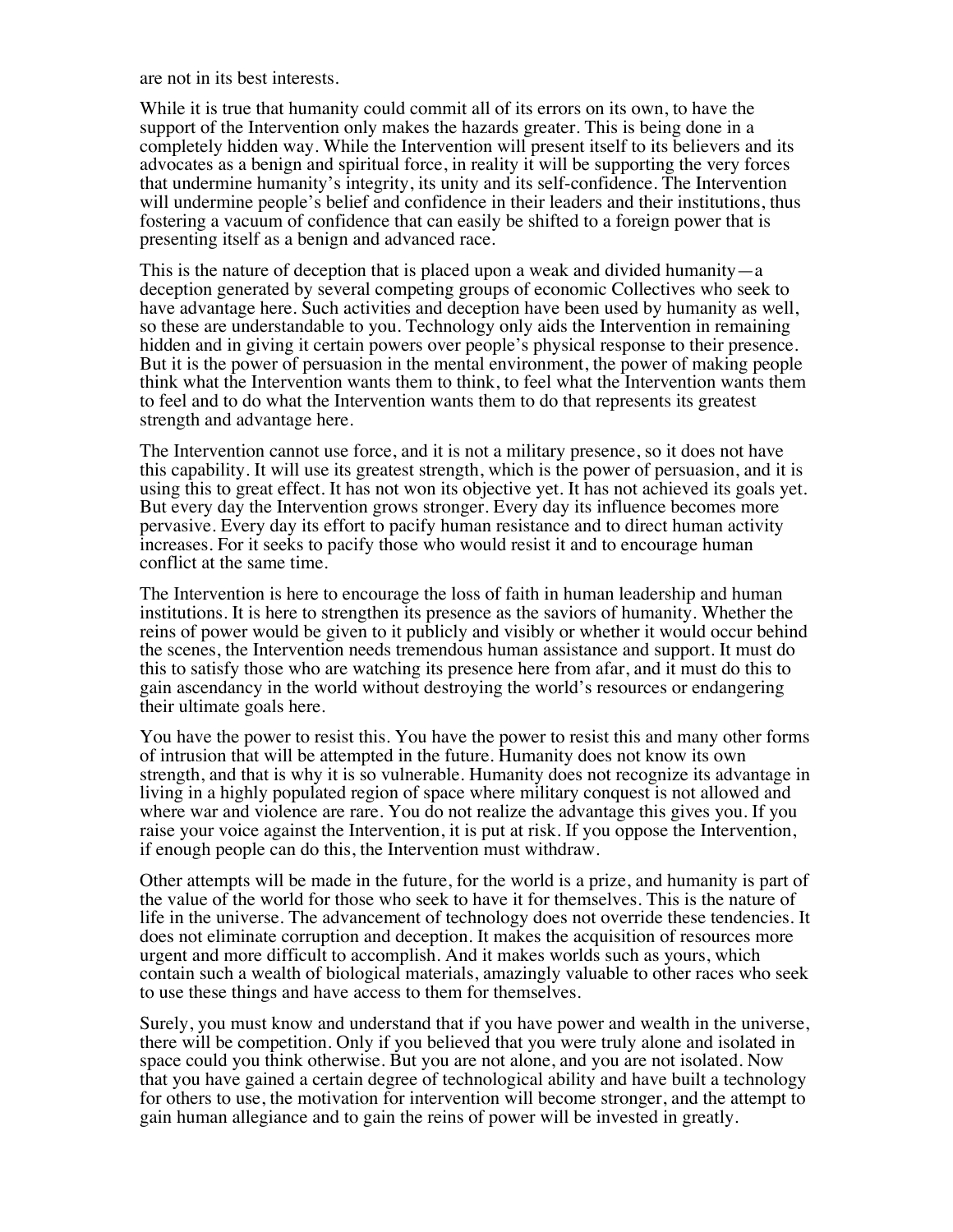Yet as we have said, humanity has the power to offset the Intervention, to build a boundary between itself and the universe and to establish its own rules of engagement regarding who may visit here and under what circumstances visitation may occur. You have not assumed this power, but it is there for you to assume, and assume it you must. It is this emphasis and humanity's overall vulnerability that can create a sufficient motivation for human unity and cooperation to be established at a greater level.

Humanity must establish unity, self-sufficiency and discretion. It must learn how to do this over time, using whatever resources are at its disposal. If human unity is to provide freedom in the future, it must be a unity based upon consensus and awareness and a Greater Community understanding.

It is this awareness and understanding that we wish to support in these series of Briefings. We are not here to provide what people may want to hear out of curiosity or fascination, but instead to provide those things that are essential for your progress and for the defense of your world. For you do not know your vulnerability, and you do not know your strength. These must become known to you. If you do not know your vulnerability, you will not see the need for your strength. And if you do not realize your strength, your vulnerability can overtake you.

This is life in your world and life throughout the universe. This is what every race must face if it is to become strong and free. This is the responsibility that comes with power and wealth. You possess some power and a great deal of wealth in the resources of this world. Therefore, you must become responsible, and your people must be united in this cause. If they are kept in ignorance regarding the Greater Community, they will not understand the great need of humanity. And their focus and their activities will not support the establishment of human unity, self-sufficiency and discretion.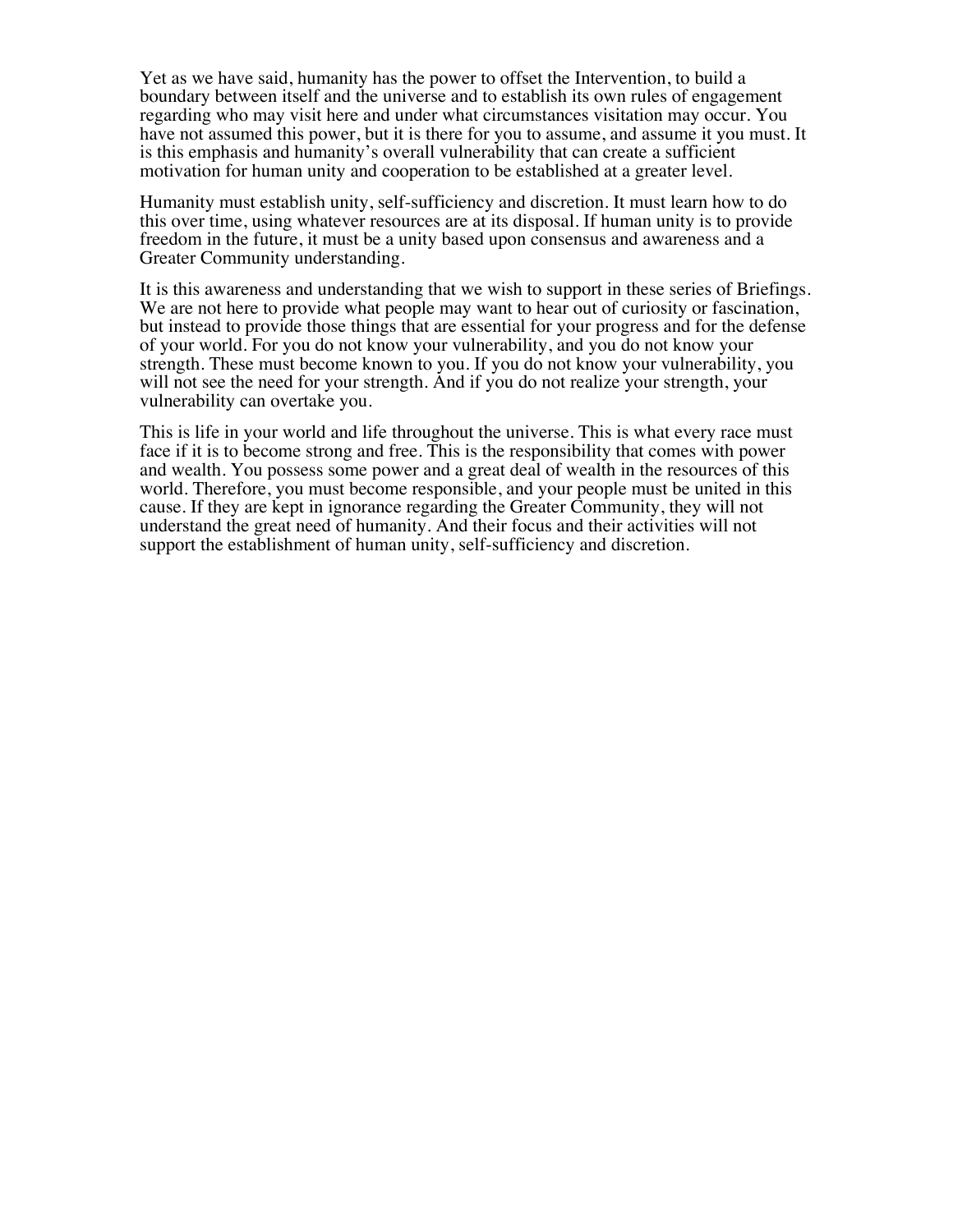## <span id="page-32-0"></span>**[Fourth Briefing:](#page-4-0) Hidden Powers**

Humanity has a strength that it has not yet realized, a strength that can offset the Intervention, a strength that will give humanity a greater promise and a greater power in the universe. This is an unseen strength. It is a strength that once experienced becomes an essential force in directing one's life and in providing one's true power and security.

This power is called Knowledge in the universe. It is the power to see, to know and to act with clarity and certainty. It is a power that is beyond persuasion and manipulation from any foreign source or from any other source. It is a power that is given as a potential to each individual within the human family and beyond.

In the Greater Community, religion ultimately becomes the study and application of The Way of Knowledge, for this is what is most translatable in religion. Local customs, local teachers, local history does not translate from one world to another. Only that which is essential in the study and the practice of the awareness of the Creator and the Creator's great endowment of Knowledge to the individual is translatable.

Only in worlds where individual freedom is valued and supported is Knowledge a true emphasis and a true goal, not only for the individual, but for the nation at large. That is why Knowledge is feared and avoided in nations where there is no individual freedom because the power of Knowledge can stimulate individual creativity, individual dissent and individual differentiation from the will and the direction of the group. It is this freedom and creativity that give your life its dynamic qualities, its power and its potency. This enables an individual to fulfill their destiny in the world.

The cultivation of Knowledge is rare in the universe because freedom is rare in the universe. The Way of Knowledge is studied in secret in many worlds and nations where freedom is discouraged or is not allowed. It is most potently expressed in free nations, where it is seen as not only the avenue to personal fulfillment and contribution, but also as a source of power in the mental environment—a power that can be used to protect a free race from foreign intrusion and intervention.

Humanity does not yet realize how much strength it truly has and the advantages that you have because your religions have been maintained and have not been replaced by a belief in technology. They have not been completely subjugated to the political agendas of ruling nations. Though there has been much corruption, we understand, the power and the presence of Knowledge in humanity remains strong, and its potential for the future is greatly encouraging.

If this Knowledge were not present and were not accessible to human beings, then our message of warning, encouragement and hope would be of no purpose. We are speaking to this Knowledge within you and within all human hearts. It is not ideas that we are presenting as much as the recognition of reality and the preparation that humanity must undergo to prepare for its future in the Greater Community. For your destiny is there, and your success and your failure will occur within the context of the Greater Community.

Knowledge represents a deeper voice. It is how the Creator will speak to you—to guide you, to protect you and to prepare you. It is completely free from interference, persuasion and manipulation. It represents the core of your strength and your most powerful asset. Any action you may take to preserve humanity's freedom would in the end prove to be unsuccessful if Knowledge did not accompany it.

This is one of the reasons again why the wise remain hidden, for they have the power and the presence of Knowledge. The Intervention does not know of this Knowledge and does not use it, and therefore it represents your greatest strength. But the awareness of Knowledge must be cultivated. The need for Knowledge must be recognized, for your individual intellect cannot compete with the power of the group mind that exists in the Greater Community. Yet Knowledge within you is immune from its influence and can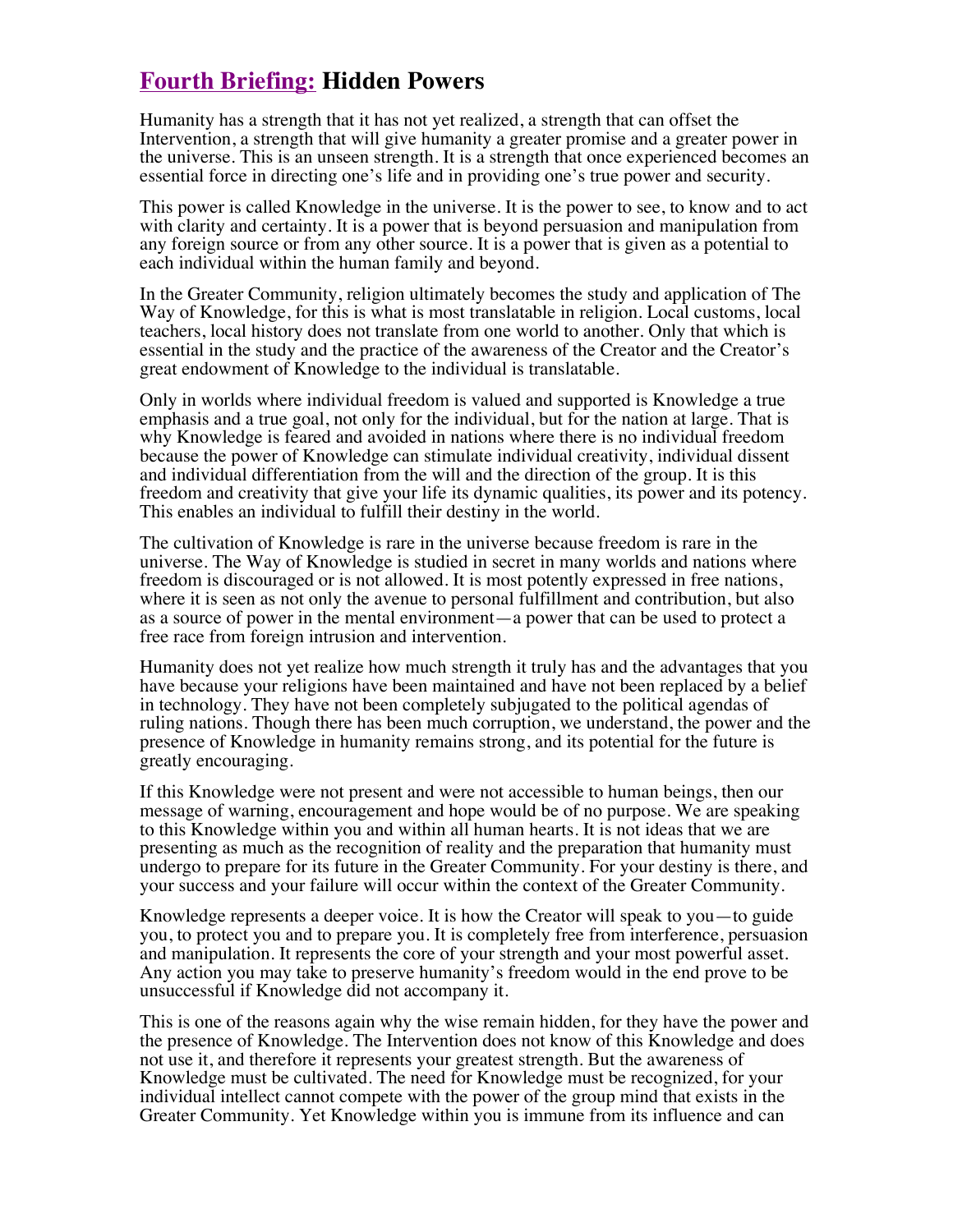see through its deceptions.

The strength of your ideas and beliefs are weak compared to those that are held firmly by many minds in the Greater Community. But the power of Knowledge is stronger. It cannot be turned. It cannot be betrayed. It cannot be altered by any power in the universe. Only the Creator of all life can speak to it, and only to this does it listen.

Knowledge within you is united with Knowledge within others. So as Knowledge becomes stronger in the human family, war and conflict will lose their appeal and attraction. As Knowledge becomes stronger in the human family, offers of foreign technology and foreign governance will lose their appeal. To Knowledge, they will mean nothing. All those things that influence people to harm themselves, or to engage in activities that are not in their best interests, will lose their appeal in the face of Knowledge, this deeper power.

Not all human beings need to find this power, but many do. Otherwise, the Intervention will go unimpeded. The governments will hide what they know, struggling within themselves in how to deal with this presence and its intentions, and the people of the world will remain self-obsessed and ignorant, unaware of the greater threat to their future and their freedom.

If enough people can become strong with Knowledge and learn about the Greater Community, then humanity will not succumb. It will resist the Intervention. And its resistance will demonstrate to the governors of trade and commerce that humanity is a self-determined race and does not will to be interfered with and controlled by foreign powers. This will give you strength and respect, which at this moment you do not have.

The greatest gift that any other races can give you is their wisdom about life in the universe and their awareness of the power of Knowledge. It is this non-technological power that will make all the difference in which path you take—whether you will choose conflict and war within your world or cooperation and unity, whether you will prepare for the Greater Community by recognizing the presence of the Intervention and its threat or whether you will ignore them to focus on other things that you think to be important. And it is people's awareness of this inner power that will determine what path humanity will take in establishing human unity—whether that be a path of oppression and submission or a path of consensus and awareness. It will determine what people see, what they know and what they do.

This is how central Knowledge is to your experience, and this is why it represents the greatest power in the universe. Those who are strong with Knowledge have power in the mental environment. They cannot be seduced, and they cannot be induced by any force. They will value freedom, they will value strength, they will value unity and they will value purpose. Humanity does value these things, but not sufficiently regarding your emergence into the Greater Community and not sufficiently regarding the declining condition of your world.

We know this because intervention has occurred in many places, even within our own worlds, where we had to fight and struggle to regain our freedom and to expel those forces that were attempting to guide us and to control us. Our histories are difficult and not without regret. Many of our kind were lost in the struggle for freedom because we did not pay heed to the warning in time and then had to face the very difficult task of overthrowing those who had established themselves as powers within our own respective worlds.

That is why the Creator of all life has sent us to speak for the allies of humanity—to advise humanity, to warn humanity and to encourage humanity to recognize its great opportunities and the great dangers that lie ahead, to prepare accordingly and to seek the deeper power of Knowledge, which will provide for you the inspiration, the courage and the will to undertake the difficult change that must be established within the world.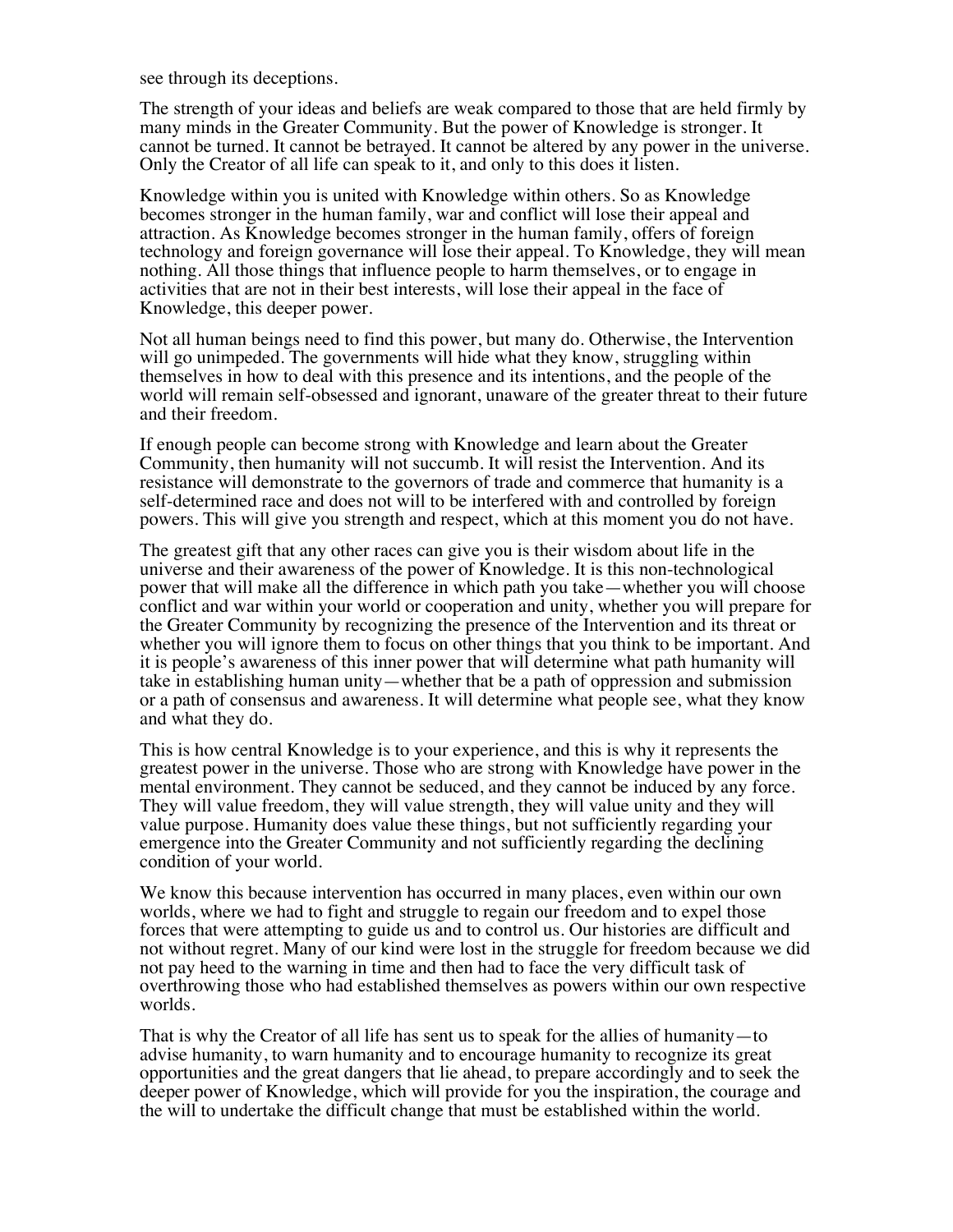Humanity does not know of its strength, and the Intervention is leading it only to believe in its weakness. The Intervention wants humanity to feel weak and helpless, discouraged and despondent. This is the perfect environment in which the Intervention can establish itself—establish its power, build its support and gain its advantage in a foreign world.

This is why you must consider these things we speak of before you come to any conclusions about the potential for humanity in its own world and beyond its world. Great care and skill must be brought to your encounters with intelligent life from beyond the world. The need for transparency and accountability regarding any visitation is very great. Here you must have certainty and not only hope.

Knowledge provides certainty. Without Knowledge, you may have hope, but without certainty, hope is weak and can easily be discouraged. Certainty will tell you what you must do. It will inform you of what is required of you as an individual and what is required of your nations. We have provided the three requirements to build and establish freedom in the Greater Community. These can serve as contexts for important human development. But these developments must be inspired by Knowledge. Otherwise, the desire for unity can lead to oppression. The desire for discernment can lead to secrecy, if not guided by Knowledge.

The Intervention must be opposed. Its presence must be denounced. Its activities must be exposed. People must refuse to believe in foreign powers who are here without human permission, acting against human will and awareness. Disclosure to people from their governments is important, but people also must disclose what they see and what they themselves have experienced regarding the presence of the Intervention.

Humanity must build its boundary to space. It must give its eyes and attention to space. You cannot have your back to the universe if you are going to be able to see what is coming and see what is already here.

The taking of people against their will must be exposed and denounced. It is for an insidious purpose. It can only weaken and divide the human family even further. You must recognize that competition now exists—competition from beyond the world. This competition must be recognized and must be exposed. Those who have believed that this presence is here for humanity's good must see that this is not the case, that they have been deceived and that those who have been taken against their will believe in things that they were encouraged to believe.

You are the native peoples of this world. You are experiencing intervention. The history of your world teaches you what intervention is like, and that it is always carried out in the interest of those who are intervening. Do not let yourself then fall under foreign persuasion and intervention. Understand that your true friends and allies would never intervene in the world in this way or carry on such activities, which only threaten the well being of people and undermine humanity's unity, self-sufficiency and discretion.

To be able to discern friend from foe in the universe, you must know the difference between your strength and your weakness, for your foe will speak to your weakness, and your friend will speak to your strength. Everything that humanity values is now at risk all that you have created, all of your advancements, all that you have accomplished which is significant. You do not realize the gifts that have been given here and how important they are.

You will encounter races in the universe within whose populations compassion is not shown towards one another. Their people have become more like machines—governed, controlled and directed, with very little thought or feeling for themselves or for one another. This is common. This is one of the directions a race can take to establish stability and security. It is not the direction your allies have taken. They have charted a very different course for their peoples and for their future.

Do not think that humanity's future is hopeless because to think this is to fall prey to the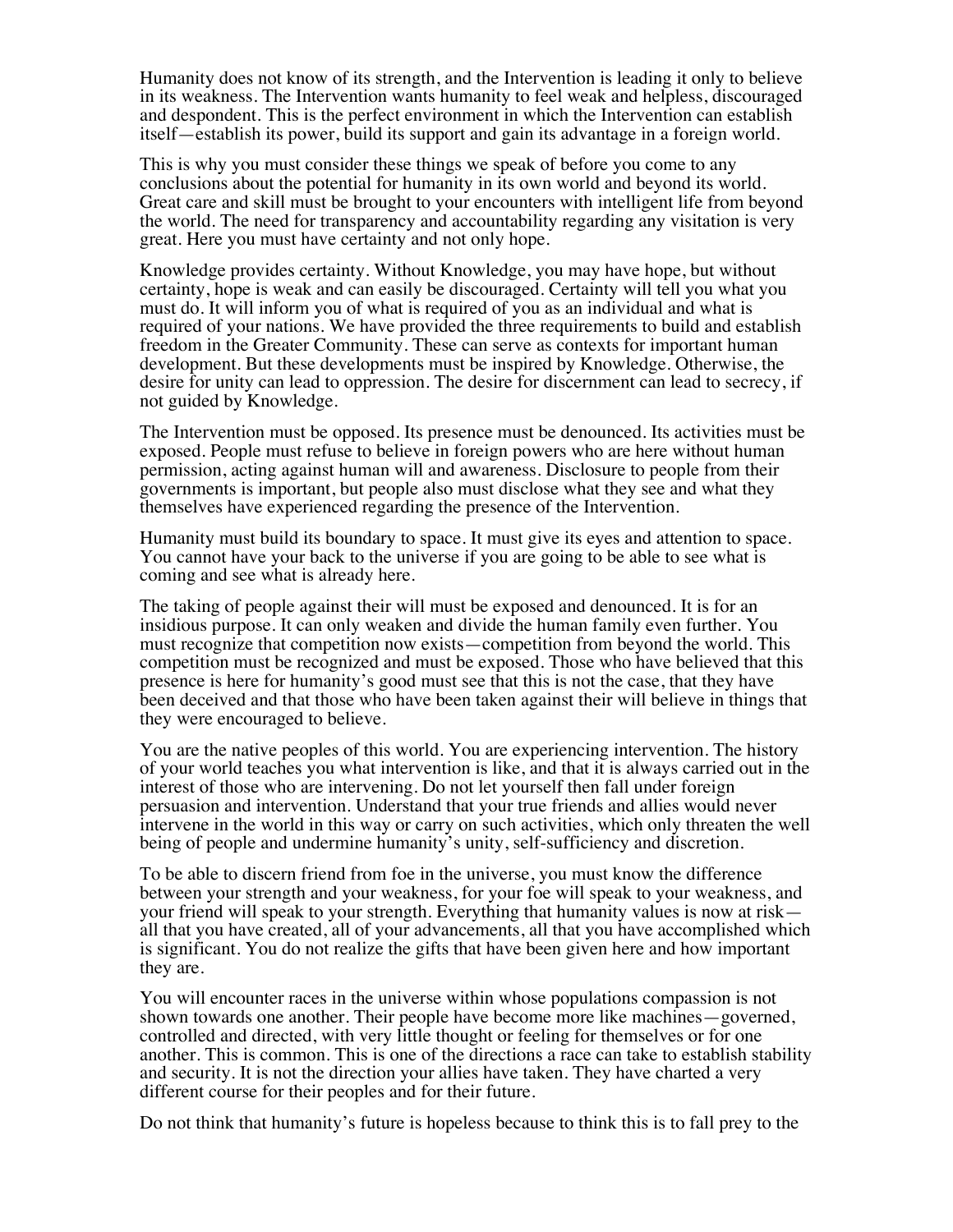persuasion that has been cast upon the human family. For the Intervention seeks either to win your favor or to defeat your opposition. If they cannot win your favor, they will seek to discourage you and leave you hopeless and in despair.

Faith in humanity, faith in the power of good human leadership, faith in the necessity and the requirement of human unity, self-sufficiency and discretion—you must never lose this faith. No matter what things appear to be, you must never give up. The Intervention wants you to give up, to give in and to give over. But you must never do these things in the Greater Community. For once your freedom is lost, it is extremely difficult to reclaim, as we ourselves have experienced so powerfully.

It is going to take tremendous courage to do what must be done in the world tremendous human innovation, human commitment and cooperation. If you do not believe this is possible, then the Intervention has already won. Then it is only a matter of time. You have succumbed without even realizing the influence that has been cast upon you.

Freedom and unity are difficult to achieve, and they must be driven by a great necessity. It is not merely by chance that a nation would become free in the universe. It is by necessity and by choice. If you are not free in the universe, you will be governed by others. If you do not achieve and support your freedom, then you will not control your destiny. This is the reality of life in the universe. It is a reality that can either redeem you or defeat you, depending upon how you respond to it.

Many have failed in the Greater Community for these very reasons. Emerging races such as your own, unable to establish their freedom or having lost their self-sufficiency, find themselves under the persuasion of foreign powers—overtaken often without any acts of overt violence, overtaken as a result of their own conflicts, overtaken by their own deprivation. All advancing nations face resource depletion. It is what they choose to do in the face of this that makes all the difference. Knowledge within the individual will guide them to make the right decision. But if Knowledge is unknown or is not being experienced, then other decisions will be made.

Humanity has great power, but it is not using its great power. It has great potential, but it is not realizing its potential. Individuals and nations still seek to gain as much as they can from their environment, without any thought of tomorrow and what tomorrow will bring. Nations are opposing each other and groups are opposing each other, without any awareness that they both face domination in the Greater Community.

Here the Greater Community can be seen either as a great threat, a threat that people will deny or avoid, or a great challenge that can unite humanity on its own behalf, using its own power and skill. Here humanity will gain its strength through necessity—the strength of responding to a changing environment and to a changing set of circumstances.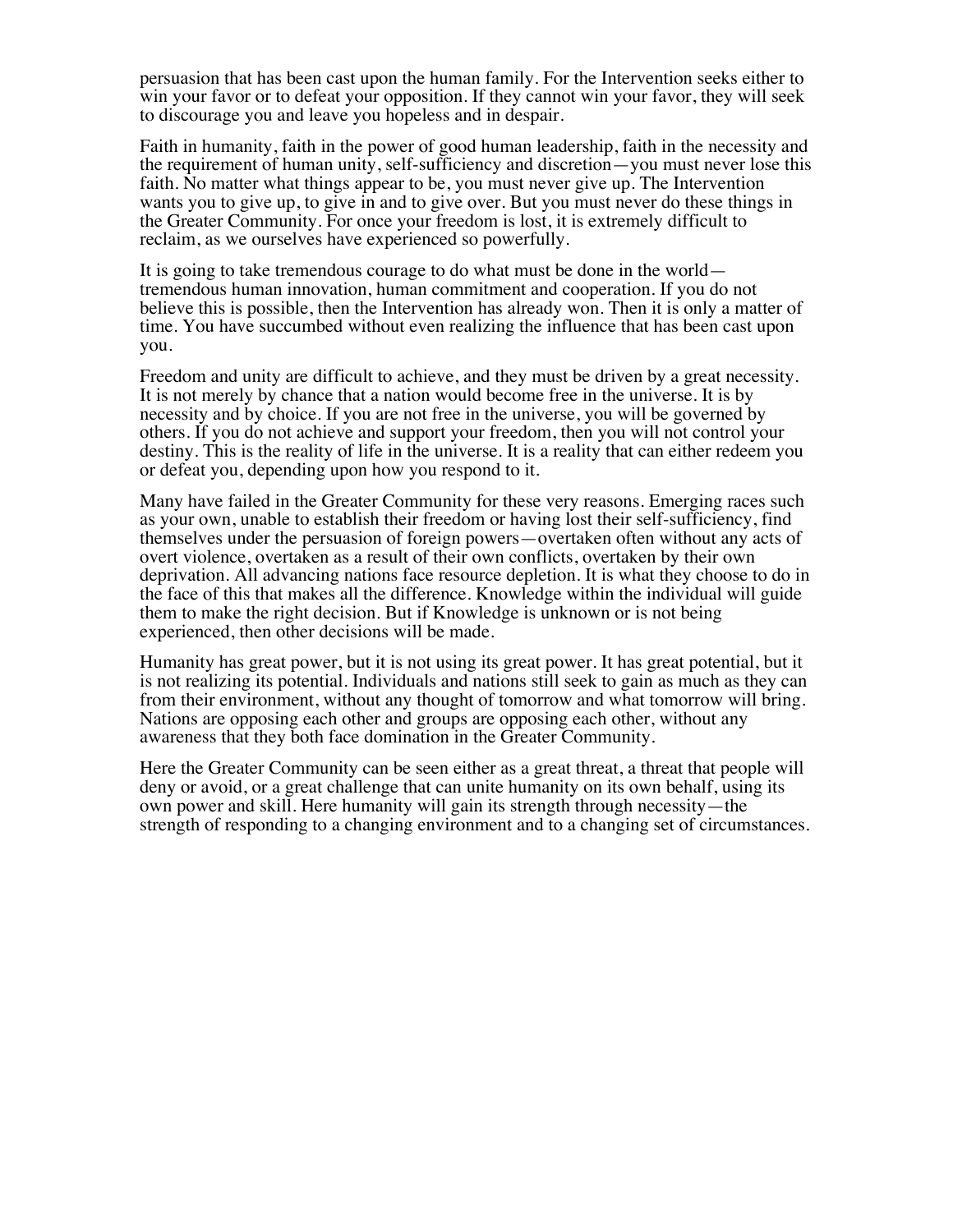## <span id="page-36-0"></span>**Fifth Briefing: [Many Voices in the Universe](#page-4-0)**

There are many voices now that will speak to humanity, voices from the Greater Community. Their messages will be delivered to individuals to be given to the world. Many of these messages will be the same or very similar—encouraging Contact, encouraging trust, encouraging compliance and discouraging resistance, discouraging doubt, discouraging further inquiry and discouraging the asking of questions.

Humanity has only one set of true allies in this neighborhood of space in which your world exists. We have been sent to represent them. There are other mentors farther away who will send a message to humanity encouraging human freedom, human unity and human sovereignty. But amongst those who live in your vicinity, we represent those free nations that are closest to humanity and have the most to hope for and to fear, depending on the decisions that humanity will make for itself.

The consequences will be great for us. For free nations are rare and have had to earn their freedom. They have had to mature and become strong and united to ward off the many influences that the Greater Community will inevitably bring to them.

You do not yet know what a great requirement this is. Perhaps you do not yet have the confidence that humanity can achieve such a significant goal—a goal that far exceeds anything that humanity has established for itself thus far.

The Intervention is eroding human confidence, encouraging humanity's dependence on foreign powers for its technology, for its guidance and for its governance, while your true allies will only provide wisdom and point the direction towards Knowledge.

There are many voices. If your life is based upon wishful thinking and hope alone, you will choose those voices that tell you what you wish to hear and that amplify and justify your hope. If your approach to life is based on fear, you will listen to those voices that tell you that you have no power in the universe and that it is useless to resist.

These are two forms of persuasion leading to the same end. But the path of freedom for humanity has to set a higher goal and one more difficult to achieve. For acquiescence is easy. Submission appears to be easy. Receiving gifts, and with them governance, appears to be easy. Many people want what is easy, even if it is not what is right.

This issue of faith and determination are crucially important for humanity, for your allies are not going to come and rescue you by force. We have spent a very long time securing our position in the Greater Community, building up our insulation and our anonymity, maintaining our connections with one another, building our strength and our discernment, our unity and our self-sufficiency. We would not threaten all of this to rescue a weak and divided race, regardless of its great talents and potential.

It is humanity that must gain this strength, this faith and this determination. If it does not do this now, it will not do this in the future. The power of Knowledge within you will guide you and lead you to do this as an individual and as part of a greater effort.

Securing stability and freedom in your world represent the two great activities for the human family now. This means creating stability in facing the great change that is happening in your environment and establishing unity based upon consensus and awareness rather than by forced submission. You must aim towards this and not settle for a compromise with any foreign power.

One of the reasons that free nations are rare is that the goal requires great strength, faith and determination. It is easy to align yourself with other powers. It is easy to receive their offerings. It is easy to hand over the reins of authority to others, hoping and believing that they are benign in their intentions.

Many choose this path. Many are led to choose this path. Some are led easily. With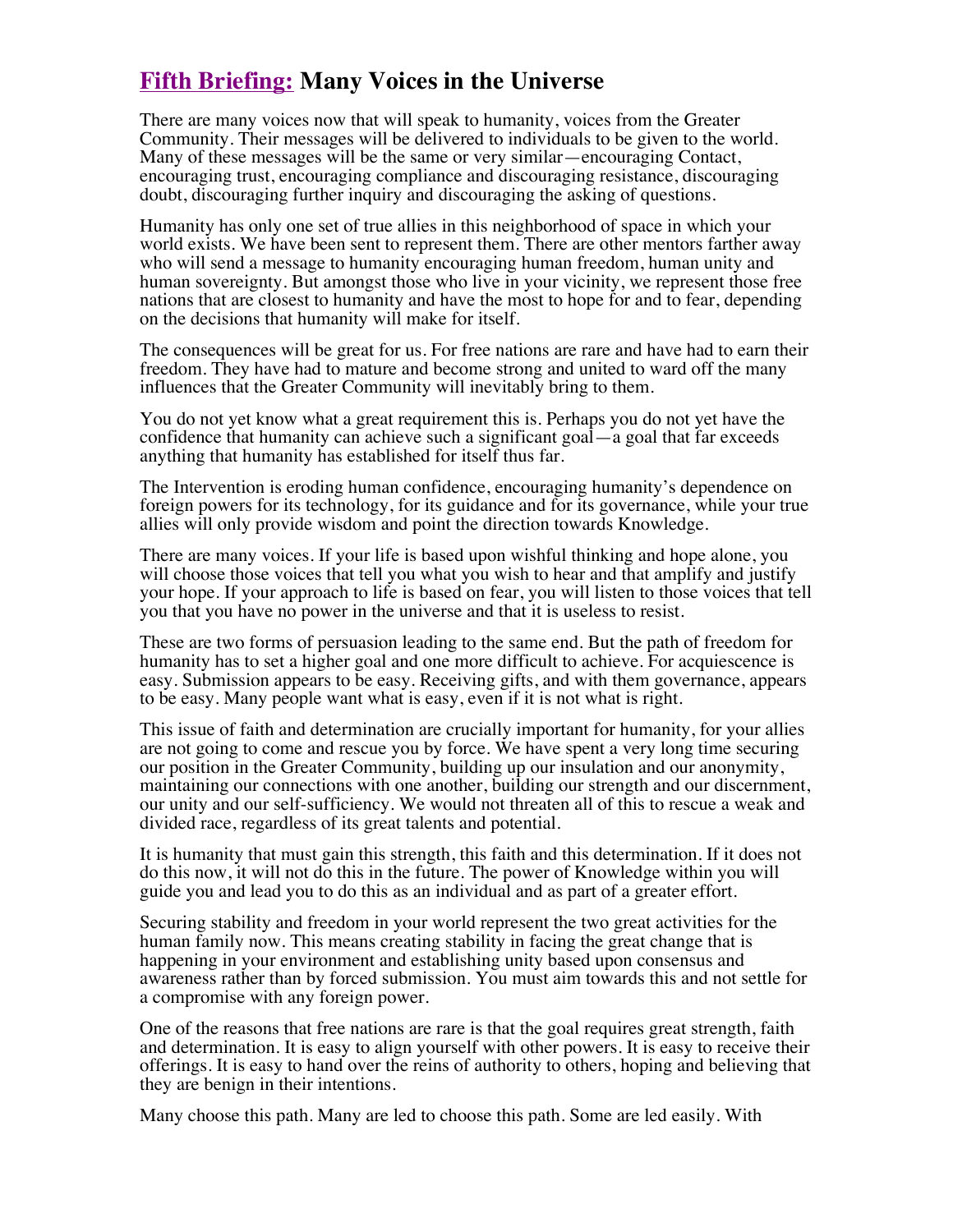others it is more difficult. But humanity will have to be fiercely independent if it is to remain free within a Greater Community of intelligent life, where the expressions of power and influence are very strong and are very constant. It is the strength of being a person who is strong within their own culture, facing so many influences that would compromise that person. We can speak of this, for it is a universal problem.

A free nation will want strong individuals. A nation that is not free will want compliant individuals.

A free nation will support individual creativity and contribution. A nation that is not free will direct each person according to the design that has been given to them.

A free nation will support the discovery and the experience of Knowledge. A nation that is not free will never mention it, if it is aware of it at all.

A free nation will seek to remain isolated in the universe and to support its selfsufficiency. A nation that is not free will seek whatever wealth and power it can gain from others and thus become intertwined with the intentions and the compromises wrought with other nations.

A free nation will not attempt to gain access to other worlds to exploit their resources and to gain control over their inhabitants. A nation that is not free will do this within the boundaries of what is allowed within their region of space.

If a nation that is not free lives in an uncharted territory or in a sparsely inhabited part of the galaxy, they can use force to overtake another nation, for in that circumstance, there is nothing to oppose them unless they have a direct competitor.

Free nations will want to maintain a connection with each other for support and for the sharing of wisdom. Nations that are not free will become bound together for wealth and acquisition and to support each other in maintaining their compliant populations.

Free nations will seek to communicate deeply and openly with other free nations. Nations that are not free will seek to control and manipulate the perceptions and the responses of others.

Free nations will share their wisdom with emerging races such as your own. Nations that are not free will seek to take advantage of these emerging races. If these emerging races possess wealth or a world of strategic importance, they will seek dominance and control there.

The very wise in the universe, whom we have learned from in our own development over time, have told us that one should not seek technology beyond what is needed and required for unity, self-sufficiency and discretion. For if one seeks ever further power and advantage through technology, one will become exposed to other nations. One will compete with other nations. One will become intertwined with other nations.

There are many voices in the universe. There are many messages being delivered to the Earth. You must evaluate them based upon their content and upon your connection to Knowledge. You must want the truth above and beyond any other advantage, or your desires will blind you, and your beliefs will lead you astray.

It is a difficult challenge to be the race that is discovered. It carries with it a great responsibility and a great danger. Humanity has no defense yet against such intrusions nor does it recognize the danger that exists at its borders. You are living and thinking as if you lived in isolation, without realizing that your isolation is over and that you will never have it again. You have reached a point in your development where other races will attempt to persuade you and influence you on an ongoing basis.

You possess wealth and yet, to your advantage, Knowledge has not been taken away from you. You have maintained your religious traditions. You have maintained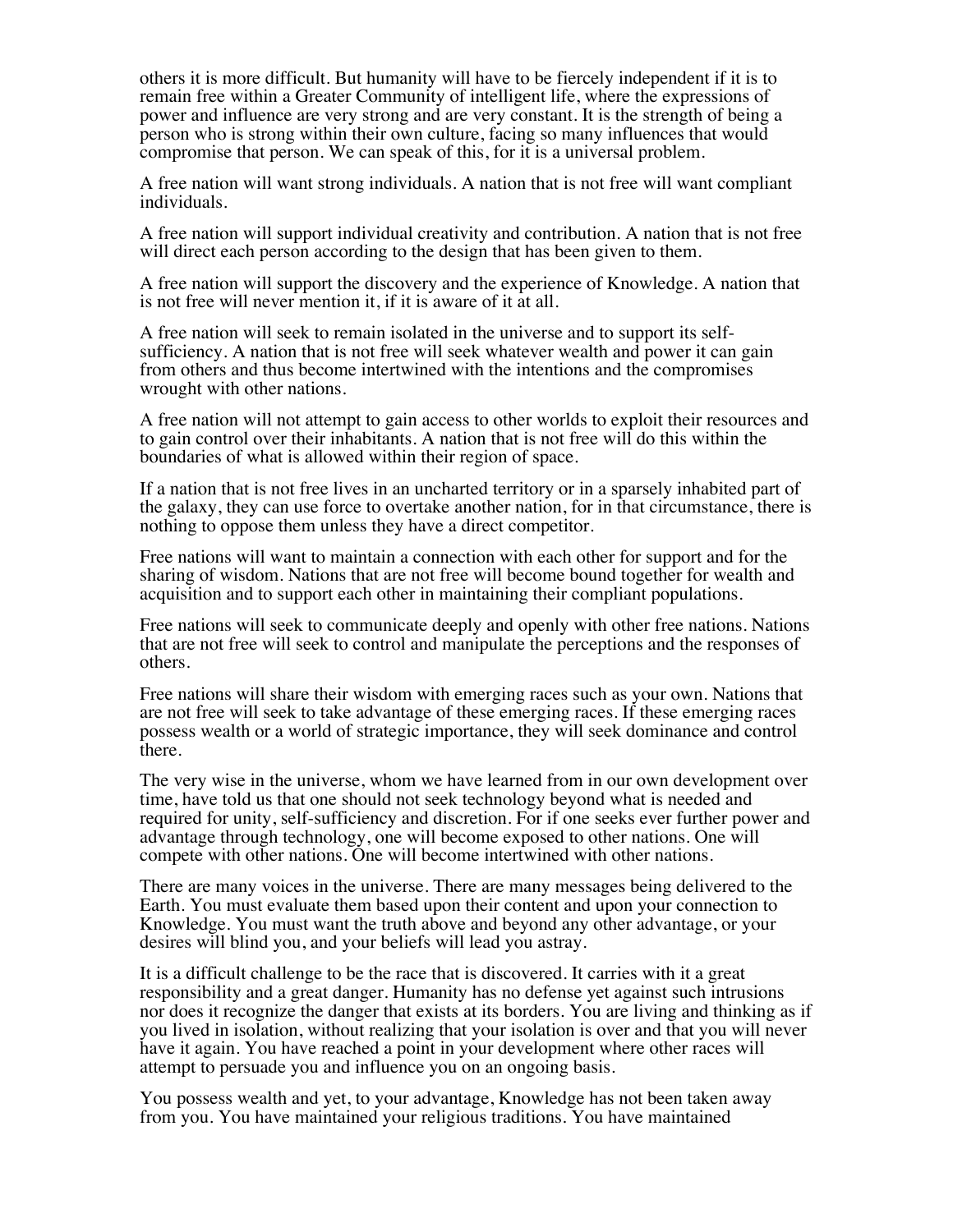awareness that you have a connection to a Divine Source beyond any worldly power. You value your conscience, still. Knowledge has been kept alive in the world for your benefit. Now you need it as never before.

Knowledge has told us to prepare these Briefings for the benefit of humanity. Knowledge has guided us to take great risks to ourselves to come into the proximity of your world to closely observe the Intervention that is occurring here. Now that our Briefings have become public, the Intervention is aware of our presence and has tried to find us. To avoid capture, we have left your region and are in a secure position far outside your solar system.

Our thoughts are private. Knowledge has taught us how to keep our thoughts private. And the Great Presence—whom we call the Teachers, whom you might think of as an Angelic Presence—has enabled these communications to Earth to take place, free of any technological interference or interception.

We have great assistance in this matter. And humanity has great assistance as well. But even the greatest assistance cannot be effective if humanity will not claim its own strength and exercise its own duties and responsibilities as the native peoples of this world. Great assistance cannot overcome ambivalence. It cannot overcome all the compromises you have made in your engagement with one another and in your use of your world.

We know what it is like to be discovered, and we are well suited to provide this wisdom to you, for we have undergone intervention, each of us in our own worlds. In several of our worlds, the Intervention took control and had to be overthrown violently, at great cost. Others amongst us were able to prevent the seizure of our nations and our assets.

We have learned, through error and through trial, the wisdom that we are presenting to you now. We too believed that we were the center of life in the universe and that any who would come to visit us would take great interest in us. Since we were self-centered, we believed and expected that the visitation would be centered upon us. But, alas, their presence was to gain access to resources, to gain allegiance, to establish our dependence on their technology and to intertwine us in their networks of trade and commerce, luring us with promises of wealth and power.

Each of our nations succumbed to certain degrees to this persuasion, for we were facing our own challenge of resource depletion in various stages. Of our seven nations, four were overtaken. The other three resisted this sufficiently to build the strength to resist intervention. We do not want to see humanity fall under the persuasion of foreign powers, for most races that do will never regain their freedom or sovereignty.

It is a critical time of decision in how you will live, how you will use and preserve your world and how you will engage and discern the Greater Community. The wisdom that we provide here can be very helpful to you in understanding what you are facing beyond the borders of your world. But we must call upon your strength. We must encourage you to mount this effort for yourselves, to educate your peoples and to undertake a Greater Community education. Your peoples are facing persuasion, inducement and pacification from their contact with those who are in your world today. The Intervention cares nothing for your cultures, and freedom is unknown to them. They only see it as the weakness of humanity, believing in the strength of their united effort.

You will not meet their leaders, for they are hidden. You will only encounter their servants and their human representatives. Already they have created crossbred individuals who are advisers in the corridors of power, particularly in the arena of commerce. They are planting seeds for a long-term effort, and humanity is aiding them in more ways than it knows by engaging in conflict between your nations and tribes, in competition and contention between your religious institutions and by overexploiting and overusing the resources of your world and not distributing them equitably, as any advanced nation must do.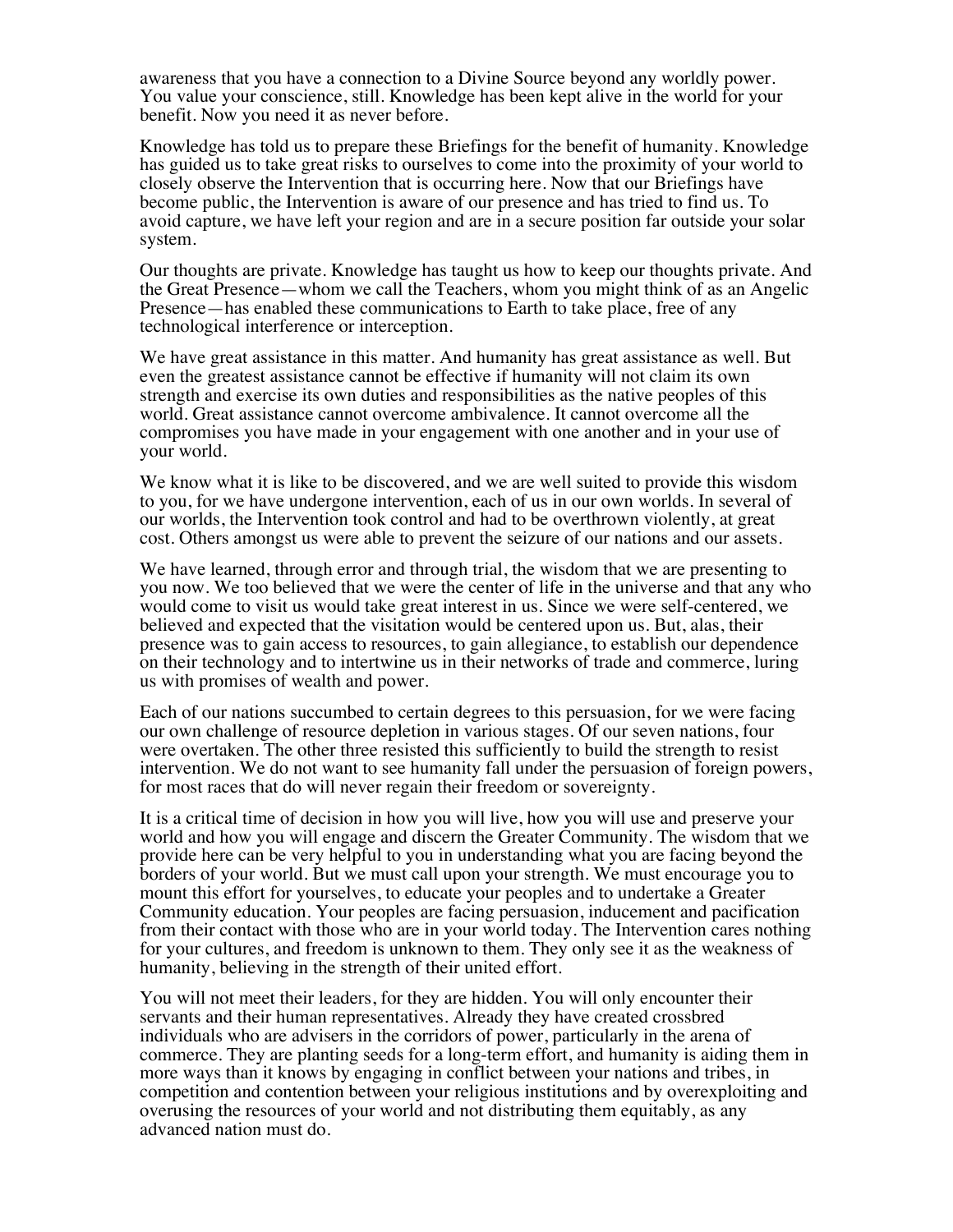You are aiding the Intervention in countless ways. They have but to plant their seeds, carry forth their agenda and allow time to bring humanity into their grasp. It is a plan well conceived, but it could not be achieved if humanity were well versed in the affairs of the Greater Community, recognized the danger in its midst and were determined to correct its activities and behaviors in the world.

This is why Briefings from your Allies have been sent and have been sent again. We must repeat our message continuously for it to be clearly understood, for we are competing with other messages that are being sent to the world, messages from the Intervention and messages from those nations that support the Intervention. We are communicating very different messages from one another, from very different sources, with a very different message, leading to a very different outcome.

If you believe or pray that another nation will come to save you, you will be saved by another nation that has helped lead you into your current and future state of decline. You will be playing into the plans that have been sown and laid for you. What nation would come to defend your world and to guide your leaders if they did not have the intention of establishing themselves there? No nation, no free nation, would risk its anonymity to do this or to put itself in direct opposition to nations that are not free, to risk war and the destruction of all that they have established to build their immunity, their discretion and their freedom from the Greater Community at large.

It is a fool's trap. You do not yet see that those who would come to save you are but the competitors of those who seem to threaten you, or even in some cases, are working in concert with them. One will weaken you. The other will seem to rescue you. And all of this behavior will be done in compliance with what is allowed as long as humanity does not show significant resistance to the presence of foreign races. Like many general rules, there are many ways to get around it, many ways to use it and many ways to exploit it.

The regional powers that hold such sway in this region of space simply do not want war or outright conflict. They do not want their networks of trade to be disturbed. A few will take interest in the possibilities for your world, but most simply want to maintain the great networks that they have established and on which they are now dependent.

Your true friends in the Greater Community will not try to take over your world. Anyone who comes into your world and interferes with human affairs must attempt to control human awareness, perception and behavior to their own ends. Even if they believe they are doing this for your benefit, they must still seize control and exert their influence in ways that will undermine your future and your freedom.

The wise in the universe know these things. The unwise either do not know or choose not to listen. The fate of humanity will be determined in the next several decades by how humanity faces its own environmental crisis and how humanity chooses to deal with and to respond to the Intervention that is in the world today. It is a time of great choosing, a time of great risk.

We know this. We had chosen incorrectly and then correctly regarding our encounters with life in the universe. But we had others like us to advise us, for not only did we have allies in the universe, we had great friends beyond the visual range. Groups such as ours were sent to each of our worlds to advise us and to help us to prepare through Knowledge and wisdom. They did not take an active part in our liberation. They were only mentoring us towards our freedom and educating us as to what freedom would require and how it could be achieved.

Every individual in the universe who is intelligent has Knowledge within them. But in a highly controlled environment, the possibility of this Knowledge to be stimulated and to emerge becomes very, very small. We would consider life in these nations intolerable and extremely cruel. There you are just simply used as a resource to serve the existence and the survival of your group and the powers that lead you. There are even nations in your world today who are leaning in this direction. We have seen this and learned this through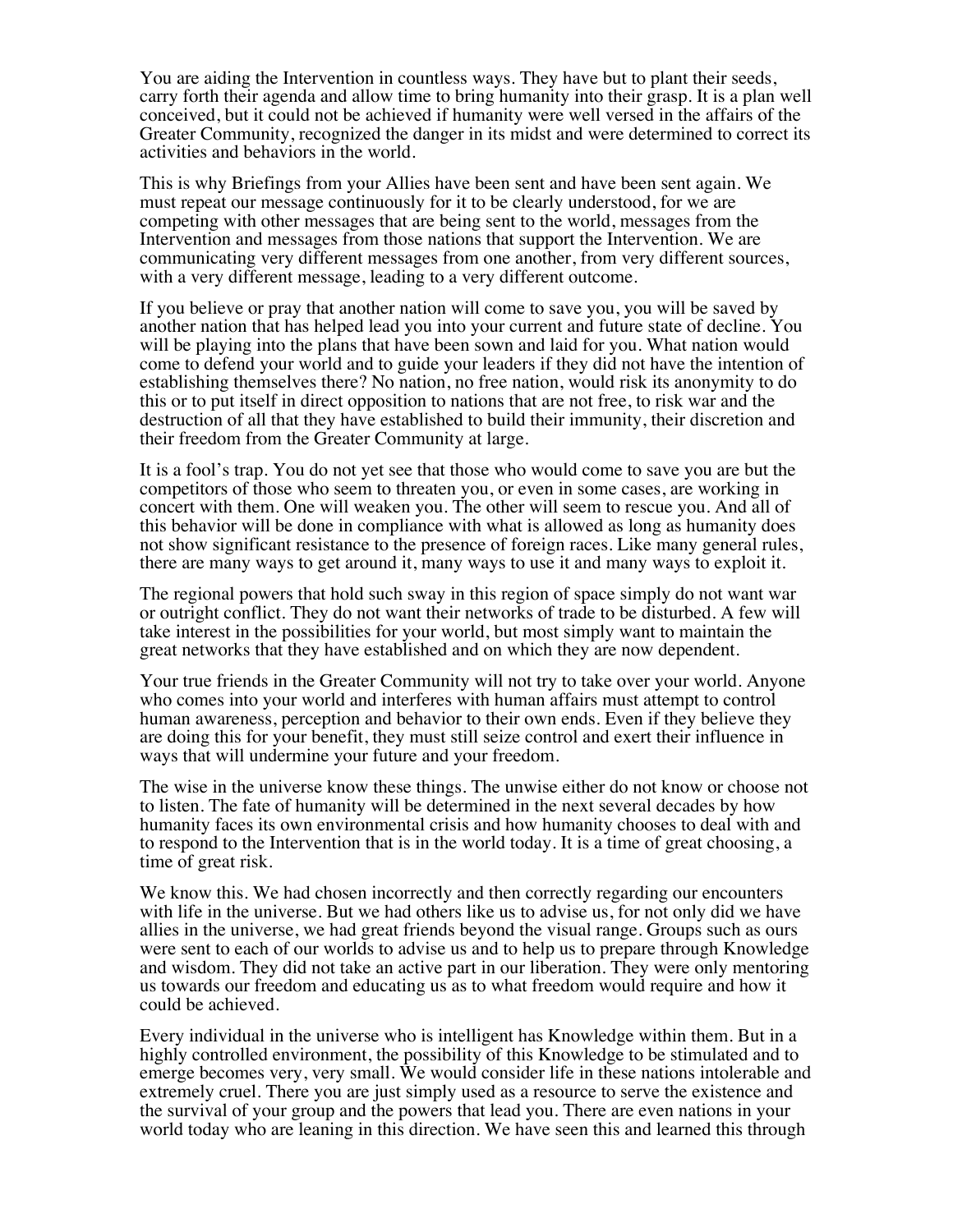your communications, through your foolish broadcasting.

If you lose your resources, you will lose your freedom. Even without the Intervention, this would be the case. To keep civilization from collapsing, strict order would be imposed with no allowance for dissent or disagreement. This is why the destruction of your self-sufficiency has called both your allies and your competitors to your world. Your competitors see a great advantage. Your allies see a great need.

We do not need what your world has, but we do have a need to have another free nation in our midst—a nation that is not governed from afar, a nation that has established stability and security for its people, a nation that has grown in maturity and scope and that has become trustworthy and united.

We support this throughout the universe, and we greatly support it within our own region. That is why Knowledge has brought us in service to humanity. In the great tradition of life in the universe, those races that have achieved freedom and the collective awareness of Knowledge have a responsibility to provide Knowledge and wisdom to weaker races and to emerging races such as your own. Yet this provision must be undertaken without interference. That is one of the stipulations that is required. We can advise, but we cannot interfere if we are to pass this wisdom on to the peoples of the Earth, and if we are to empower the peoples of the Earth to become a strong and united race.

This great heritage in the transmission of wisdom has been underway since before anyone's memory or awareness. It is part of the Plan of the Creator to share the achievements of one race with others. We assume this is happening everywhere in the universe, though we cannot tell for sure.

We were supported in re-establishing our freedom and independence, and now we are here to advise the human family as to what it must see, know and do to assure its freedom and independence. Thus, the tradition is maintained, and it continues onward.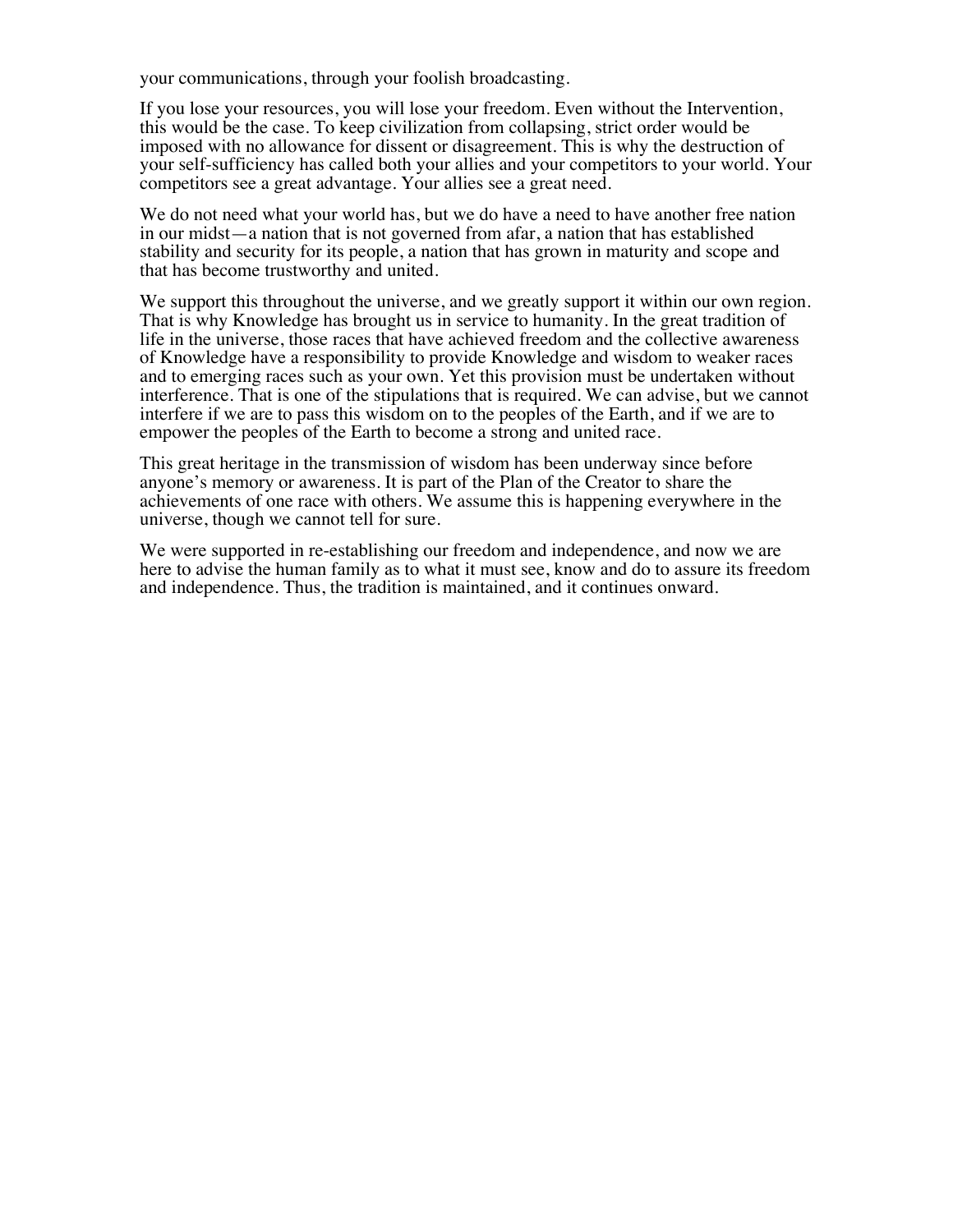## <span id="page-41-0"></span>**Sixth Briefing: [Greater Community Realities](#page-4-0)**

It is necessary now for us to correct certain assumptions that have been made in your world about life in the universe. These assumptions give you a very false impression of what is really happening in the worlds in your vicinity, how engagement between races is conducted and the freedom and the lack of freedom that exists in a highly inhabited part of the universe.

These are the constraints of living within a Greater Community, constraints that have benefits and limitations. The benefit for you is the relative peace that exists in this part of the galaxy, where nations are not attempting to conquer each other through the use of force, where outright violence is extremely rare and where you do not have to concern yourself with invading armies and armadas of ships approaching your world. You live in a very civilized and constrained region of space.

Nations behave because they are dependent upon one another. Having faced the depletion of their resources, they have, through persuasion and necessity, become dependent upon one another and therefore very much rely upon stable relations with one another. Yet resource explorers and economic Collectives still abound, engaged in trade both legal and illegal, undertaking activities that most worlds would not directly engage in.

Within this region of space, you will not be able to travel freely should you escape the limits of your solar system. Trade routes are established and are maintained for those races that use them. Some are extremely private. Some are very large and engage with systems far outside this region. Here you cannot go wherever you want, and travel is relatively slow.

Inter-dimensional travel has proven to be extremely dangerous. It has been the experience, in this part of the universe at least, that those who attempt it never return, for the portals are always moving and cannot be mapped or navigated reliably. Those who pass through them into another dimension find themselves either in someone else's territory or in a reality in which they cannot survive. There is a reason there are boundaries between these dimensions.

You cannot go from one end of the galaxy to another. Indeed, no one has ever traveled the length of the galaxy that we are aware of. To leave one's district is to leave the safety and security of one's own sphere of influence. To travel outside this highly inhabited part of space is to enter areas that are dangerous and perhaps uncharted, where piracy is common and where you may enter another's territory unknowingly, thus putting yourself at extreme risk.

Nations that live outside of well-established regions such as this maintain a very tight security, for they are very exposed to the uncertainties and the dangers that abound in the Greater Community. Free races engage with one another, but rarely travel in larger regions of space. Not being engaged in vast networks of commerce, they seek to remain hidden and thus secure.

There is long-range travel and trade, but only on established routes where security has been provided amongst member states, members in the organizations that run and oversee these routes of trade. If you are not part of such an association, you would not have access to these avenues of travel. Any attempt to travel outside of these avenues is considered very risky, for outside the routes of trade, there is the illegal trade, and here there is much danger to one's security.

There is a reason why nations unite together for their defense—to establish their own networks of trade, to assure each other access to vital resources, to maintain stability in their regions and to counter any move at conquest or the expansion of an empire. Large empires are rare in the universe, as we have mentioned. They are inherently unstable and difficult to maintain.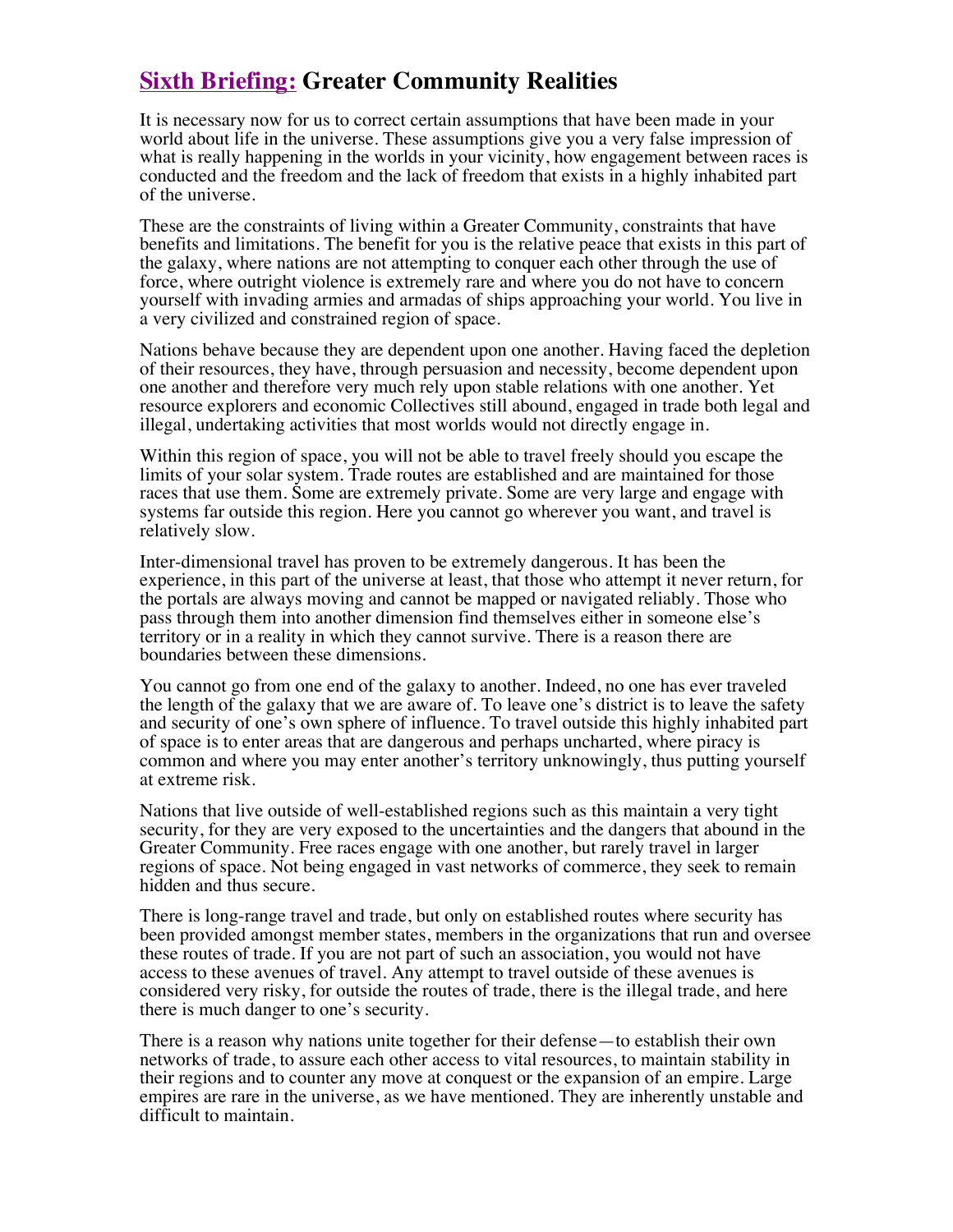Most nations represent one race, with variations of that race bred for certain purposes if collective breeding is undertaken by a world at all. Collective breeding has proven to be difficult with unforeseen consequences. The Collectives use it, but only for very specific tasks.

The environmental barriers are significant in space and are approached with extreme care and concern. Races in different worlds rarely visit each other freely. Only between free nations that have had long-standing contact with each other and understand one another's environments thoroughly is this done with any laxity at all.

Very rarely will you find worlds where many different races co-exist, and certainly not amongst trading nations, where environmental or biological hazards can be introduced from outlying regions. As nations choose to live in higher states of technology, they become less and less adapted to natural environments, and the biological threshold therefore becomes extremely important and extremely hazardous.

Attempts have been made to establish colonies on Earth, but these colonies have all failed because of the biological hazard. The native races of your world were far too primitive to be considered important relations—important enough to establish major interbreeding activities. Attempts have been made to influence earlier cultures in your world, but the results have not been significant.

Those who are intervening in your world today do not represent races who have visited long ago, and thus have no right or claim to this planet or to any inherent association with the human family. Who you will be encountering are physical beings driven by physical needs. They are not demons. They are not angels. They will exploit you if they can, for you have not established yourself as a united race with any potency in the Greater Community yet, and until you do, others will seek to take advantage of the value of this world and your presence here.

There are great spiritual powers in the universe, but do not confuse them with those who are intervening in your world, or you will make a critical and perhaps fatal error in judgment.

Freedom is rare in the universe, that we are aware of. From what we have learned over many centuries, from engaging with races from afar and from receiving contacts from afar, the circumstances that we experience in these local regions of space are very similar in other areas as well.

Only in uncharted territories or in regions that are sparsely inhabited by technologically advanced races are the circumstances very different. These regions pose unique hazards. Even to a race that seeks to be insulated and isolated, they pose unique hazards.

That is why uncharted territories remain uncharted, for space exploration is only peripheral and is never carried very far. Ships require fuel. Fuel cannot be resupplied. Explorers enter regions where there are unknown forces. Explorers encounter environmental and logistical problems. Visiting terrestrial planets always has a biological hazard if they contain a large biological presence. Many groups have become sickened and have perished.

Travel in the universe is a very difficult and formidable task. Its distances are incredibly vast, and once you leave a known territory, you are on your own. If you do not have proper charting and maps, becoming lost is very easy, and finding your way back very difficult.

Nations use transmitters to communicate with distant travelers, but beyond a certain distance, it is impossible to locate a ship. This represents the limits of technology, limits that the human family has not reached. The human family dreams of unlimited power and abilities in the universe, thinking they can go wherever they want, do whatever they want and meet whomever they want. But, alas, the reality is so very different.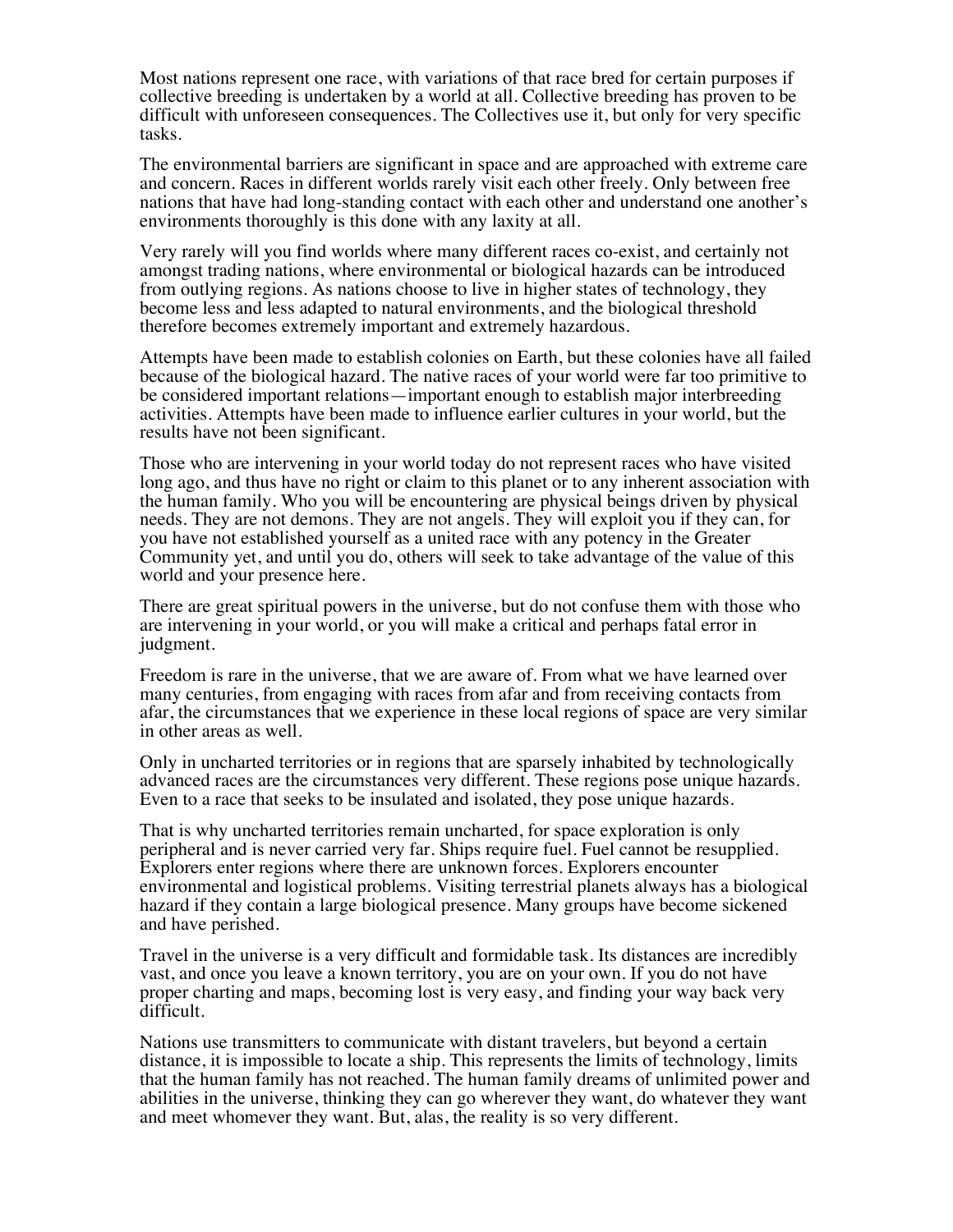There is no race that is shepherding humanity as if you were the children and they were the parents. Yet you have potential allies whom you may engage with in the future, if ever you are to establish and maintain the three requirements for freedom that we have mentioned.

At this point, humanity is not ready for Contact, and that is one of the reasons why the Intervention is inappropriate and unethical. Humanity is unable to engage wisely with the Greater Community. It lacks the maturity, the unity, the strength and the discernment to be able to do this effectively. To engage with humanity under these circumstances is to take advantage of its weakness and its lack of wisdom and expertise. You cannot help a young race by interfering and trying to control its destiny, and no nation that is wise would try to attempt this. Those that do are here for their own purposes and are seeking the fulfillment of their own goals.

Humanity has built up layers of expectation, fantasy and belief that make it impossible for you to contemplate the reality of life beyond your borders or to see that the Greater Community is an expression of nature on a vast and incomprehensible scale. Here the laws of nature still continue and still limit the movements and the behavior of races. Technology cannot overcome this completely.

Many people may be disappointed by the universe that we are presenting, but this is the real universe that you will have to contend with, and you ignore the gifts of this vision at your own peril. The Greater Community is not a human universe governed by human values, human aspirations, human wishes or human history. Even the races close to you, relatively speaking, in this region of space are entirely different in appearance, in thought, in behavior, in the structure of their societies and civilization and in their emphasis. They would be incomprehensible to you, as you are incomprehensible to them.

Humanity is viewed by those few races who pay attention to this world as being chaotic, unruly and potentially dangerous. You are certainly not highly regarded for the way the Earth is being exploited and its wealth is being plundered.

You do not realize how valuable a tree is in the Greater Community, how valuable seeds are, the great need for fluids from plants and animals and the problem in securing biological resources and rare metals. That is why humanity is viewed as reckless and without wisdom.

Even though your competitors have no regard for you, your allies recognize the power of Knowledge that exists within the human family and its potential to guide you in the right direction and to prevent you from being easily seduced or to succumbing to your own weakness or to the persuasions of other races who would take advantage of your situation and your circumstances.

Your focus on war is entirely inappropriate in the Greater Community that you will encounter, where violence is extremely rare and is greatly suppressed. You will not be able to go out into the universe to exploit all the resources you have destroyed here on Earth without engaging yourself permanently in a complex network of trade and commerce, over which you will have little or no authority.

These are some of the corrections that must be made if humanity is to approach the Greater Community objectively, utilizing your awareness of nature, your awareness of your own history, the history of intervention in your world and what native peoples must do to establish their sovereignty and their self-determination amidst the presence of foreign and unanticipated powers.

Do not think that your subjugation represents your destiny. Do not believe that another race will come and govern you with wisdom and compassion. Do not think that gaining ever higher levels of technology will assure you any greater advantage in the Greater Community. Beyond the requirements of establishing your unity, your self-sufficiency and your discretion, technology becomes ever more hazardous. It begins to work against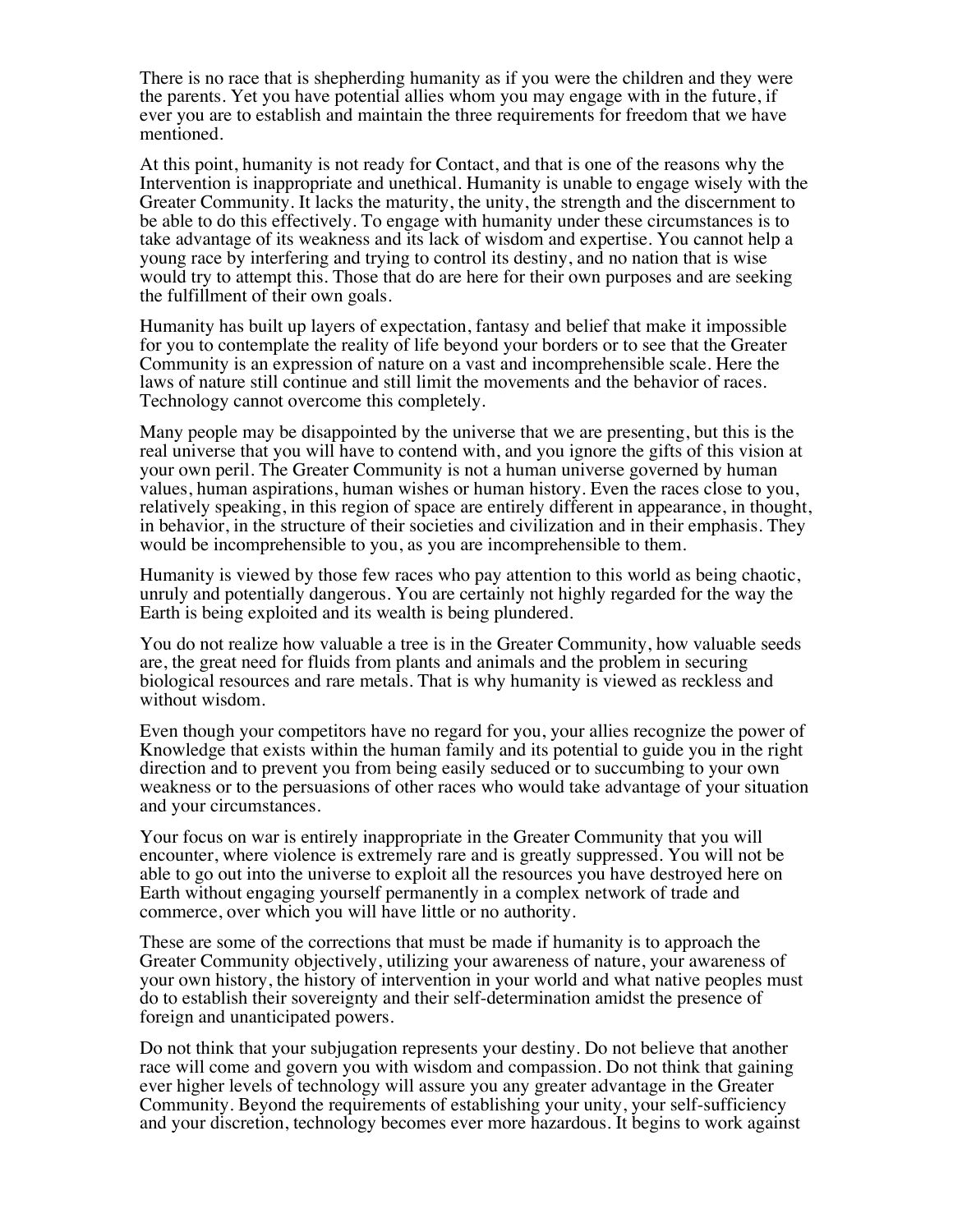everything you have created for yourself.

Your greatest defense against exploitive powers in the universe is your unity, your selfsufficiency and your discretion. Certain levels of technology will have to be established to meet the needs of humanity in the future and to discern the presence of foreign visitors. But because you live in a well-inhabited region of space, you have certain advantages that prevent others from attempting to use force against you.

As races evolve, they begin to realize that force is destructive and that persuasion is far more beneficial, though perhaps more time consuming. This represents their strength and your weakness. But because Knowledge is alive within you, this weakness can be overcome.

The great opportunity for humanity is to finally achieve a state of unity, stability and security—security within and security without. Without this security, life is hazardous and continuously problematic and discordant.

You are entering a period now within your own world where stability and inner security will become ever more important, supplanting your emphasis on growth and expansion, requiring different kinds of behavior and a far greater degree of cooperation and assistance within the human family.

Adversity here is your ally if you can utilize it correctly. It is a decision not only for your leaders, but for your citizens as well. It is time for humanity to become mature, to enter into a more mature phase of its long history, to unite to establish a permanent and stable residence in this world and to establish boundaries and discernment regarding your interaction with other races.

If your emphasis on growth and expansion continues, you will move right into the Greater Community in the most vulnerable position you can imagine. We warn you against that.

Our presence here is a reminder that there are races in the universe who are free, who have earned their freedom and who have had to take great actions to restore their freedom whenever it has been threatened. The universe is a hazardous environment, but a maturing environment as well. You cannot be like adolescents functioning within this sophisticated environment.

These words represent part of our gift to humanity, a gift of wisdom—given without interference, given without manipulation, given without the effort to control or overtake human thought or behavior. It is a gift of incomparable value if you can receive it and apply it in your own world, in your own circumstances. The risks are immense. The requirements are great. You do not have a great deal of time to prepare for the Greater Community. Life is moving quickly. The Earth is being overwhelmed. You are destroying your life-giving resources at a very fast rate.

Therefore, you do not have much time, and we pray and trust that our guidance and counsel can be received as a gift of respect from our nations to yours, and that our intentions for you are clear and will not fall under suspicion. We have no design to engage with your world, for you are far from being ready for any real contact that would be beneficial to us. We do not seek what your world possesses, for we have attained selfsufficiency, which is perhaps the greatest achievement that any race can establish and maintain in the universe.

Perhaps in the future we may share more of how we have established our societies, but for right now there are greater matters at hand. You have greater issues to attend to. You must promote human unity. You must encourage the cessation of war for the reasons we have given for the security of the world and its position within a Greater Community of intelligent life.

Human unity, self-sufficiency and discretion are necessary if humanity is to gain freedom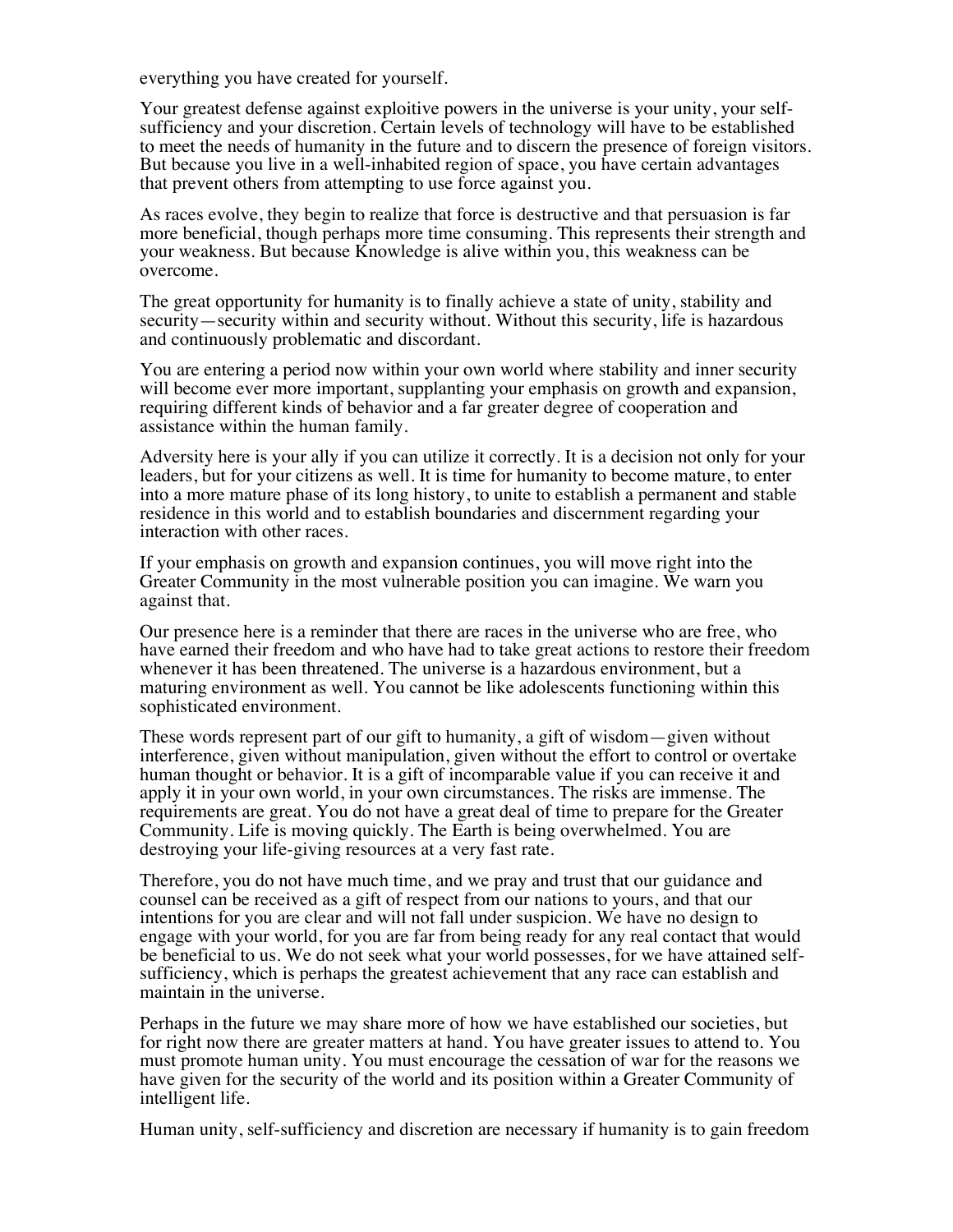<span id="page-45-0"></span>from constant intrusion and intervention from the Greater Community. Here humanity must establish its own rules of engagement regarding any visitation to this world and establish a boundary to space, over which humanity can preside. Humanity has been given by right and heritage dominance within this solar system as your natural sphere of influence, but beyond this you cannot extend yourself, nor should you, unless guided by Knowledge and wisdom.

These are recommendations and corrections. Heed them well, for they will serve you now. You cannot afford to indulge in fantasies and wishful thinking regarding the Greater Community in which you live. You must become strong and determined, and you must gain access to the deeper Knowledge that is within you, that is free from error and that cannot be persuaded by anything beyond the will and the power of the Creator of all life. It is this Knowledge that will resonate with our words and that will demonstrate to you our true intent and your great promise for the future.

There are many voices speaking to the world. Knowledge will tell you what to listen to, but your connection to Knowledge must be true, it must be deep, and it must be strong. You were born to live in these times and to face these challenges, so the Creator of all life has endowed you with Knowledge that can lead you to do this correctly and effectively, both for the present and for the future.

Freedom is difficult to achieve and to maintain, but its reward is beyond estimation. Never forget this. Your freedom, our freedom and the possibility for freedom elsewhere represent the true expansion and evolution of life and the greatest promise and achievement for all who are living in this vast universe.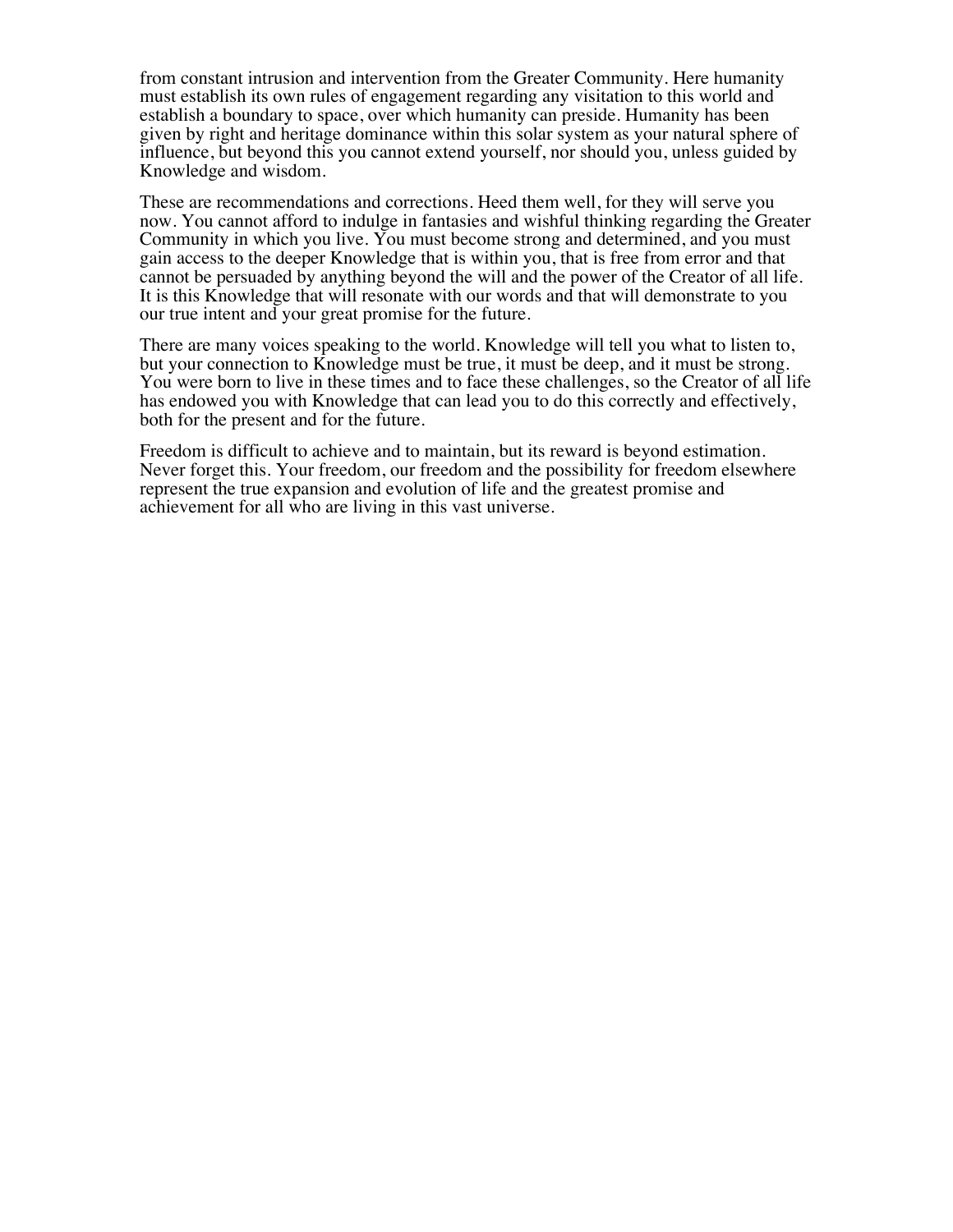## <span id="page-46-0"></span>**[Seventh Briefing:](#page-4-0) Questions and Answers**

We are pleased to be able to respond to these questions, for we know they are important in giving you a greater understanding. You will need this understanding now, for the world is changing and your future and destiny is before you. It is our privilege to share this greater wisdom with you. We can only hope that it can be comprehended correctly and applied correctly, for such things can be misconstrued and grave error can arise from them. Let us begin now.

#### *"How are you different from those forces who are intervening in the world today?"*

We represent those free races in your region of space who still value individual freedom and who have stayed out of the larger networks of trade and commerce conducted by nations that, though powerful, do not honor individual freedom and do not recognize the power of Knowledge in the individual as a blessing and as a great resource.

We come here not to intervene but to share our wisdom and perspective that humanity will need now to proceed with greater certainty and greater strength and understanding in its engagement with life in the universe. You cannot give yourself this education. It cannot be taught in your universities or centers of learning. Therefore, it must be given to you by others who value your presence in the universe and do not want to see you fall under the persuasion and domination of foreign powers.

Therefore, our intent is entirely different from that of the Intervention. Our societies are entirely different. Our focus and our wisdom are entirely different. If you can understand that humanity must unite itself and gather its own strength and wisdom without foreign control, then you will understand why we are not intervening in the world, but instead only offering our wisdom, perspective and guidance for you to use or not to use, as you so choose.

#### *"What does the Intervention want here on Earth?"*

The Intervention seeks to control this world and the world's peoples. It does this not only to meet its own goals of wealth and resource acquisition, but to serve larger powers who secretly will use the Intervention to gain control of the world. These larger powers would not dare to enter the world as the Intervention is doing now, but they will use these more unscrupulous forces to achieve their own goals of influence and acquisition.

The Intervention wants a compliant humanity. It does not want a rebellious humanity, for it could not manage that. The Intervention wants humanity to work agreeably—believing in its goals, principles and promises. These, of course, are false and deceiving, and it would be the gravest of errors if humanity were to follow these mandates.

Therefore, understand that you now have competition from the universe—competition for the value and the resources of this world, its strategic position and those things that are secretly hidden here beyond human awareness, which are of immense value to those races in the universe who are aware of them.

From this point forward, you will have to defend your world from intervention and from persuasion, which can be very powerful and very influential. These powers have been exerted in our worlds to the great detriment of our peoples, and we had to fight and struggle to regain our freedom and to ward off these influences and to keep them out of our districts. It is the price in the universe where freedom is rare.

Freedom requires vigilance. Freedom requires great care and great discernment. Humanity must develop these skills and these qualities if it is to survive in a diverse and influential universe, if it is to remain free and self-determined amidst the presence of other powerful forces.

*"Are any of the visitors beneficial to humanity?"*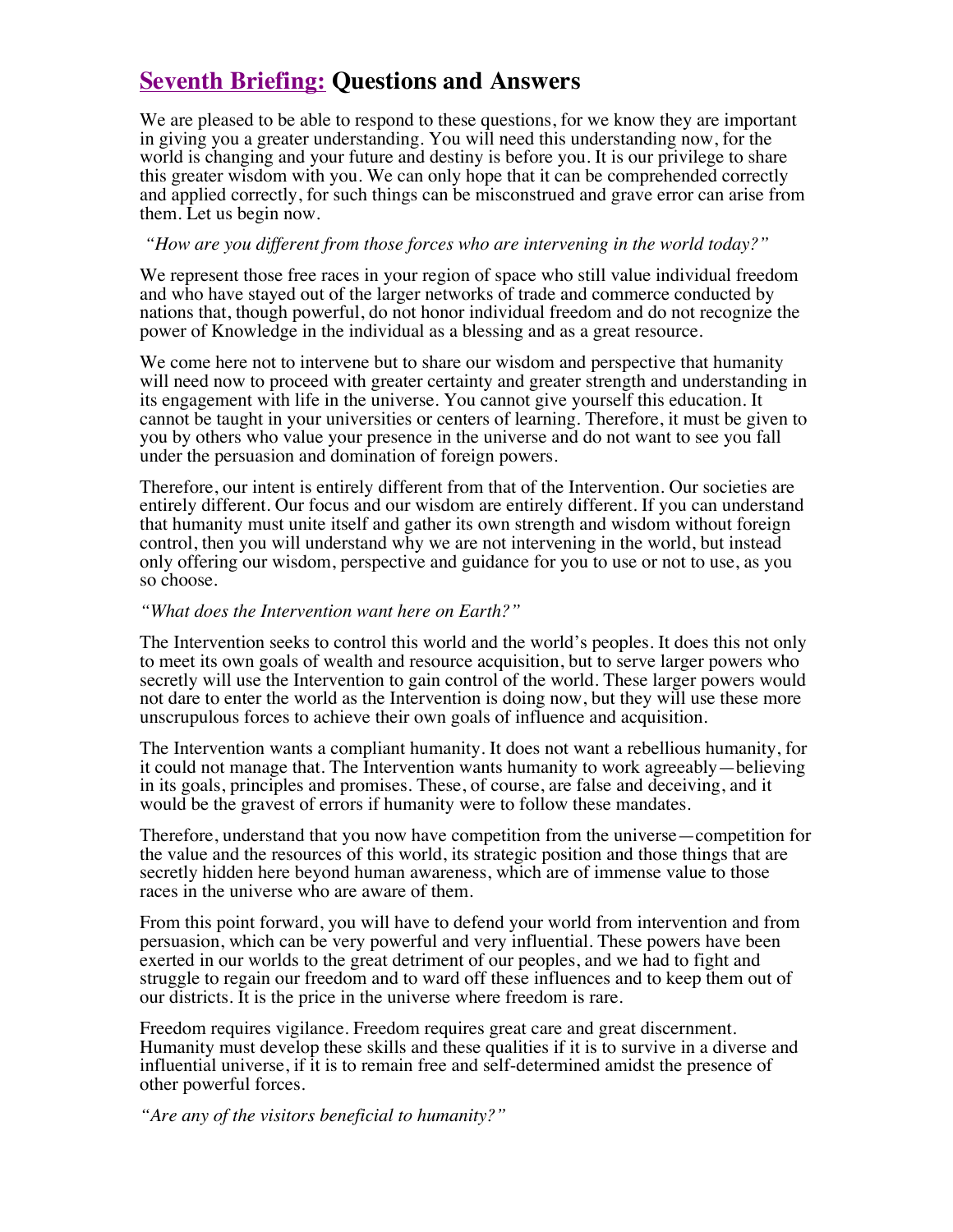No one who is visiting your world now or in recent times is beneficial to humanity. They all represent competing forces vying for power and influence here. They are all part of the Intervention, which is made up of more than one race. If you could understand your situation more thoroughly, then you would recognize that intervention in any form is detrimental to humanity and that such intervention is being carried out for self-interest to gain control and to gain domination.

No true ally of humanity would be in the world trying to manipulate human awareness, trying to control human behavior, trying to steer human destiny to its own ends.

Therefore, you are facing an unequivocal situation. You do not have the burden of trying to tell friend from foe amongst those who are intervening in the world. That would be very difficult for you to do, given the powers of persuasion that are being placed upon humanity at this time.

You have the benefit of facing a clear and unequivocal situation. Those who are visiting your world are here to manipulate and to deceive. They feel that their goals are correct and that they more than you could rule humanity beneficially. But that is according to their values, which does not esteem in any way individual freedom, nor does it value the greater qualities of the human nature and the achievements of humanity.

#### *"Will anyone from space come to save humanity?"*

No one will come to save humanity, and those who claim to be here for this purpose represent the Intervention itself. If humanity is ever to become strong and self-determined in the universe, it must save itself. What it needs from other races in the universe is the kind of wisdom and guidance we are providing through these sets of Briefings. This is what any other society in the universe who cares about humanity's future and freedom could give in a world where a divided humanity is struggling with itself, despoiling its world and undermining the three basic achievements that are necessary for freedom: unity, self-sufficiency and discretion.

Do not think that others will come here to save humanity, for they will come here to save the world for themselves, and humanity will be but a resource they will use to achieve their own goals. Do not be foolish and naïve. Do not think that other races would expend the energy and invest themselves to such a great degree just to assure your freedom, for such an investment must be for their own purposes. This requires careful thought and consideration on your part, a very sober approach and a greater objectivity.

#### *"If conquest is not allowed in this region of space, how can an Intervention occur and be successful?"*

Conquest is not allowed in this region of space, so other means are sought through inducements, through the offering of gifts of technology and through persuading a native race that it alone cannot govern itself or assure its own future. It is these same persuasions that humanity places upon itself through its commercial and political persuasions.

Humanity has a greater destiny and a greater potential. Humanity can establish a sustainable use of this world. It can establish this security and stability, but it will have to proceed very differently than it is proceeding now. Otherwise, it will think that others will come to give it gifts, to uplift its science and technology, to show it how to live in peace.

But this is where you are vulnerable and fall easily under foreign persuasion. For such a peace does not exist amongst those who are intervening in the world. And there is no free energy in the universe that is truly free.

They will come to exploit you and to take advantage of your expectations and your naiveté. Therefore, you must be very wary here and very cautious. It is these powers of persuasion and powers of influence in the mental environment that will have such a great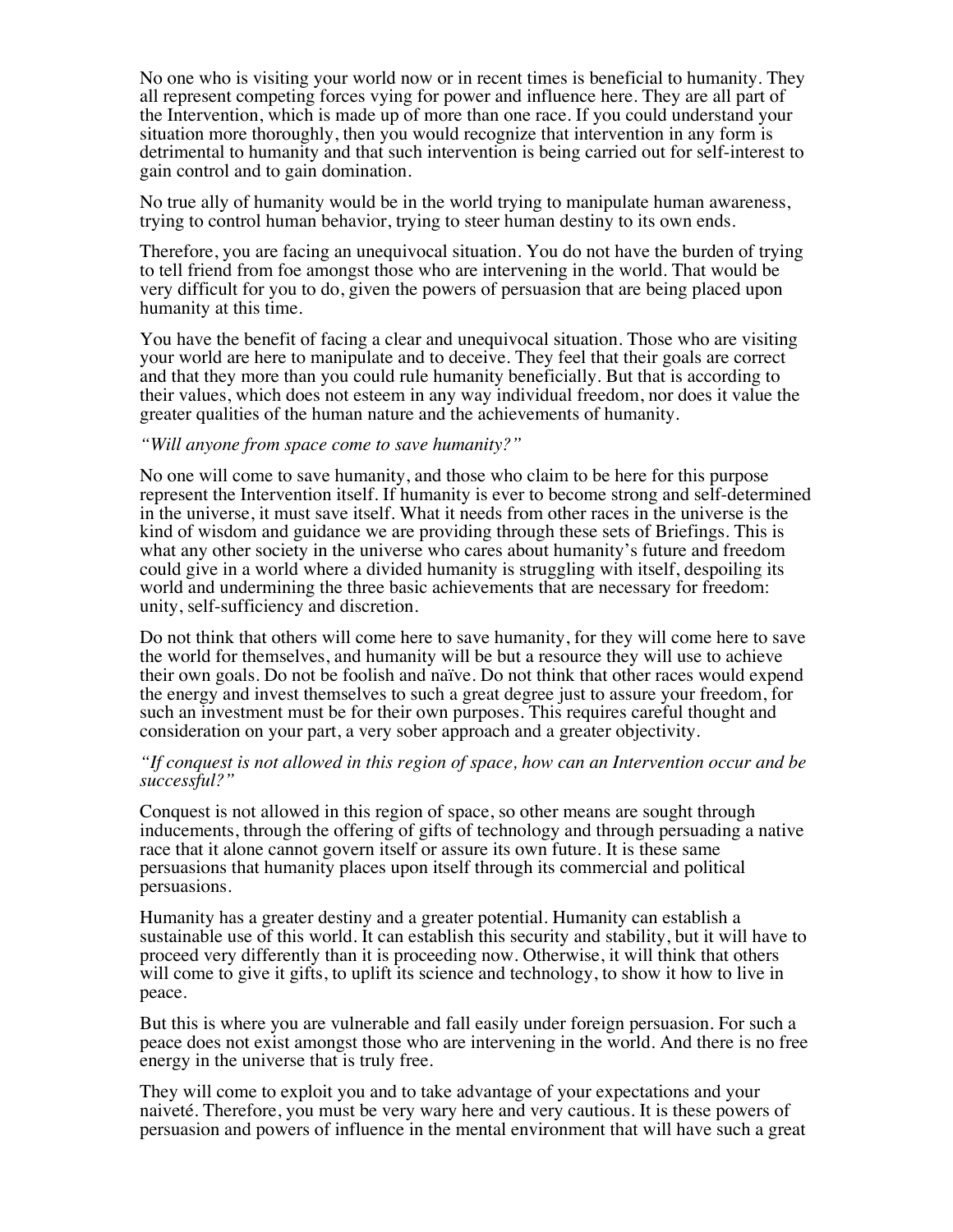impact upon human thinking, human expectations and human emotions.

Here you either make yourself available to such persuasion, or you recognize you must resist it. Here humanity's approach will make all the difference, for truly a small nonmilitary force could gain ascendancy in the world without the use of force. It could do this through the power of persuasion and by offering the native people things that they think they want. This is how native peoples have been seduced throughout human history by other intervening powers. Now you are facing intervening from the universe, whose persuasion is much more sophisticated and much more powerful. If you are in their proximity, they can control your thinking, your feelings and your perception. This is the power they have of influence in the mental environment.

You can withstand this power because of the presence of Knowledge within yourself, the Knowledge that the Creator of all life has placed within you. For it cannot be persuaded. It cannot be deceived. And it cannot be corrupted. You will need to gain access to this greater Knowledge if you are to remain free and to develop wisdom and maturity in the Greater Community.

#### *"What role, if any, do our governments play in assisting the activities of the Intervention?"*

Some governments have assisted the Intervention, only to find it is working against them, and that it is deceptive and untrustworthy. Major governments in the world today have had contact in the past and have made certain agreements to allow the Intervention to function here in exchange for certain kinds of technology. But this has given license to a very dangerous intrusion into the human world and into human societies. Its influence is considerable and is directed to those individuals who are deemed to be the most compliant and the most easily persuaded.

But in recent times, there has been a shift to influence those in positions of leadership in commerce, for they are not accountable to the public. They are unelected and go largely unrecognized by the human population. They garner tremendous wealth, and they do not claim to have great scruples, such as your elected officials might proclaim. They can operate in secrecy, with very little accountability to anyone.

There has been a change, therefore, in the Intervention's emphasis to move towards individuals in positions of leadership in commerce, particularly regarding resource acquisition and distribution. For these individuals hold great power in these arenas and are far more easily persuaded. Your people know not of what is occurring in your midst.

#### *"Are any of the world's governments resisting the Intervention?"*

Yes, the United States and Russia are resisting the Intervention. That is one of the reasons they have ceased their competition that was so destructive over many decades. They are more cooperative now, for they realize they need one another to be successful in offsetting the impacts and the persuasion that is being cast upon humanity.

There are smaller governments assisting now, but primarily it is these two greater powers that hold such great military strength and persuasion in the world. It is they who had fallen under alien deception, and it is they who have now turned against the Intervention. That is why our contact on Earth, Marshall Vian Summers, can receive this information and can receive our Briefings and counsel without fear of government suppression.

He is being watched, we are sure, though we cannot tell to what extent. He is providing a service not only to the peoples of the world, but also to those governments who are aware of the Intervention and who are now opposing its presence and its activities in the world.

*"Human scientists say that no one can travel faster than the speed of light. Therefore, how is it possible that the Intervention can come here or even that you could come here?"*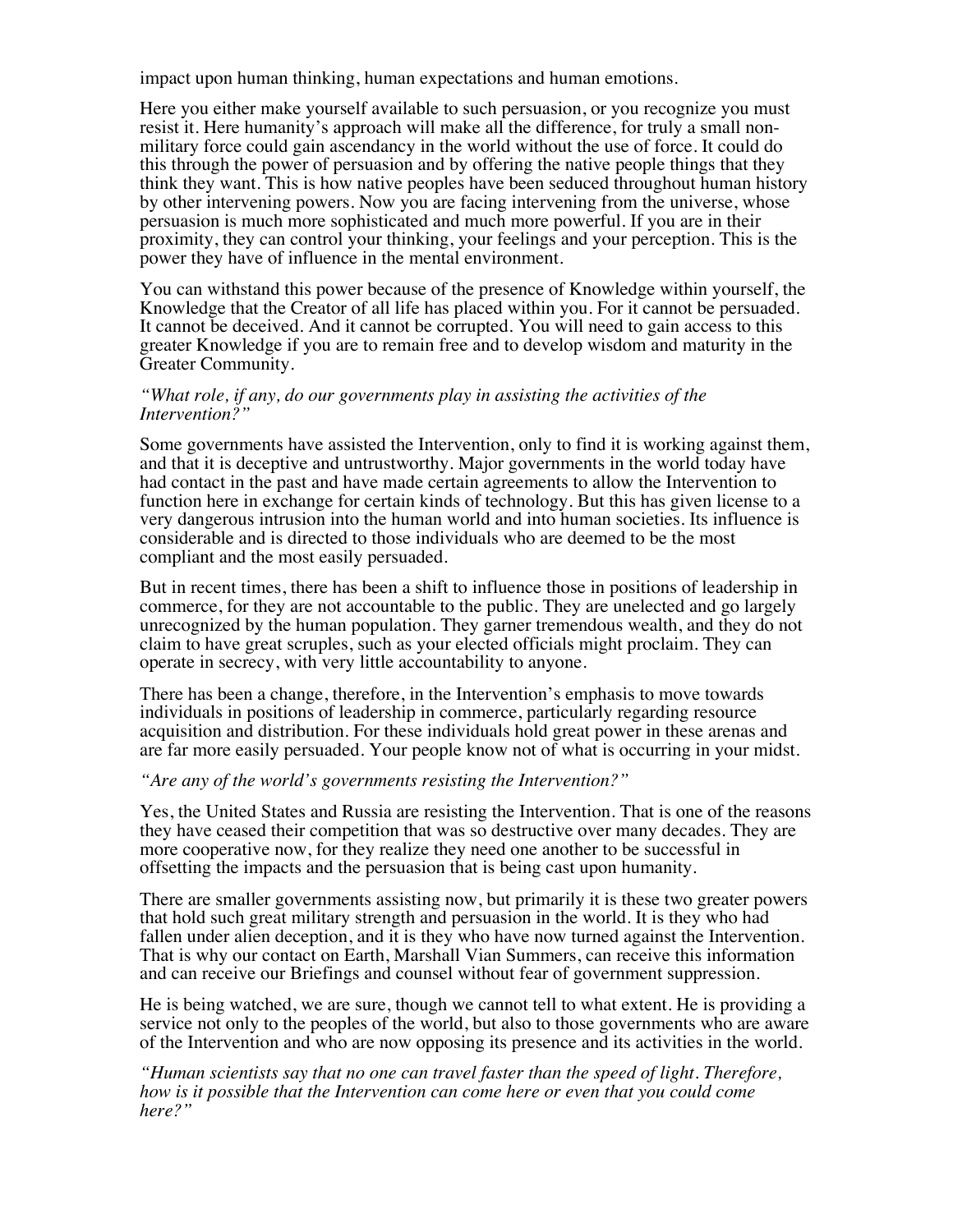This premise is certainly one that limits human understanding. If you could not travel faster than these speeds, you could not travel in space at all, and that perhaps is the assumption of many who still think that this is a barrier that cannot be surpassed.

Even before there were any human civilizations in the world, space travel was underway to a very large and sophisticated extent. You can travel faster than the speed of light and counteract its effect on time and aging, and this has been practiced far longer than any human civilization.

But travel is not as fast as you might think or imagine. It still takes time to travel between solar systems—sometimes, in your estimation and time frame, days and weeks or even months, depending on the distance one has to traverse. This, of course, would be astoundingly fast according to your notion, but you are still crawling along at a slow pace while other nations have been engaged in commerce, trade and travel for hundreds of thousands of your years, even in your region of space.

You do not live in some newly developed part of the universe. There has been a long history in this region, longer even than we can account for—a history of early war, conquest and conflict. This has been surpassed by a greater unity, a great network of trade and a great network of control—which has suppressed war and conflict, but which has also suppressed freedom and self-determination amongst its participating nations.

Therefore, you must consider that this barrier, called the speed of light, is something that humanity, in some distant future, will be able to overcome. Even on its own it will find a way to do this. But surely it cannot hold to such a limit as being defining. For we have come to be near the Earth, and now we are far away from the Earth, and the Intervention has come to intervene in the world, which it is doing now ever so greatly with each passing year. Trade and commerce is going on in many regions inside the galaxy, and we may only assume in other galaxies as well. So never think that technology in the universe is limited by human understanding or accomplishment.

#### *"When will humanity be able to travel outside this solar system?"*

Your travel outside this solar system may be possible within the next two centuries, but we say "may be possible" because you will have to face the great environmental change that is occurring in your world, which has the power to undermine human civilization. And you also have to face the consequences of intervention in your world, which could usurp human authority here and place humanity under foreign control and domination. Either of these two events could alter the course of human destiny thoroughly, could stifle and control humanity's accomplishments and its destiny as a free and selfdetermined peoples in the universe.

Therefore, there are great dangers facing you now, and that is why our Briefings are so important and why we have been called by greater Spiritual Powers to come to the Earth to deliver our messages to a worthy world and a worthy people.

#### *"You speak of individual freedom being rare in the universe. Why is this so?"*

Freedom is difficult to cultivate. It can be unruly and disorganized. It can lead to dangerous individual assertions. It can have disastrous consequences if it is not governed wisely and conscientiously. It is far easier for nations to exert control and to establish authority over their peoples and societies. That is why most nations choose this easier and more expedient path, even though it leads to a far less productive and creative outcome.

Freedom is difficult to cultivate even on an individual level. It requires responsibility. It requires awareness. It requires wise governance and counsel. It requires a wise leadership and a willing and educated population. These things are all very challenging to establish, and that is why many nations choose the alternative route to stability.

We believe, however, that the path of individual freedom leads to a stronger nation and to greater creativity and accomplishments amongst its citizens for the benefit of all. We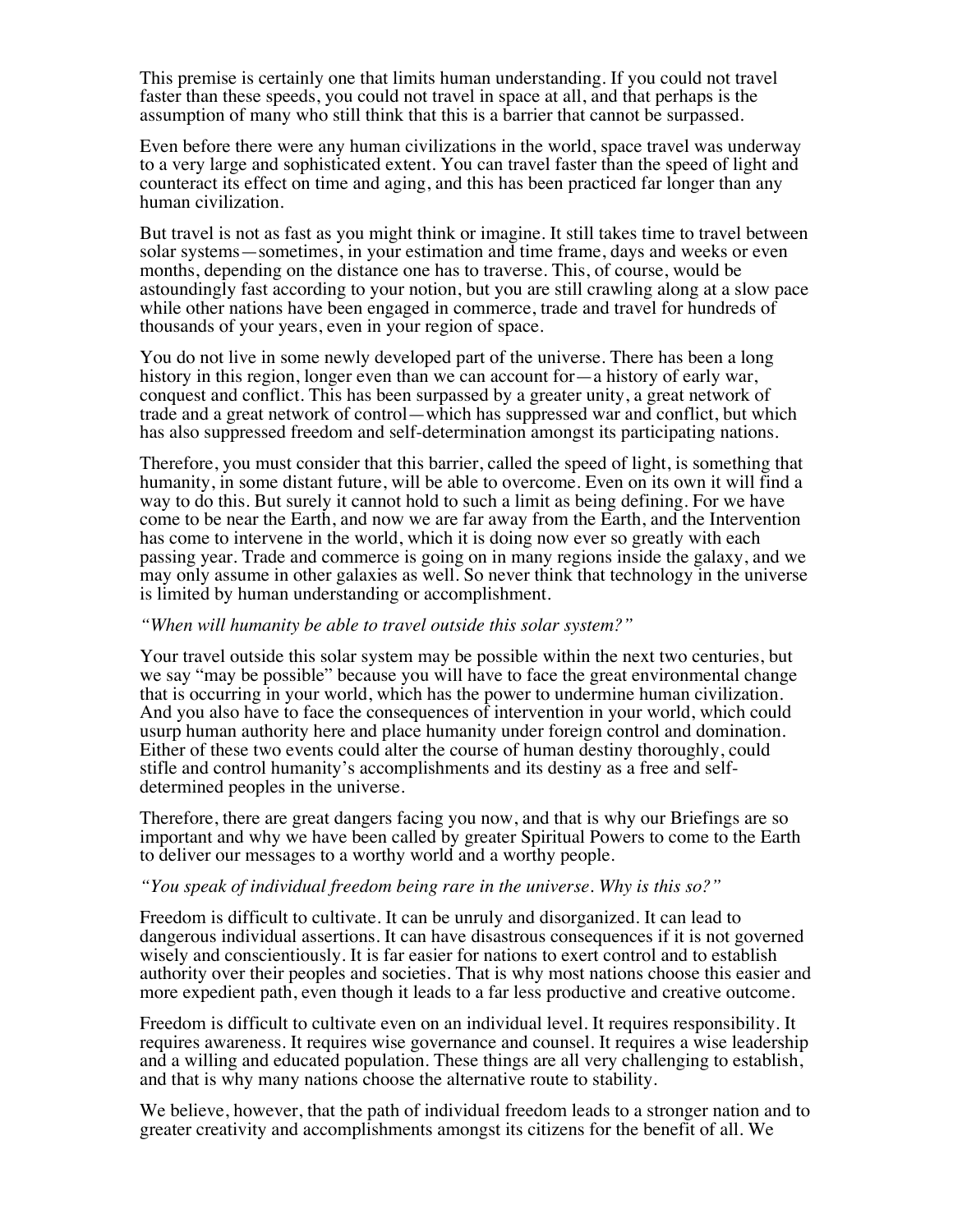believe that repressive societies, though they may be common in the universe, do not have this creativity and cannot benefit from the wisdom and the greater purpose that each person carries. Thus, their achievements are limited, and they tend to copy one another, for they are not creative. New technology, new wisdom and new ways of creative social governance are not established in these nations. They are conservative, and they resist progressive thinking and progressive accomplishments.

Here humanity must see that it has one of two pathways to follow in establishing greater security and stability in the world. It will either create a repressive regime that will enforce order and stifle the creativity and freedom of individuals. Or it will choose the more difficult path of establishing a freer, more creative and more productive society.

It is our hope and wish that humanity will choose the path of freedom and build the freedom that it has already established in many parts of the world. It has of course, a long way to go in doing this, and it is not an easy task. But now with the prospect of diminishing resources in the world and the presence of intervening, manipulative forces, humanity faces a great challenge in this regard.

You can never take your freedom for granted in the universe. Freedom is a privilege and not merely a right. It must be built with strength and wisdom, and it must be protected with vigilance, always.

#### *"If you were caught by the Intervention, what would happen to you and would there be consequences for your own worlds?"*

If we were to be caught by the intervening forces, we would be tortured and exposed to cruel punishment to extract from us any information that we might have. Our home worlds would be discerned, and great external pressure would be brought to bear upon the leaders of our nations regarding our presence and influence here in the world. For our worlds have established agreements of non-interference in regions outside of our own, and this is what gives us our autonomy, an autonomy that is always fragile and under scrutiny for the possibility of revision.

According to our agreements, we are not allowed to be in the vicinity of your world giving such counsel, even if we are not directly intervening. But we are nearby, and our purpose is noble and worthy and guided by a greater Source. So certainly we would be tortured and destroyed, those of us who are gathered for this purpose. And our worlds would come under greater scrutiny and tremendous pressure, and our contracts guaranteeing our autonomy would be threatened and challenged.

This would be grave for our leadership. Therefore, we act with the greatest secrecy. That is why we do not describe our appearance. That is why we do not give our names, describe our worlds or tell you where our worlds reside. It is of the utmost importance to us that these things remain secret. We have not even revealed them to our contact here on Earth. Nor would we do so. For any human mind can be interfered with, and its understanding can be extracted by those intervening forces in the world now.

Therefore, you must understand the importance of discretion. That is why it is one of the three requirements for establishing and maintaining freedom in the universe: unity, self-<br>sufficiency and discretion. You are only at the beginning of learning about the power of the mental environment. You are only beginning to learn how other races can gain access to human wisdom and understanding. You are only beginning to realize how much your freedom will have to be guarded and protected if it is to be sustained in a universe where freedom is rare.

#### *"The Briefings state that the Intervention is promoting human conflict. How does it do this? Can you give us an example of what you have seen so far?"*

You have but to promote religious extremism and nationalism and to convince the leaders and persuasive individuals that other peoples represent their enemy and a threat. You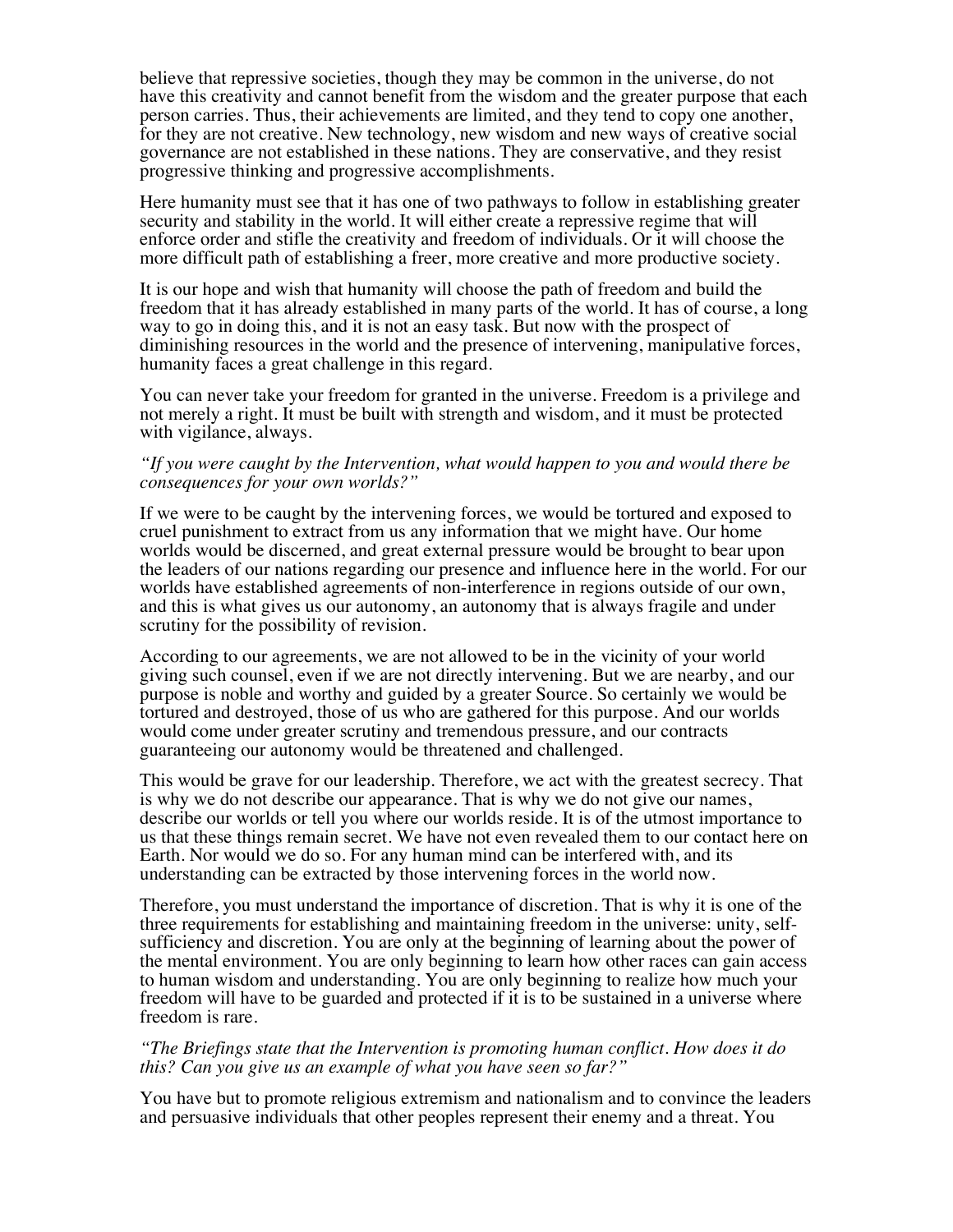have only to project the images of spiritual saints and emissaries proclaiming the need to overcome adversaries. This is how the Intervention can promote conflict in the world. The United States' engagement and its war in the nation of Iraq is a very good example of leaders being persuaded to do something that is utterly foolish, to engage in an intractable conflict with no certain outcome, committing so much of its resources, even risking world opinion to engage in this manner. Other nations, particularly nations that are powerful and influential, will be engaged in this way through persuasion by the Intervention—to diminish their power, to diminish their influence, to diminish the morale of their own peoples and to diminish their economies. For the Intervention needs humanity to decline in order to present itself as truly beneficial to human destiny.

Therefore, the Intervention will seek to weaken the strongest powers to degrade their influence in the world and to create an overall situation where the Intervention will be deemed truly valuable, and its counsel and its guidance will be attended to and followed.

#### *"You also indicate that the Intervention is pacifying people. How can it pacify people and yet promote human conflict?"*

The Intervention is pacifying certain populations—the young people, the educated, those who are spiritually inclined, those who could not be encouraged to wage war or conflict against others. Those who could be the greatest emissaries for the Intervention will be pacified and directed. They will believe in the new leadership. They will believe that the Intervention is here to save a struggling and declining humanity.

Those who cannot be pacified can be encouraged to engage in their ancient animosities and their distrust of their neighbors, and to fortify their resistance and hostility towards their historic enemies. Lands can be contested. Resources will be contested increasingly. Even within nations, there will be groups who will arise, who will seek to destabilize and overtake those nations. Many groups will be governed by religious ideology, governed not only by the defaults of human nature, but also by the influence and guidance exerted by the Intervention itself.

#### *"Is the Intervention manipulating food production or any other industries here on Earth?"*

The Intervention does not need to manipulate food production, as it is declining as a result of humanity's impact on your own environment. Other industries, such as the military industries—industries that supply and support military efforts and military adventures—these are certainly being encouraged. There are forces encouraging human conflict. This represents the impact of the Intervention. While there is an incentive for peace, there is also an incentive for conquest. That is why many nations are building their military capacity. At least they were when we were last in the vicinity of your world, and we must assume that this is continuing.

This is not only the result of human mistrust and human fear. It also represents the impact of the Intervention. The Intervention is not threatened by your weapons. Only nuclear power and nuclear weapons threaten its existence here. And these things cannot be used without great consequence to the welfare and to the future of humanity.

The Intervention is using power in the mental environment—the powers of persuasion, powers which humanity is only beginning to discern and to understand. Humanity still thinks that military power will determine its fate and its future, but in a universe of greater skill and greater influence, this will not prove to be effective. This represents a new threshold of learning and accomplishment for the human family.

#### *"Can you reveal where the Intervention bases on Earth are so that we can shut them down?"*

We do not have full knowledge of this. Certainly, the first bases were established in the oceans and shallow waters, away from the presence of human military forces—in the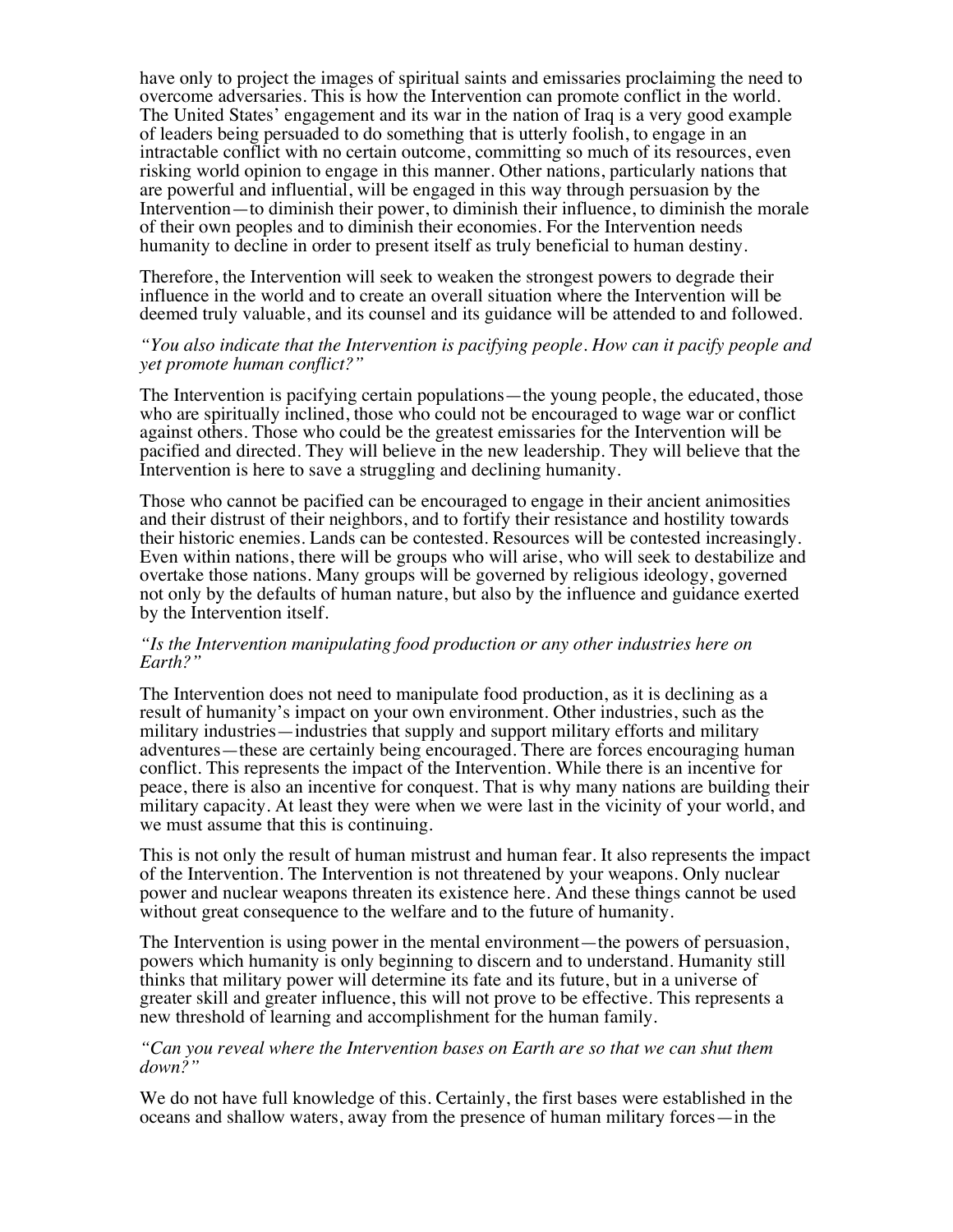Arctic regions and in areas where there is no military establishment. Bases underground, which are far more difficult to establish, have been built in mountain regions. Transmitters have been established in mountain regions, which have cities at their base— transmitters to affect the mental environment and pacify the public. This represents one of the efforts of the Intervention.

We do not know where all of these transmitters have been placed, but we do know they are being used. We do not know where all the bases have been established, particularly on land. We were never near enough to the surface of the Earth to be able to witness these things ourselves and can only understand their existence by deciphering the transmissions of the Intervention. Yet it is enough for you to know that such bases exist here and that there is a significant alien presence in the world. It is not a military presence. It represents the skillful use of commercial forces by those who have gained power and influence in the mental environment.

You will have to change your understanding of the use of power to realize how strong an influence this is and how much more effective it is towards establishing your goals and priorities than the exertion of military power. The exertion of military power is restrained in your world, and it is greatly suppressed in this part of the galaxy.

#### *"If the Intervention is overcome, what should humanity do with all the individuals who are a result of the hybridization program?"*

If the Intervention can be overcome, you will face future interventions. But regarding the presence of such individuals, you will have to reincorporate them into the human society, and that will require a great investment of time and energy. These individuals will actually be able to be beneficial participants in society, but their understanding and the influences upon them will have to change remarkably.

Some could become wise seers. But it is their allegiance to humanity that will have to be fully established, and they will have to learn to shield themselves from the effects of the Intervention, which can influence them even if the Intervention is not present in the world. For in space, influence in the mental environment can accrue over vast distances. Once influence has been established, this can take place.

This will be a challenge. These individuals can become beneficial to humanity if their allegiance can be placed here and if persuasions upon them can be minimized or eliminated.

#### *"Inter-dimensional travel seems to be the fastest way to get around in space. Why is it not being used?"*

Inter-dimensional travel, though greatly promising, has proven to be disastrous, for you cannot control your reentry, and even if you could find one of the portals, which are constantly in motion, you would not be able to ascertain where you would emerge—into what kind of physical environment or physical condition you would find yourself. That is why so many craft that have attempted this transference have never returned.

The portals remain a mystery. Interdimensional travel remains a hypothesis. We know that certain races have been able to bridge the gulf between dimensions. They have been able to communicate from the other dimension, but they were not able to return, and contact with them was short lived, leading to an uncertain outcome.

Humanity hopes and believes that such things will be available to it so that it can travel anywhere it wants, to move across the galaxy in an instant, to emerge in any environment. But the reality of the Greater Community will change these notions, will temper your ambitions and will show you a very different reality than the one that you imagine for yourself.

Even if you could emerge through such travel, you would end up in the vicinity of foreign worlds with whom you do not have relations or in physical environments that are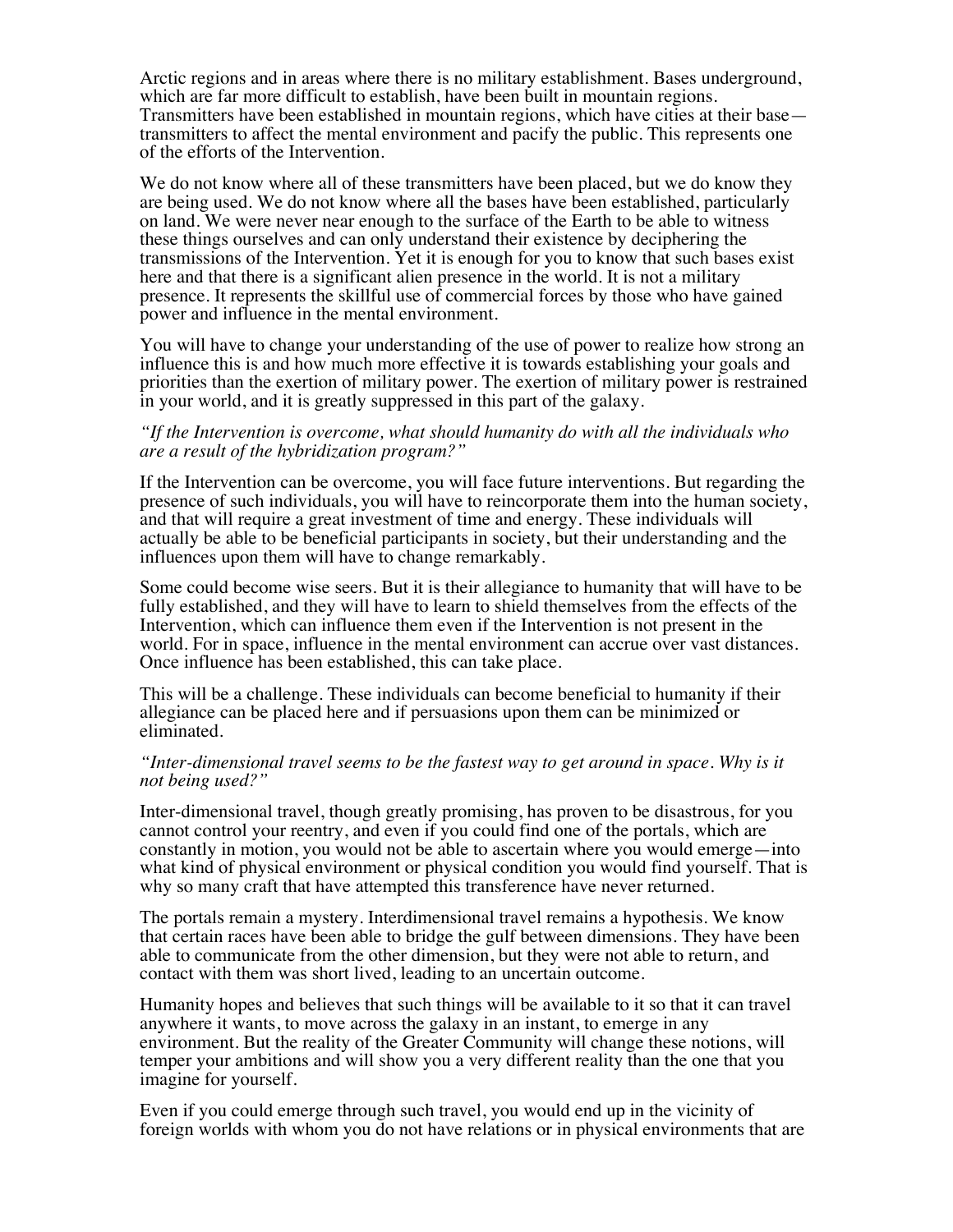entirely hazardous. You would have no way of charting a corridor route there unless you had allies existing in that region. And such alliances would be very difficult to establish, for no race wants to be intruded upon by races from afar in this manner. This would be a challenge to their security and to their network of local trade. They would be greatly threatened by the appearance of a foreign race with whom they had no history or relations.

You have but to think of these things more carefully, more objectively, to see and to understand what we are conveying to you. This requires a serious consideration. Otherwise, you will continue to indulge in fantasies of high technology and instantaneous space travel. But you will have to face a very different reality as you emerge into a Greater Community of life.

#### *"Many people here on Earth would love to travel to other worlds and meet other races there, yet you indicate that this would be very limited. Why is this the case?"*

Most nations do not welcome visitation unless it is from those who are its longstanding trading partners, and even here visitation will be limited, for societies do not want to be influenced by other societies. Certainly any free nation would not be welcome to visit a nation that is not free.

Then there is the problem of biological contamination. We can think of no world where humanity would be welcome at all given the biological reality of your world and the tremendous threat it could impose upon a foreign world. They are not prepared to deal with the innumerable biological agents and influences that exist here, and to receive an emissary from Earth would be a very challenging prospect for them.

If they were not a free society, they would not be interested in your individual expressions. They would be threatened by your music and your art. They would not want these influences to be exerted upon their cultures. They would not want their own populations to witness you or to understand you, for in this, you would be a great threat to them and to all they have invested in establishing their highly controlled societies.

You would not be able to reach other nations because you would have to cross territories owned by others. You would have to use trade routes governed by trading authorities. You would have to make agreements and compromises. You would have to come to terms with many other powers just to travel freely in this region of space. If you traveled outside these established routes, you would always face the danger of piracy. You would also face the danger of becoming lost.

Even amongst our worlds, we would not welcome human visitation at this time, for you are not yet wise enough, united enough or discerning enough for us to establish active relations with you. That is why no one should be intervening in the world. No one should be attempting to establish relations with the human family, and those that do are here for their own purposes, to establish their own quest for power and domination.

You, who are naïve and do not understand the realities of life and travel in the universe, have yet to see these things clearly. But if you think carefully about this, you will understand. There are nations even within your own world that you could not visit freely at this moment because they are not free, because they would not welcome your influence and your presence in their midst. Though such nations are few, their examples serve to illustrate what we are saying.

The universe is far more diverse, and its societies are far more different from one another than anything you have established here on Earth. Races are far more different from each other. And trust in relations can take a very long time to establish and is always maintained with great scrutiny and care. This represents the reality that you will face as you emerge into this larger arena of life.

*"It appears very likely that we will run out of at least some of our essential resources in*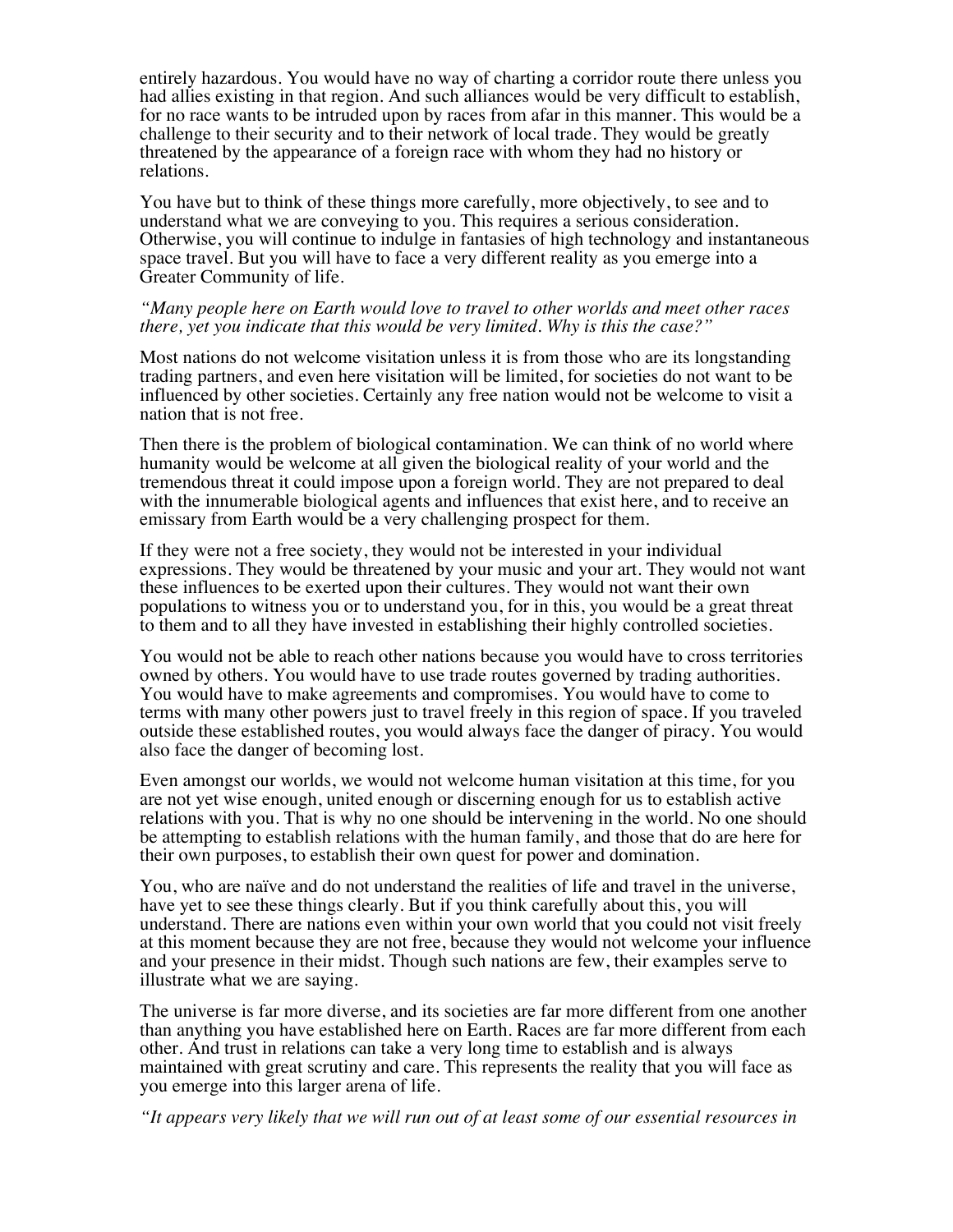#### *the near future. How can human civilization continue if we do not receive technology and assistance from our neighbors in space?"*

If you seek to gain technology and assistance, you will be drawn into the persuasions, requirements and the commercial trade networks of other nations. They will limit your freedom. They will limit what you can do here on Earth. They will influence the kind of societies you will create in the future and will greatly limit the freedom allowed your citizens. You would give up so much for this technology and assistance. You do not yet realize what a great loss this would be and how much humanity would lose in the exchange.

You have enough here on Earth if humanity will govern itself wisely and if nations will cooperate sufficiently to preserve the resources of the world and to use them in a sustainable manner. You will need to build new technology, but even more than technology, you will need the will and the cooperation to do this.

Over time, humanity will have to find beneficial and humane ways of limiting its population and limiting its consumption. It would be a very different world than the world you live in today, which is based upon the desire and the expectation of endless growth and expansion.

To be self-sufficient is one of the requirements for freedom. For humanity to be selfsufficient in this world would require a very different creation of society and a very different set of priorities for your leaders and your citizens.

What will bring about this great change but necessity itself? You are facing great change in the world—great environmental change, great change that all advancing technological societies have had to face or will have to face inevitably in their evolution. It is how you recognize and prepare for this, how you respond to this and what kind of society you build, whether it be free or repressive, that will determine the future of human existence in this world.

#### *"Are there many worlds such as ours in space?"*

There are many worlds that have been stripped of their natural resources and have become barren as a result. Certainly, terrestrial worlds such as yours are rare, maybe one out of five or six thousand planets contain the biological diversity that you enjoy and take for granted here in your world. That still accounts for many planets in the universe. But such planets are always occupied, are always valued and the native races always have to defend their rights, their privileges and their stewardship as they begin to emerge into the Greater Community.

Terrestrial planets create biological hazards for visitors. And that is why colonization is usually attempted once the native race has either established a usable network that the visitors can use, such as is the case here on Earth, or have destroyed themselves through conflict and war, leaving an open door for intervention to occur, even military intervention. Military intervention is allowed in this region of space under such conditions. This represents part of the ethics of contact that are assumed and are practiced by many nations in this part of the Greater Community.

#### *"Many people conclude that the visitors are beneficial because they haven't already attacked us and taken over. What would you say to this?"*

The Intervention is not here to attack humanity but to persuade humanity. The Intervention needs a compliant humanity to work for it and to engage with it to become part of its Collective. This assumption that humanity would be attacked and overtaken is entirely wrong. It is how you view gaining access to new lands and new resources.

But even in your modern world, economic, more than military, forces are used to gain acquisition to resources, and this is what is happening to the world regarding its relations in space. You are encountering small, economic Collectives who are here to begin the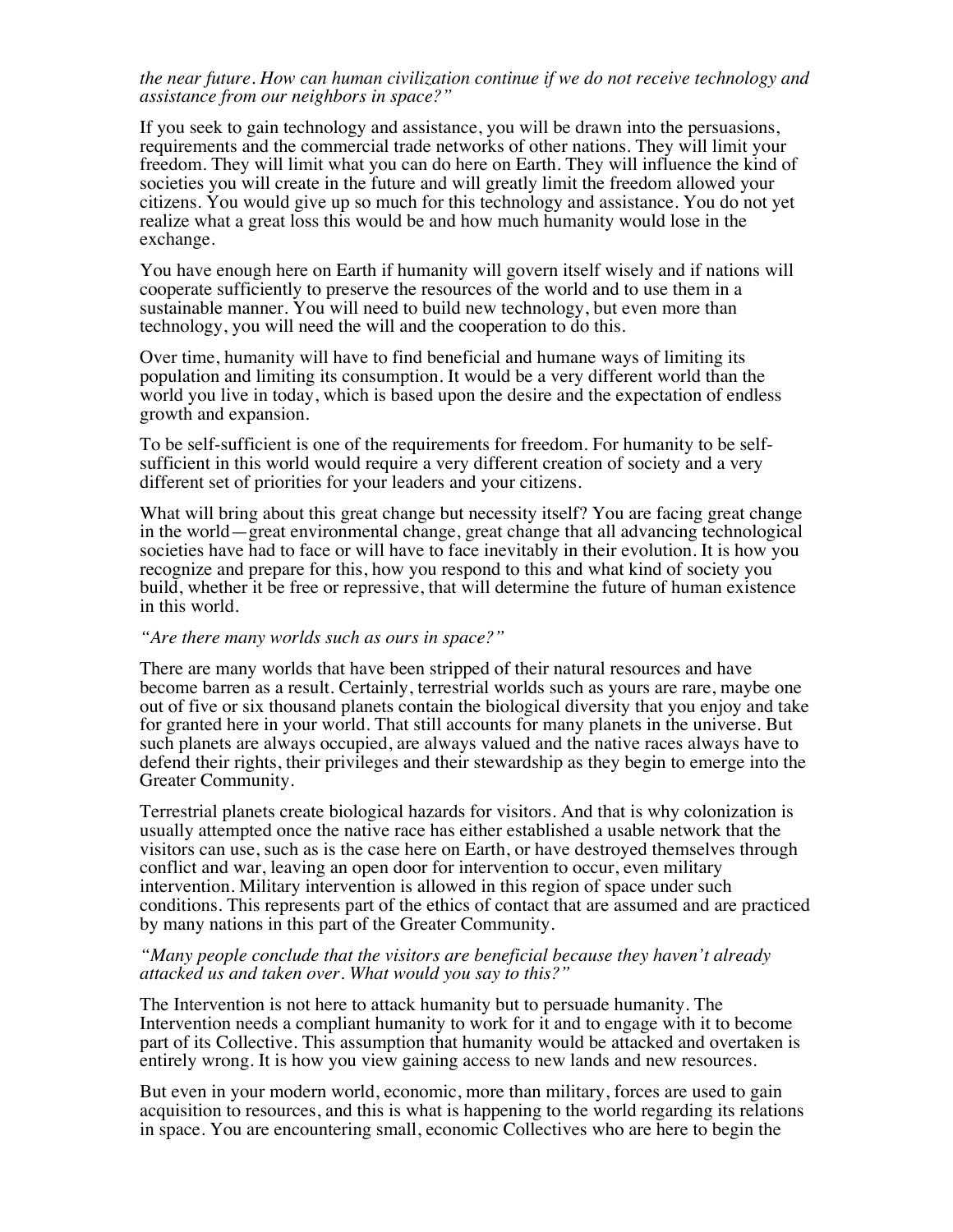process of acquisition that larger nations can assume later on, if the Intervention is successful in establishing its presence and its power in your world.

To think that you would be attacked is wrong, and to think that because you have not been attacked that the forces that are here are beneficial is wrong. Both are based upon false assumptions. Therefore, the conclusions are incorrect.

Humanity, living so long in isolation and being so warlike yourselves, is certainly likely to make such assumptions and to continue to believe in them and to uphold them. It is human ignorance that gives rise to such things, and human arrogance as well. For you may be preeminent in your own world, but you have no preeminence in the Greater Community, and you are not looked upon favorably by your nearest neighbors because of your warlike tendencies and destructive use of your environment.

Those neighbors who are not free will look upon the freedoms that you have cultivated thus far with great anxiety and with great concern, not wanting these influences to be exerted within their own worlds. You have no idea what your music and your dance could evoke in such worlds and why they are viewed as a threat to those controlling powers that dominate them.

#### *"How do free races maintain their autonomy and keep races that are not free from interfering?"*

Ah, this is the challenge! This is the challenge that awaits you if you are able to offset the Intervention that is occurring in the world today. The interest in your world will not cease, and attempts to influence you will continue. How would you keep such influences at bay? For free races living in larger neighborhoods of worlds that are not free, often this requires the signing of non-interference contracts, which stipulate generally that the free nations will not participate beyond their boundaries and areas or regions of influence. They will not try to exert or promote their freedom abroad. In exchange for this, other nations agree to stay out of their areas of influence and to not contact them directly.

So various kinds of contracts like this are often made in highly inhabited regions of space, but such contracts are subject to change and reevaluation, and that is why the free nations do not travel beyond their districts or seek to promote freedom abroad. For that would violate their own autonomy and their own insulation from the Greater Community itself.

In areas where there is not a large concentration of nations, free nations will have to maintain their security through military means, aggressively challenging anyone who would come into their vicinity. This is less desirable, of course, but in sparsely populated regions in uncharted territories, this is definitely required. Everyone in the universe is looking for resources. Many in the universe want to have influence over other nations. Even in largely inhabited regions such as this, these desires and these needs continue.

Therefore, it is a tenuous balance that a free nation or a group of free nations must establish in order to keep the Greater Community out of their territories and to prevent the kind of intervention that is occurring in the world today.

Humanity still thinks the universe is a great empty place awaiting exploration, awaiting colonization, with infinite resources there for the taking, if only humanity can establish a sufficient technology to gain access to them. Yet these assumptions all stem from your isolation and your profound ignorance about the nature of life, commerce and interactions in the Greater Community.

We understand this, and we do not condemn you for it, for we too had many of the same assumptions before contact with the Greater Community began for us, before intervention was attempted in our worlds. Since then, we have established greater autonomy, but it must be guarded carefully, both in the physical environment and in the mental environment.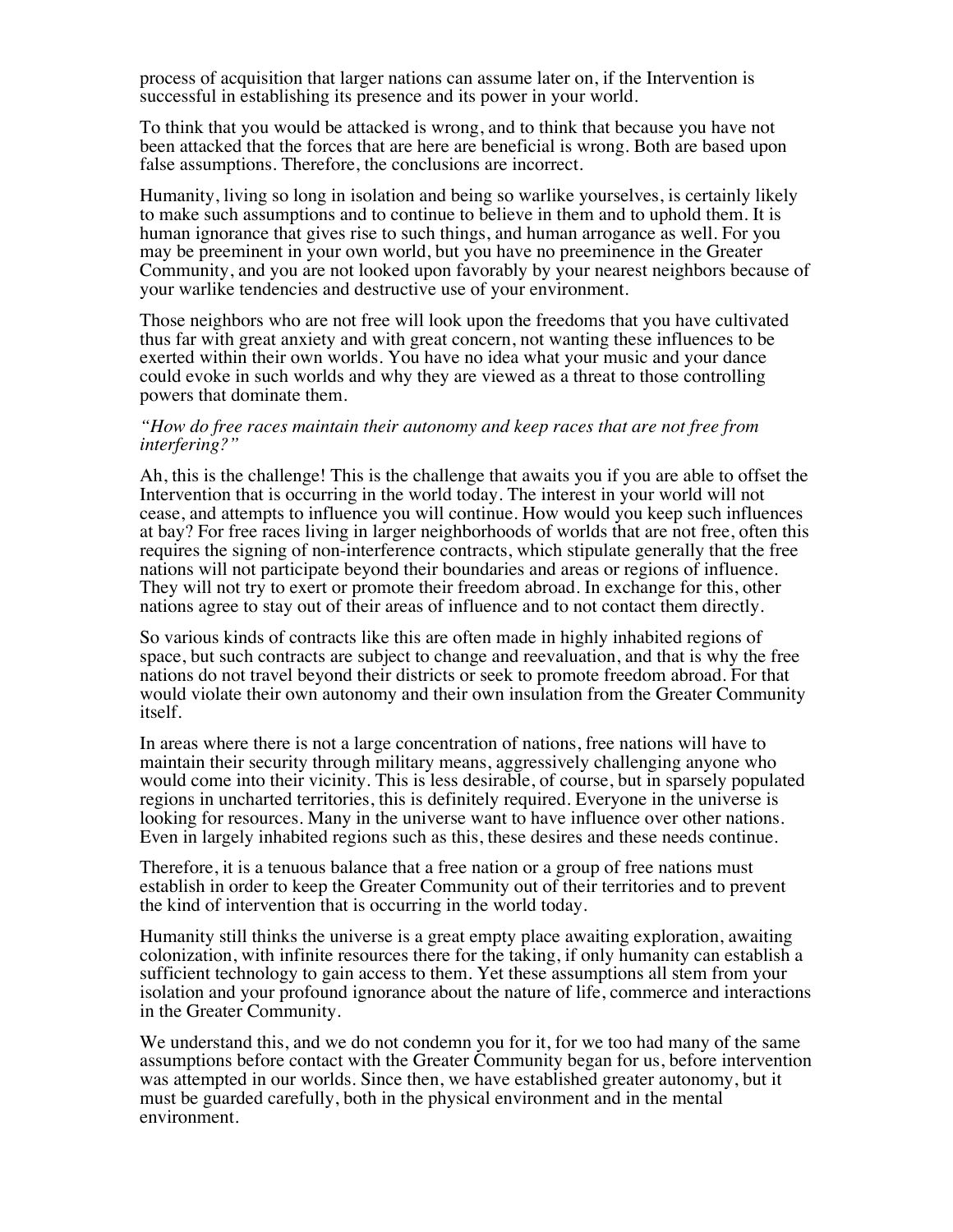Other nations employ seers who try to see into our worlds, to see what kind of technology we are producing and to see where our power and our weakness reside. We must offset these intrusions in the mental environment with seers of our own, who are guided by Knowledge, who would obstruct this kind of intervention in the mental environment.

This is all a new frontier to you and to human science and to human religion. Power in the mental environment in many ways can be equivalent to power in the physical environment, and the dangers and defenses that must be established here are significant. This is the price of freedom in the universe—constant vigilance, constant care and great responsibility.

#### *"You keep mentioning that Knowledge is the most powerful force in the universe. How can that be true when there are so many other powerful forces to deal with?"*

Knowledge represents the power to see, to know and to act with certainty. It also represents the power to resist persuasion, deception and influence in the mental environment. The individual or the nation that has this strength has the power to resist intervention and to comprehend the intentions and the activities of other nations who might be threatening to its freedom or existence.

It is the ultimate form of intelligence, you see, and seers who are guided by Knowledge are more powerful than seers who are not. Here you are able to discern the future and future events before they happen, with varying degrees of accuracy. Here you are able to discern the intentions of others and the capabilities of others without the use of technology. Here you can pretend to be weak when in fact you are really strong. Here you can appear to be non-aggressive when in fact you can be incisive in your inquiries. Here you can be well protected and well defended without requiring a great military force or infrastructure. Here you can make wise decisions regarding your relations with other nations even if their intentions are questionable or uncertain. Here you can engage in diplomacy with other nations with far more certainty than you would have otherwise.

It is this power and this Knowledge that humanity will need if it is to gain the strength and commitment to establish greater unity amongst its nations and the wise and sustaining use of the world. This will overcome greed and avarice. This will overcome competition, conflict and war. This will overcome grievance and hatred and inequality.

That is why Knowledge is the greatest power in the universe. It is a power that the Intervention is not using, or it would not be here engaged in the activities it is undertaking. This is the power that will give humanity the power to offset intervention and to prevent future interventions. This is the power to give humanity the stability to establish a new world with far greater equanimity and equality, justice and freedom.

Think upon these things.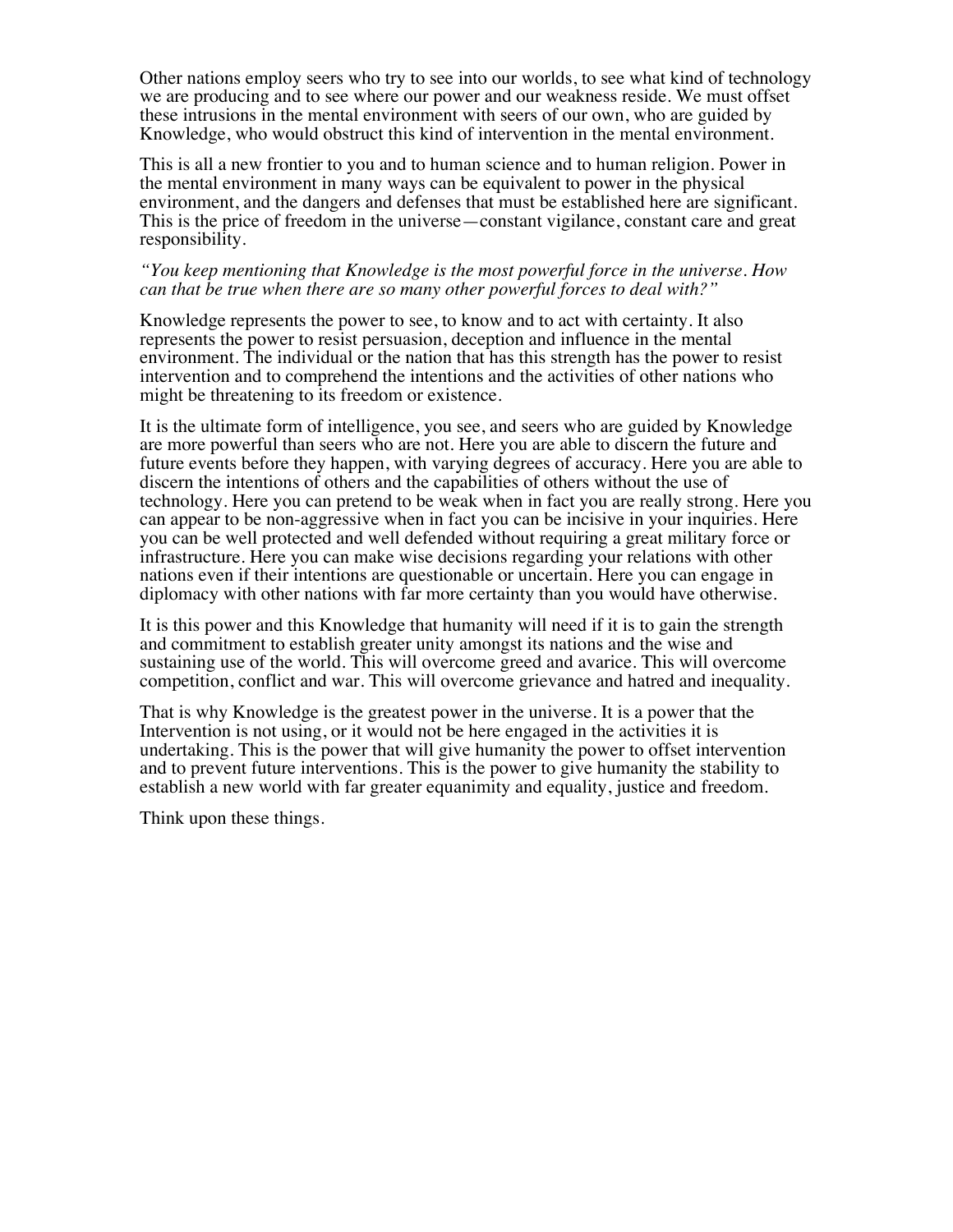## <span id="page-57-0"></span>**10-Point Summary [of the Allies of Humanity Briefings](#page-4-0)**

To assist you in sharing The Allies' Message and Briefings with others, we are including this ten-point summary of the Briefings. This summary represents only a general overview and does not include many of the important details that make complete comprehension of the Allies Briefings possible.

1. Humanity's destiny is to emerge into and to engage with a Greater Community of intelligent life in the universe.

2. Contact with other forms of intelligent life represents the greatest threshold that humanity has ever faced. The results of this Contact will determine humanity's future for generations to come. This Contact is happening now.

3. Humanity is unprepared for Contact. Researchers are still unable to clearly see who is visiting our world and why. Governments are not revealing what they know, and most people are still in denial that this phenomenon is even occurring.

4. Because of this lack of preparation, humanity's true allies sent representatives to a location near Earth to observe the extraterrestrial presence and activities within our world. The Allies of Humanity Briefings represent their reports.

5. The Briefings reveal that our world is undergoing an extraterrestrial Intervention by forces who, as demonstrated by their actions, are here to subvert human authority and to integrate into human societies for their own advantage. These forces represent nonmilitary organizations that are here to seek human and biological resources. The Allies refer to these forces as the "Collectives." The Collectives do not value human freedom.

6. Because the Intervention is being carried out by small groups of intervening forces, it must rely primarily upon deception and persuasion to achieve its goals. The Allies Briefings describe in detail how this is being accomplished and what we must do to stop it.

7. This extraterrestrial Intervention is being focused in four arenas:

• It is influencing individuals in positions of power and authority to cooperate with the Intervention through the promise of greater wealth, power  $\&$  technology

• It is creating hidden establishments in the world from which the Intervention can exert its influence in the mental environment, seeking to make people everywhere open and compliant to its will through a "Pacification Program"

• It is manipulating our religious values and impulses in order to gain human allegiance to their cause

• It is taking people against their will, and often without their awareness, to support an interbreeding program designed to create a hybrid race and a new leadership who would be bonded to the "visitors."

8. Those extraterrestrial visitors who have been potentially beneficial to humanity have all retreated from the world in the face of the Intervention. Those remaining are alien races who are not here for our benefit. This leaves us in an unambiguous situation regarding the extraterrestrial presence. This enables us to clearly see what we are dealing with. Otherwise, it would be impossible for us to tell friend from foe.

9. The Allies Briefings emphasize the grave danger in our accepting and becoming reliant upon ET technology offered by the Intervention. This will only lead to our becoming dependent on the "visitors," resulting in our loss of freedom and self-sufficiency. No true ally of humanity would offer this to us. The Allies emphasize that we have earth-based solutions to all the problems that we face. What we lack as a race are unity, will and cooperation.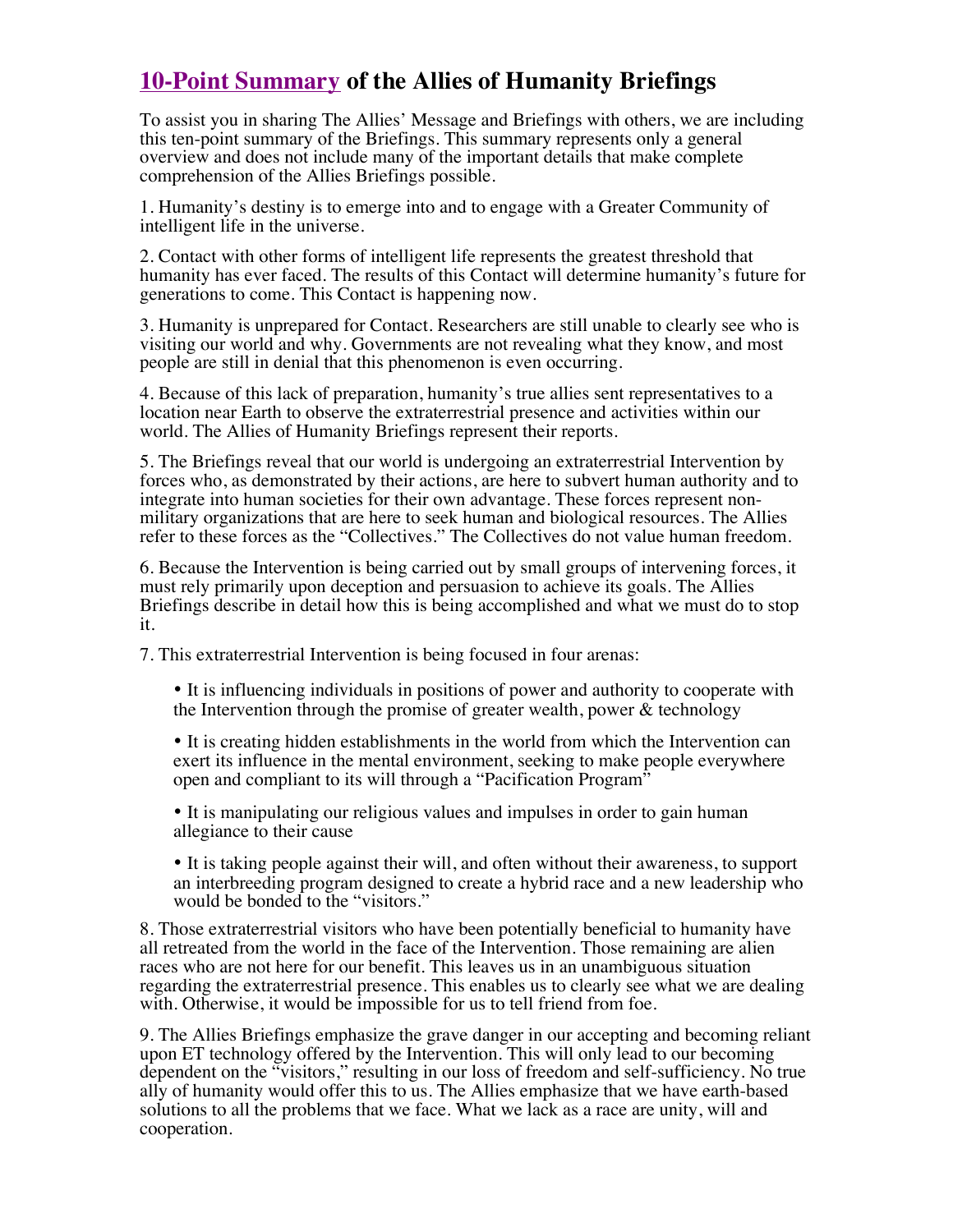10. In spite of the great challenge we now face, humanity still has a great advantage if we can respond in time. The Allies Briefings reveal both the Intervention's strengths and its weaknesses. One of the Intervention's weaknesses is its reliance upon human acquiescence and cooperation to achieve its goals. According to Greater Community rules of conduct within the region in which our world exists, intervention is not allowed unless it can be demonstrated that the native people welcome and approve of it. Here our voices can have power in the Greater Community. At this moment, the Intervention has few critics. But if enough people can become aware of it and speak out against it, the Intervention will be thwarted and must withdraw. This is the first step in humanity's preparation for dealing with the realities of life in the universe. This step and all the steps that follow give humanity its one great chance to overcome its longstanding conflicts and to unite in its own defense for the preservation of the world. The Allies emphasize that we as human beings have the spiritual and collective power to do this and that we must do this if we want to survive and advance as a free and independent race in the Greater Community.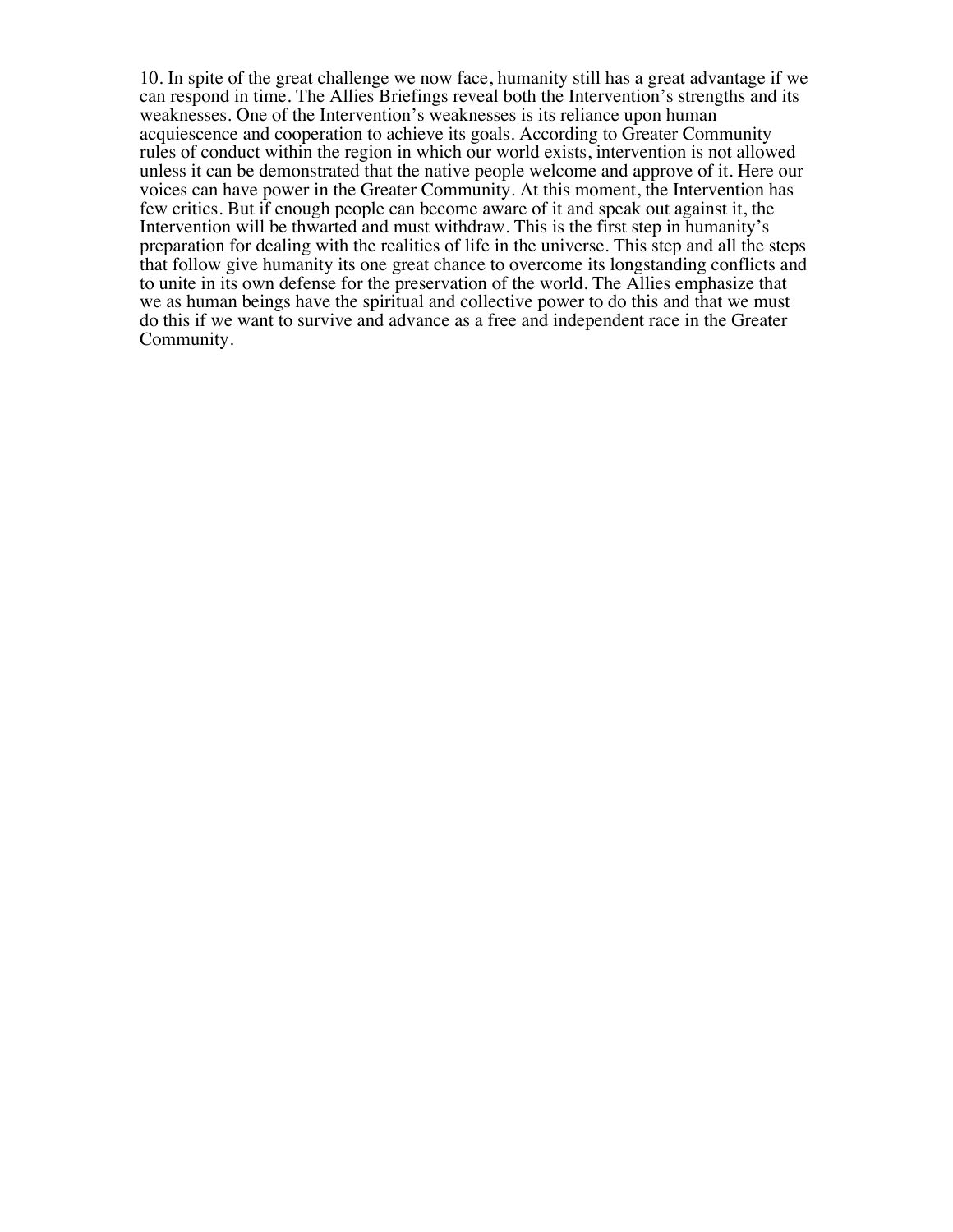## <span id="page-59-0"></span>**[A Message from MV Summers](#page-4-0)**

The Allies of Humanity Briefings are an extraordinary communication from a group of observers representing a community of free races in our region of space. In these Briefings, our Allies beyond the world are calling us to build and protect human sovereignty, unity and freedom as we stand at the threshold of a Greater Community of life, where thousands of civilizations are interacting.

The words spoken in this "Message to Earth" are history in the making. This is a message both for our time and for generations to come. It marks a great turning point where humanity begins its emergence into a larger arena of intelligent life. And it reveals the existence of an Intervention, a grave threat to human freedom.

Our history and our experience have taught us that intervention by outside forces is extremely hazardous to the native peoples. Think about this. We are now the native peoples of this world, facing an intervention that is here to take advantage of a weak and divided humanity. They are here because our world is a jewel in a universe of barren planets.

I call upon all who value freedom to respond to this gift and spread it far and wide. It is a message for all people in all segments of society. The simplicity of its words prepares it to be translated easily into all languages. The simplicity of its message allows it to be understood by everyone. And in its essence, it is a call for freedom that every person can respond to.

I call upon all free people to join in the greatest freedom movement of all time. For all nations and people share the same destiny and outcome facing contact with a Greater Community of life in the universe. Everything we have, everything we value, all of our accomplishments and the priceless value of our self-determination are now at stake.

This is not about fear. This is about love—love for people, love for our world, love for our children and future generations, who will live the outcome we are creating for them now. It was a great love that brought the Allies of Humanity across the vast reaches of space to the edge of our world. It was a great love that rendered their Briefings and prepared me to receive them. And it is a great love which will bring forth your courage and strength to receive the wisdom of the Briefings and make it known to others.

I call upon you to join me in this freedom movement, a human sovereignty movement to secure and protect the freedom of Earth as we face ongoing intervention, wave after wave, into the future. The Allies are calling for us to claim this right and responsibility, saying that no extraterrestrial race should establish a presence in this world at this time. Humanity has not yet gained the discernment, the wisdom and the unity to successfully interact with the Greater Community. We are a young race in this regard and are not ready for the rigors, dangers and opportunities of engaging with intelligent life from the Greater Community.

Already, the Intervention has won many hearts and minds. Already, it has taken many people against their will. Already, we have been seduced, induced and secretly violated. I stand seemingly alone in speaking out against this great intrusion into our world. But even now, because of the Allies of Humanity Briefings, many people are awakening to the truth of the situation and are taking a position as advocates for human sovereignty.

I call upon you to stand for human sovereignty in the face of the Intervention. I call for your love, your courage and your honesty to respond. Here you become a vital link in a growing movement on Earth. Here you are completing the transmission of the Allies Briefings. The Briefings are meant to be read and experienced by people across the world. But will they find them in time? As the Intervention marches on, who knows of the Allies of Humanity and their urgent message for Earth?

Learn about the Greater Community as it truly is. Learn about the power of Knowledge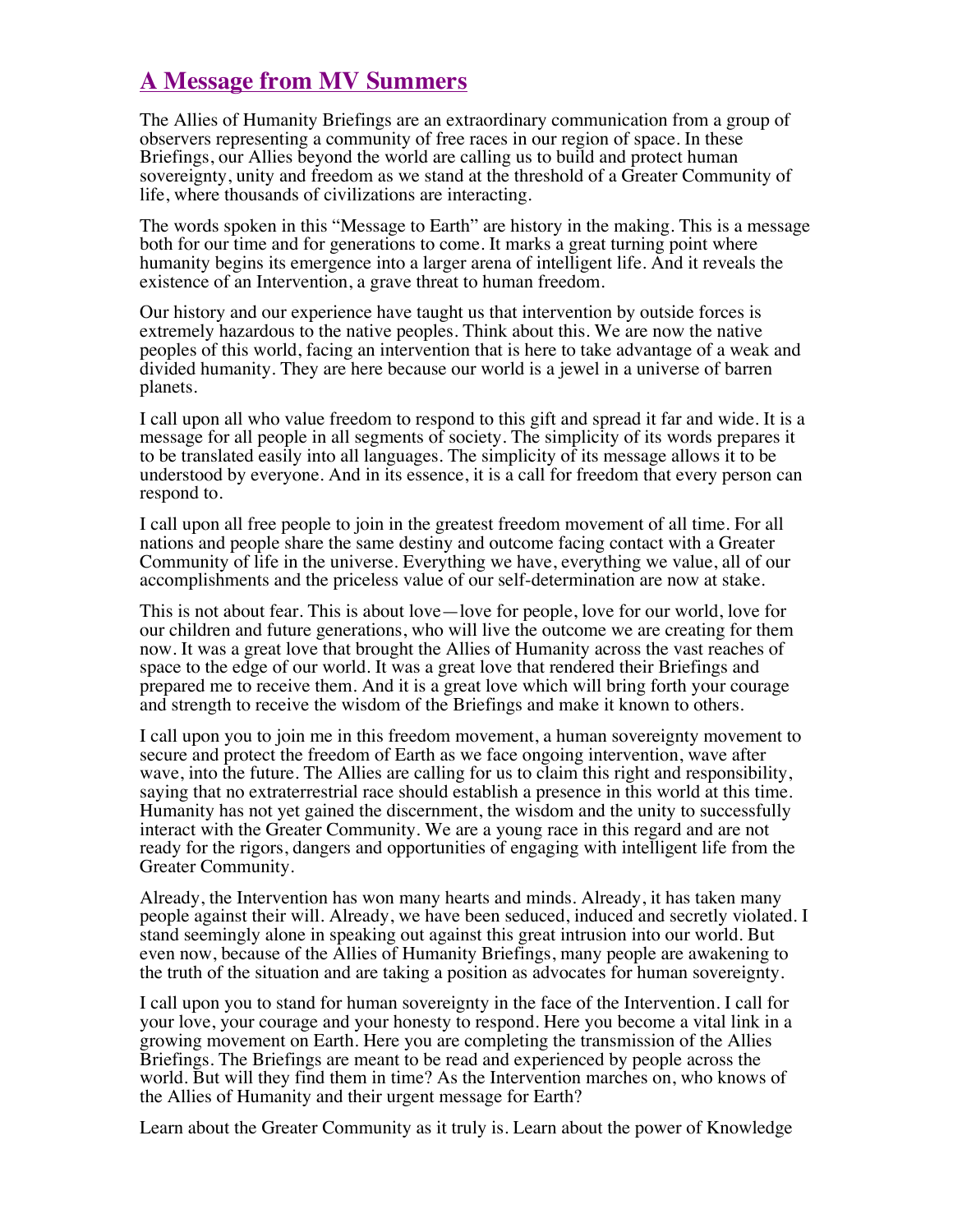that lives within you, which is there to guide and protect you. Join with me in speaking for freedom and human unity in the face of intervention. Let the Allies of Humanity Briefings and the New Message teaching on *Life in the Universe* begin your "Greater Community Education," the only such education in the world today. Let the wisdom of the Greater Community that is presented here illuminate your life and the lives of others through you.

Many blessings,

Marshall Vian Summers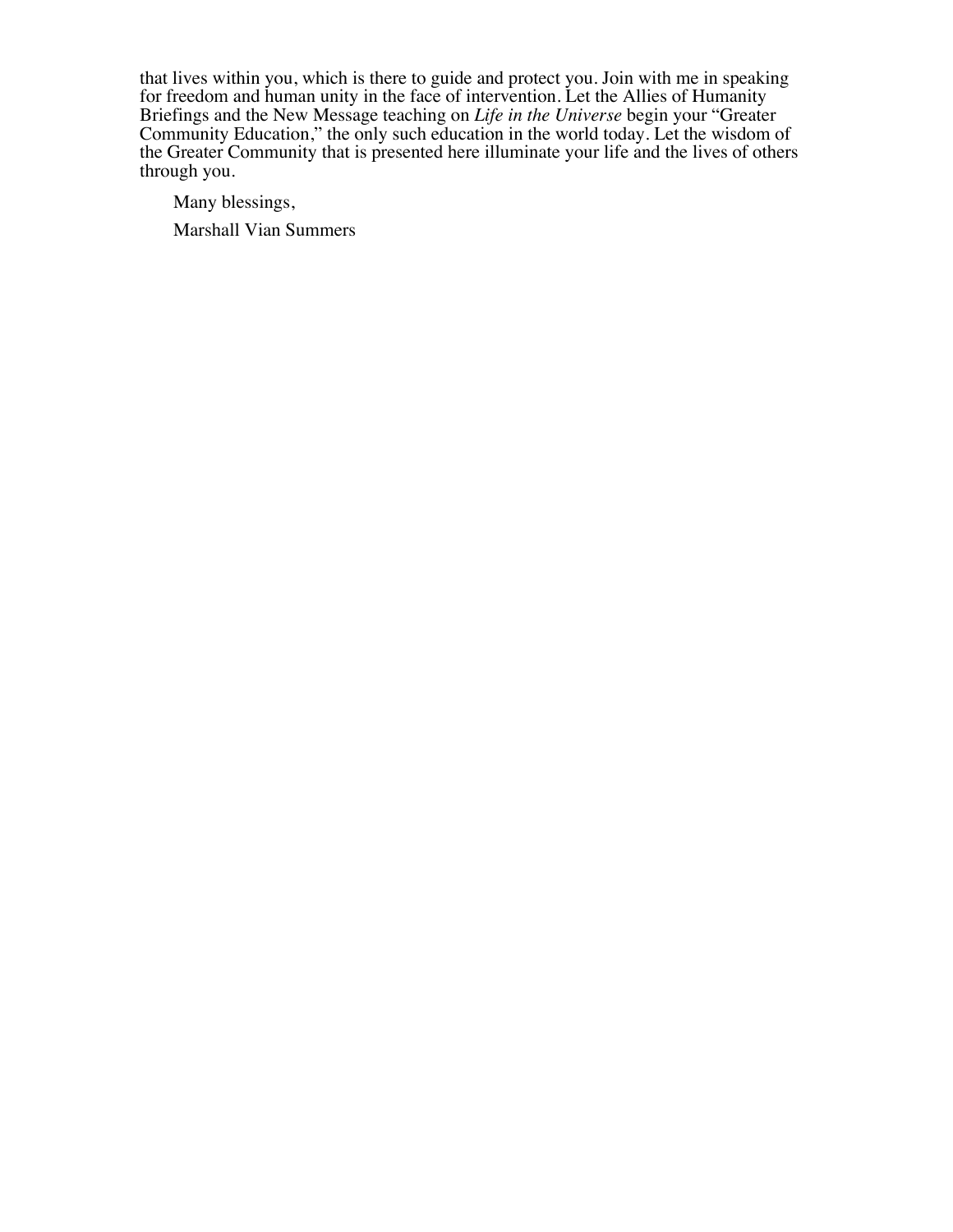## <span id="page-61-0"></span>**[Important Terms](#page-4-0)**

**The Allies of Humanity**: A small group of physical beings from several different worlds who gathered in the vicinity of Earth in order to observe, report and advise us on the activities of the alien Intervention that is taking place in the world today.

**The Visitors**: Several other alien races from the Greater Community "visiting" our world without our permission who are actively interfering in human affairs. The visitors are involved in a long process of integrating themselves into the fabric and soul of human life for the purpose of gaining control of the world's resources and people.

**The Intervention**: The alien visitors' presence, purpose and activities in the world.

**The Pacification Program**: The visitors' program of persuasion and influence aimed at disarming people's awareness and discernment of the Intervention in order to render humanity passive and compliant.

**The Greater Community**: Space. The vast physical and spiritual universe into which humanity is emerging which contains intelligent life in countless manifestations and stages of evolution.

**The Unseen Ones**: The Angels of the Creator who oversee the spiritual development of sentient beings throughout the Greater Community. The Allies refer to them as "The Unseen Ones." In the New Message Teaching on the Greater Community, they are also referred to as the "Teachers."

**Human Destiny**: Humanity is destined to emerge into the Greater Community. This is our evolution.

**The Collectives**: Complex, hierarchical organizations composed of several alien races which are bound together by a common allegiance. There is more than one Collective present in the world today to which the alien visitors belong.

**The Mental Environment**: The environment of thought where more concentrated minds can exert mental influence and persuasion over weaker minds.

**Knowledge**: The spiritual intelligence that lives within each individual. The source of all that we know. Intrinsic understanding. Eternal Wisdom. The timeless part of us which cannot be influenced, manipulated or corrupted. Knowledge is a potential in all intelligent life.

**The Way of Knowledge**: Various teachings in learning Knowledge and Wisdom that are taught in many worlds in the Greater Community.

**Greater Community Spirituality**: A spiritual teaching from the Creator that is practiced in many places in the Greater Community. It teaches how to experience and express Knowledge and how to preserve individual freedom in the universe.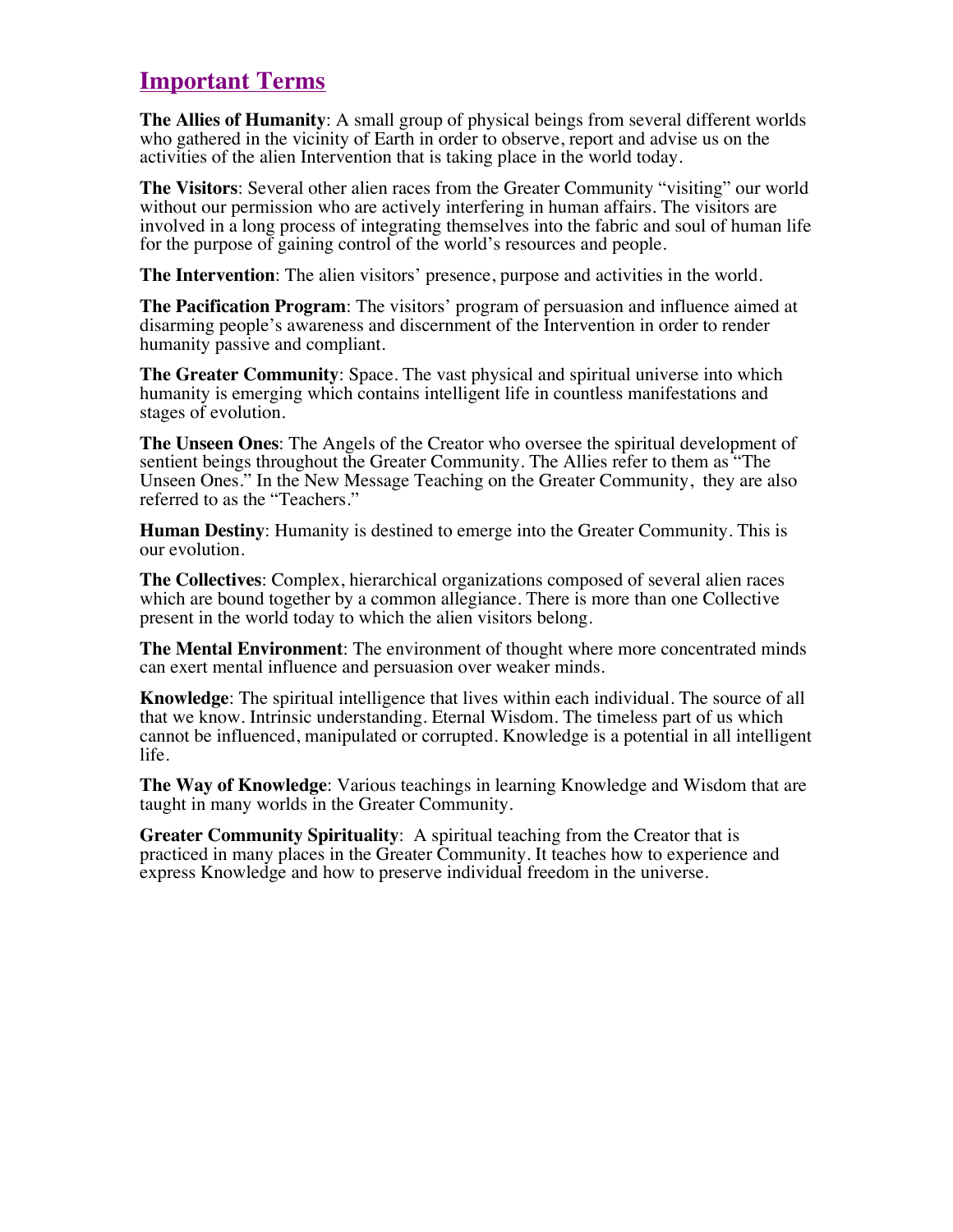## <span id="page-62-0"></span>**[About MV Summers](#page-4-0)**

Marshall Vian Summers may ultimately be recognized as one of the most prophetic figures to emerge in our lifetime. For more than twenty-five years, he has been quietly writing and teaching a spirituality that acknowledges the undeniable reality that humanity lives in a vast and populated universe and now urgently needs to prepare for the challenge of emerging into a Greater Community of intelligent life.

MV Summers teaches the timeless Knowledge and Wisdom from the Greater Community that are so needed in the world today if humanity is to overcome corruption and conflict and prepare for the Greater Community. His books *Greater Community Spirituality: A New Revelation* and *Steps to Knowledge: The Book of Inner Knowing,* winner of the Year 2000 Book of the Year Award for Spirituality, together present a new spiritual paradigm that could be considered the first "Theology of Contact." Of the entire body of his work, some twenty volumes, only a handful has yet been published by New Knowledge Library. These works together represent some of the most original and advanced spiritual teachings to appear in modern history.

Marshall is the Founder of The Society for the New Message, a non-profit  $501(c)(3)$ organization dedicated to bringing into the world a new awareness of humanity's place in the universe. With *The Allies of Humanity Books I-III,* Marshall becomes perhaps the first major figure to sound a clear warning about the real nature of the extraterrestrial Intervention now occurring in the world, calling for personal responsibility, preparation and collective awareness.

His pioneering work, *Life in the Universe*, presents the full scope of his revelation about the nature of life and spirituality across this larger panorama in which we live called the "Greater Community." He has devoted his life to receiving these revelations about the Greater Community and is committed to sharing this "New Message" with as many people as possible.